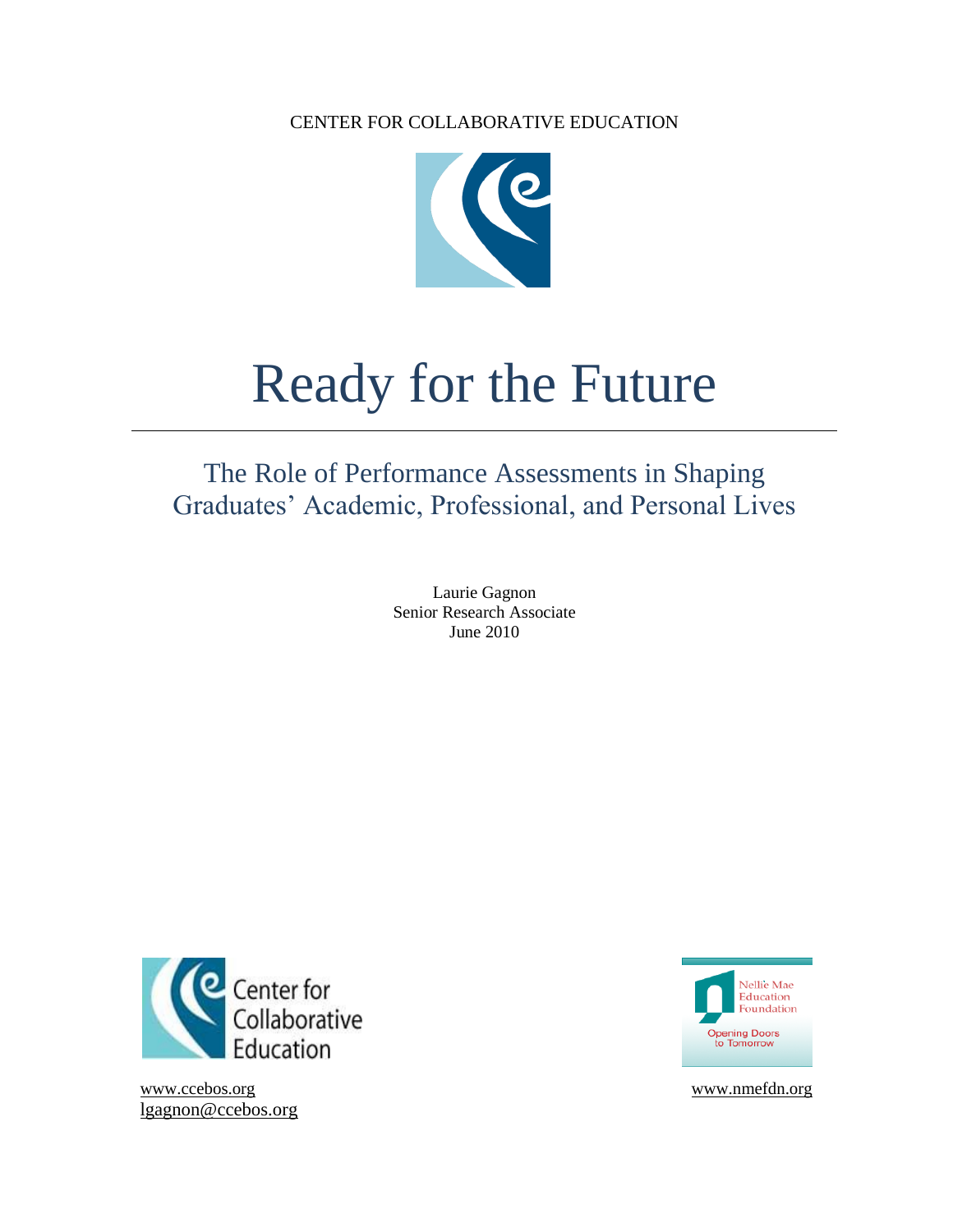# Ready for the Future

# The Role of Performance Assessments in Shaping Graduates' Academic, Professional, and Personal Lives

# **Abstract**

The perspectives of graduates offer a valuable source of understanding for educators and policy-makers on how to ensure high quality educational pathways that prepare all students for work and college. Based on in-depth interviews with graduates from three Boston Public Schools with well-established performance-based assessment systems, the study analyzes graduates' preparation for future academic, professional, and personal endeavors. First, graduates describe the process of learning from performance assessment, defined as assignments that measure how a student uses knowledge and complex skills to create or refine an original product using multiple steps over time. Next, they reflect on the ways their learning prepared them for future schooling or work and the areas in which they faced challenges. Overall, despite a few challenge areas, graduates who were interviewed say the study schools' performance assessment systems contributed to their success in college and in the world of work. Performance assessments helped students who participated in the study to discover their own learning styles, to learn academic content and skills, and to develop critical thinking, communication, and real world skills.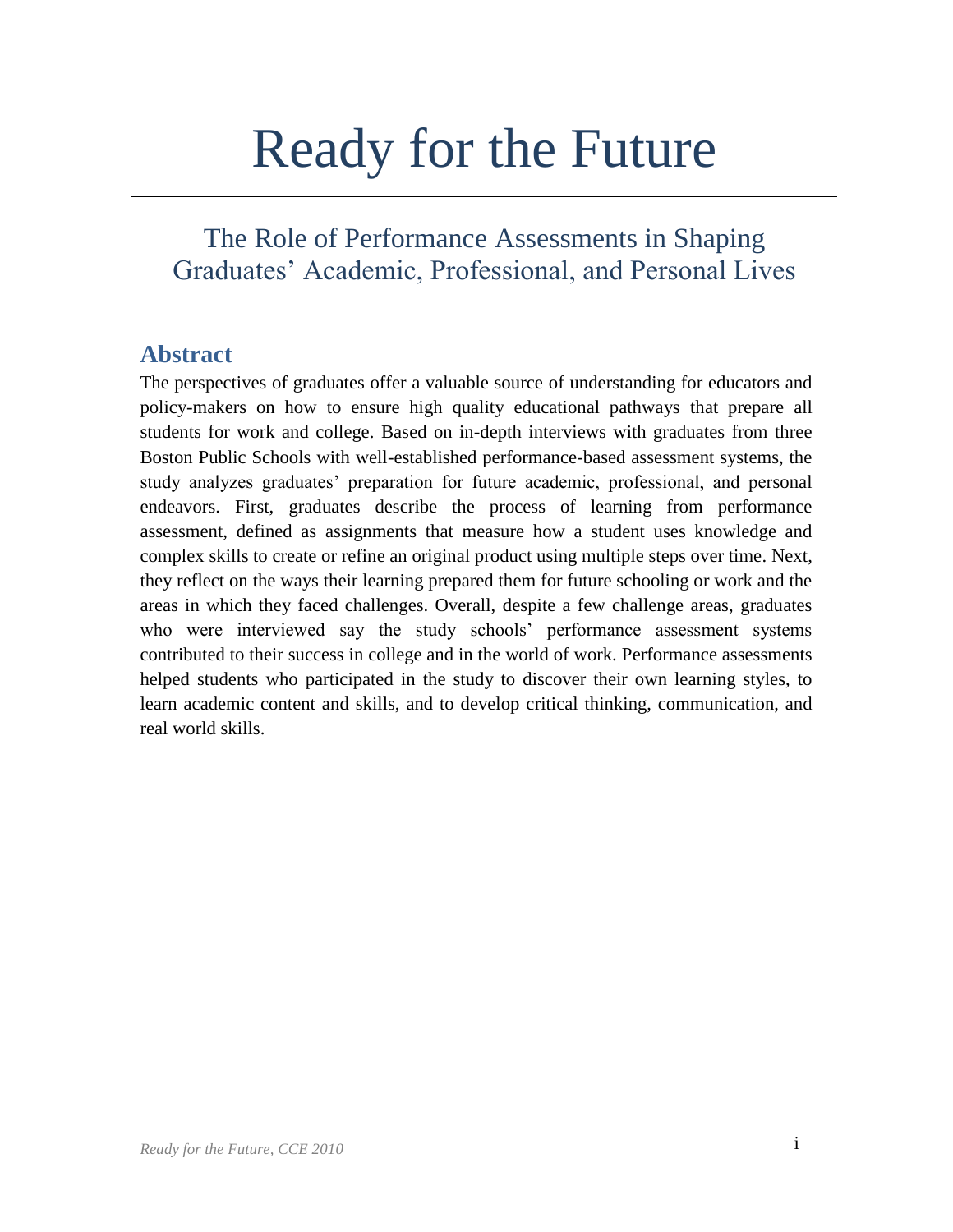# **Table of Contents**

| Introduction to the Role of Performance Assessments in Shaping Graduates' Academic, |
|-------------------------------------------------------------------------------------|
| Graduate Stories in the Landscape of Assessment and School Reform Research 2        |
|                                                                                     |
|                                                                                     |
|                                                                                     |
|                                                                                     |
|                                                                                     |
| Findings about the Role of Performance Assessments in Shaping Graduates' Academic,  |
|                                                                                     |
|                                                                                     |
|                                                                                     |
|                                                                                     |
|                                                                                     |
|                                                                                     |
|                                                                                     |
|                                                                                     |
|                                                                                     |
|                                                                                     |
|                                                                                     |
| Appendix D: About the Study Schools and the Center for Collaborative Education 50   |
|                                                                                     |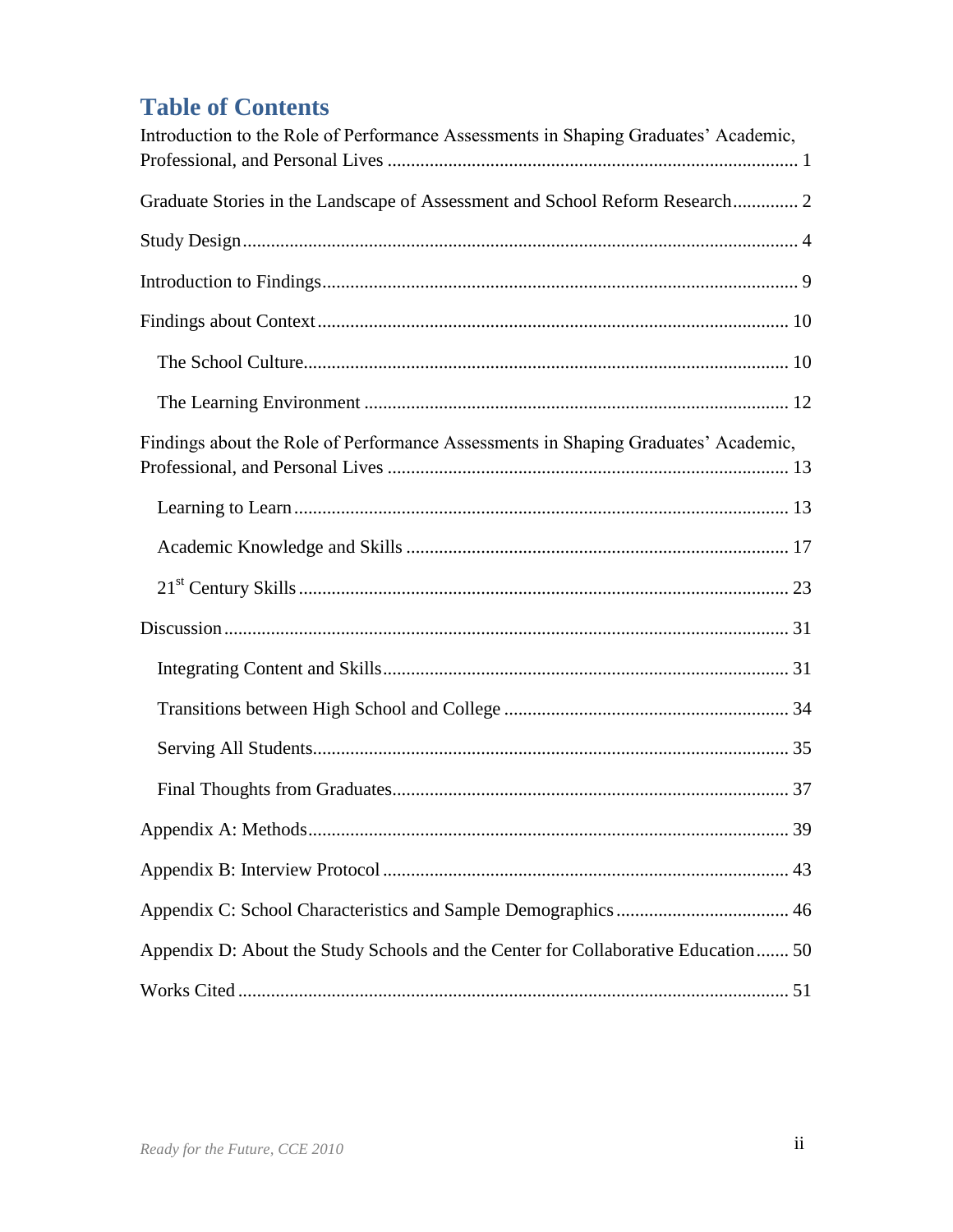# <span id="page-3-0"></span>**Introduction to the Role of Performance Assessments in Shaping Graduates' Academic, Professional, and Personal Lives**

*You can't learn everything in a book. We had many different types of learning. We'd read a book but then we'd do a lot of different projects. We'd have to go and research stuff on our own, and then we'd set up some kind of major activity involving that.…[Schools] need to figure out different techniques of education, because some people learn better visually and some people learn better hands-on, and some people learn better just listening. I think Fenway did that pretty well. –Aaron<sup>1</sup> , Fenway Graduate* 

The perspectives of graduates offer a valuable source for understanding how to improve access to high quality educational pathways for all students. Based on analysis of in-depth interviews with graduates from three Boston public schools with well-established performance-based assessment systems, this study aims to better understand graduates' preparation for future academic, professional, and personal endeavors. Though students also take state tests and other types of assessments at the schools, assessment of student learning is structured around performance assessments designed to measure how a student uses knowledge and complex skills to create or refine an original product using multiple steps over time. Graduates describe how they learned, the ways their learning prepared them for college or work, and the areas in which they faced challenges. Overall, graduates in our sample say the study schools' performance assessment systems, which were situated within a supportive school culture, contributed to their success in college and in the world of work. Performance assessments helped study participants to discover their own learning styles and interests, to master academic content and skills, and to develop critical thinking, communication, and real world skills. Despite a few challenge areas, the benefits of performance assessment learning offer important lessons for all those who aim to improve the educational experience for students.

After a brief review of literature about assessment and school reform, and a description of the study design, we present and discuss findings related to students' experiences of each school's culture and performance assessment. Studying performance assessment quality, implementation, and effects on students contributes valuable information to educators and policy-makers about the learning experiences that play a role in graduates' success in college and in their careers. Additionally, the findings can provide schools with ideas for improving their approach to assessing student learning.

 $<sup>1</sup>$  All names of study participants have been changed to pseudonyms.</sup>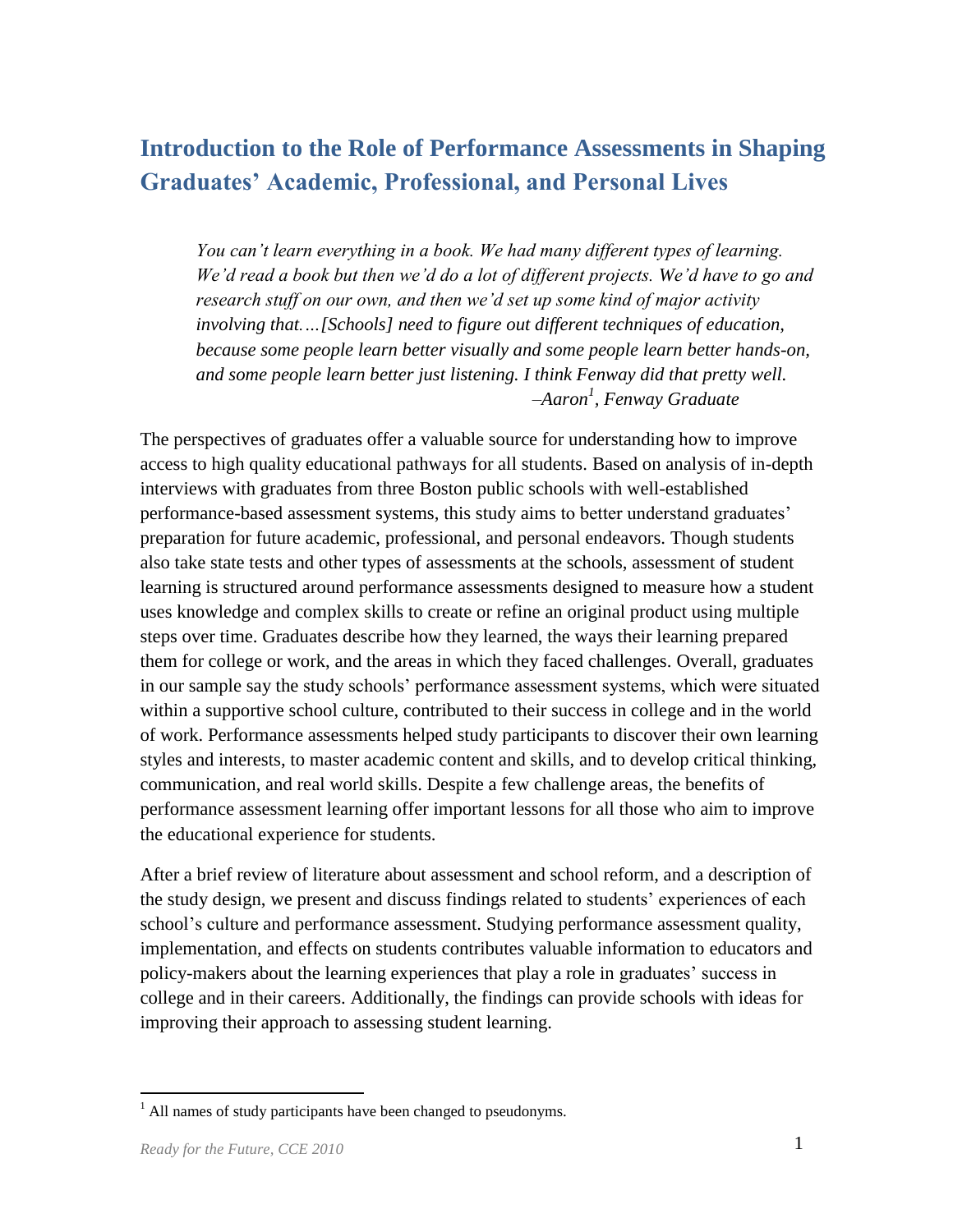# <span id="page-4-0"></span>**Graduate Stories in the Landscape of Assessment and School Reform Research**

The perspectives of graduates on their own education, and on how it has prepared them for their future endeavors, provide new data about the value of performance assessment. Together with other kinds of research on performance assessment and effective school reform, this study will help policy-makers to make informed decisions about the place of performance assessment in public education.

The use of performance assessment is grounded in the philosophy of authentic assessment as an effective approach to fostering student learning through experience and doing, and the terms are often used interchangeably. Newmann and Wehlage's (1995) research on

successful school restructuring efforts revealed the value of authentic student achievement. They developed a definition of authentic assessment with three criteria: construction of knowledge, use of disciplined inquiry, and value beyond school. Construction of knowledge means that students build on prior knowledge by organizing, synthesizing, interpreting, or explaining information through original writing, conversation, or performance rather than simply reproducing knowledge. Disciplined inquiry means that from a base of knowledge, students try to understand a problem deeply and to communicate their ideas and findings. Value beyond school means the product of authentic work has aesthetic, utilitarian, or personal value in addition to assessing the learner's knowledge. Box A provides an illustration of these criteria.

Though many variations exist in practice, an accepted academic definition of performance assessment is "product- and behavior-based measurements based on settings designed to emulate real-life contexts or conditions in which specific

## *Box A.* **An Example of Authentic Achievement and Its Place in Schools**

Newmann and Wehlage offer the task of designing a bridge to illustrate the intellectual qualities of authentic achievement.

*Construction of Knowledge*: New knowledge is produced as specific conditions such as the span of the bridge or environmental conditions are addressed in the bridge design.

*Disciplined Inquiry*: Existing bodies of reliable knowledge and procedures in fields such as engineering and architecture help address the basic problems of bridge design.

*Value Beyond School*: The bridge will be safe and useful to travelers. Hopefully, it will also be pleasing to the eye and be a source of pride to the designers and builders.

Students need time to build a foundation of skills and knowledge for authentic performance. While it is unrealistic to expect that every activity in school will always have all three criteria, schools can keep authentic achievement clearly in view as the ideal, valued end.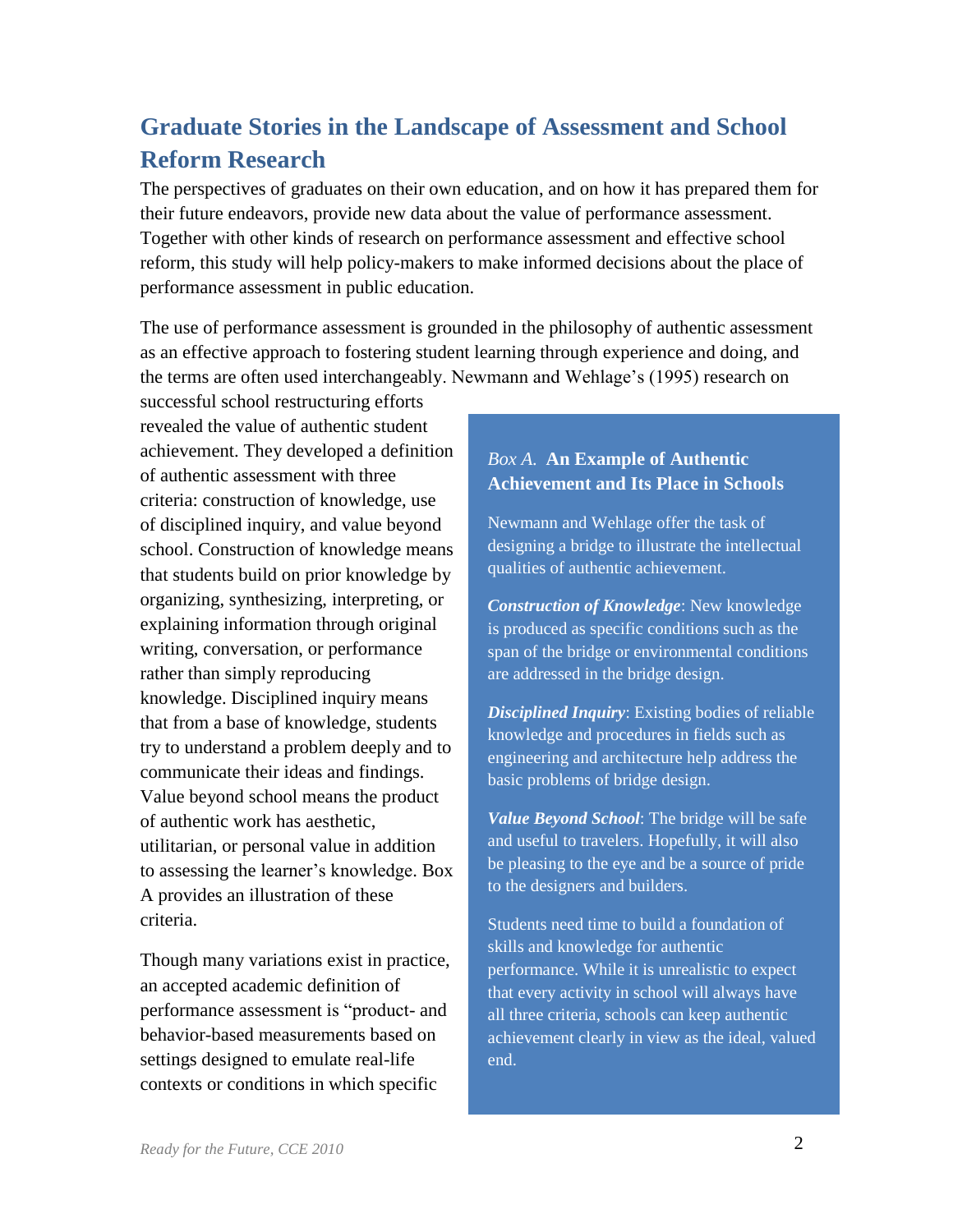knowledge or skills are actually applied" (American Educational Research Association, American Psychological Association, & National Council on Measurement in Education, 1999). Performance assessment tasks vary in their purpose, the conditions under which they are administered, and the products students create. In general, however, performance assessments require students to create an original answer or product, use higher order thinking and  $21<sup>st</sup>$  century skills<sup>2</sup>, demonstrate thought processes, and evaluate real world situations.

Many educational researchers have described and analyzed the benefits of performance assessments. From the perspective of pedagogy, performance assessments accommodate a wider variety of learning styles and encourage collaborative practices among teachers (Darling-Hammond & Pecheone, 2009; Darling-Hammond & Wood, 2008; Niemi, Baker, & Sylvester, 2007). Performance assessments can also measure deeper, more complex content knowledge and higher-order thinking, writing, and problem-solving skills than fixed-response assessments (ibid.). Some researchers have also found evidence that performance assessments reduce ethnic differences in test scores and college admissions when compared to the achievement gaps on traditional standardized tests (Stemler, Sternberg, Grigorenko, Jarvin, & Sharpes, 2009).

In the late 1980s and early 1990s, researchers and school reformers at the Coalition of Essential Schools (CES) and the National Center for Restructuring Education, Schools and Teaching (NCREST) at Teachers College in New York promoted authentic assessment as an alternative to, and in some cases a replacement for, traditional standardized testing (Darling-Hammond, Ancess, Falk, & Columbia University. Teachers College. National Center for Restructuring Education Schools and Teaching., 1995; Wiggins, 1989, 1993). At the peak of the movement in the mid-90s, the National Assessment of Educational Progress (NAEP) changed to reflect more authentic approaches to assessment (Haertl  $\&$  Mullis, 1996). At that time, at least a dozen states were experimenting with including some sort of authentic or performance-based assessment in state requirements (Baron & Wolf, 1996).

Efforts at performance assessment were sometimes muddled, however, as they were part of a reform and restructuring movement that often gave too much attention to changes in school organization while not directly addressing the quality of student learning (Newmann & Wehlage, 1995). As a result, when school restructuring did not always deliver improvements in student learning, concerns were also raised about the viability of performance assessments. Additionally, though some have documented the attainment of technical quality (reliability and validity) (Foote, 2007), here have been challenges in

 $2^{2}$  21<sup>st</sup> century skills is the term used for skills that matter in the 21<sup>st</sup> century, taking into account the global economy, technology, and changing workforce requirements. These skills include learning and innovation skills such as critical thinking, communication, collaboration, and creativity; information, media and technology skills; and life and career skills such as adaptability, cross-cultural skills, initiative, leadership, and responsibility (Partnership for  $21<sup>st</sup>$  Century Skills 2008).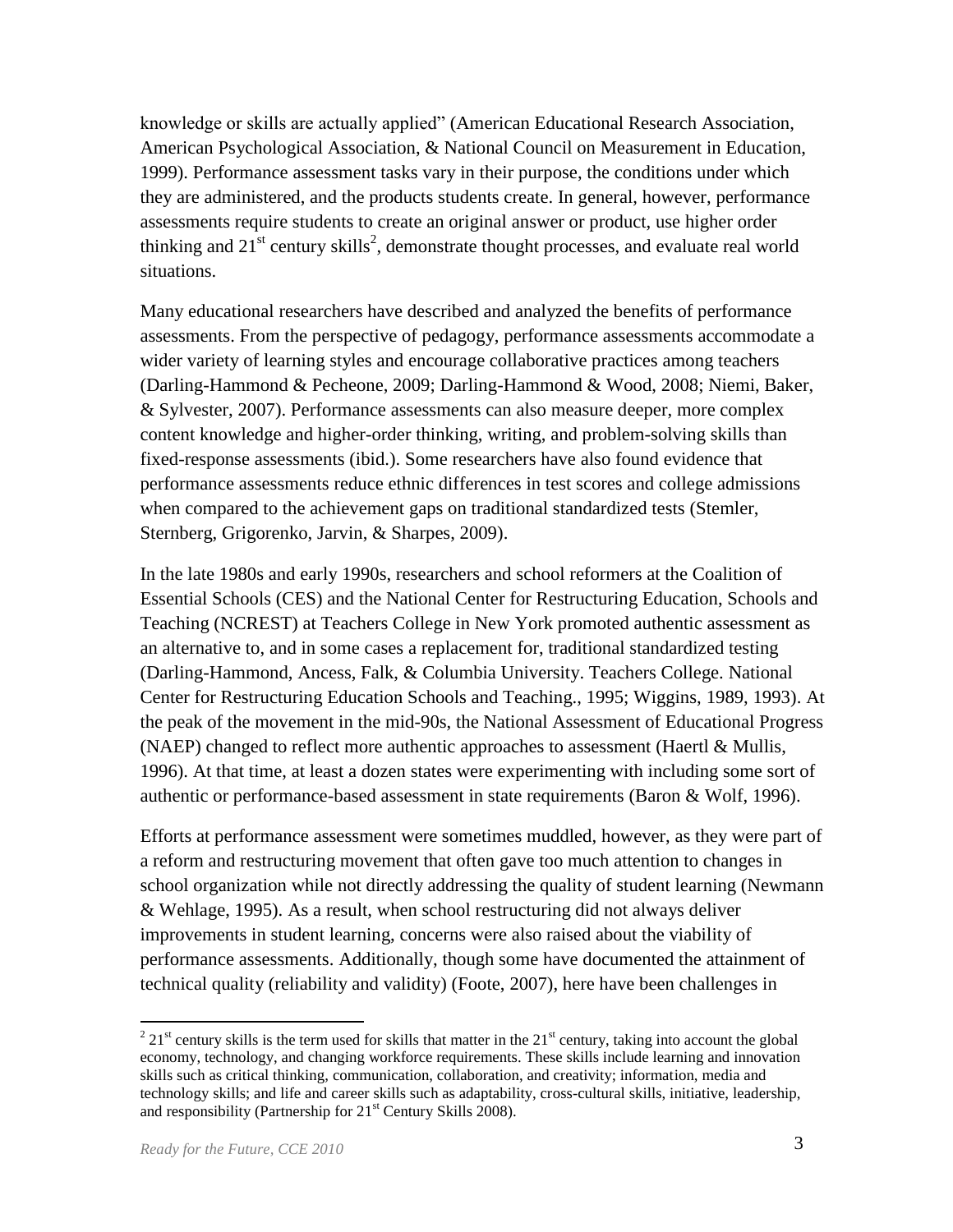attaining technical quality on state performance assessments, especially early in the implementation (Gong & Reidy, 1996; Koretz, Stecher, Klein, & McCaffrey, 1994). These challenges contributed to a renewed emphasis on standardized testing and a departure from using authentic assessment for school accountability in the late 1990s (Koretz, 1998).

Interest in performance assessment has returned in the wake of the challenges related to the implementation of No Child Left Behind (NCLB). The legislation calls for multiple measures, but in reality, implementation of NCLB accountability systems in the U.S. has resulted in a narrow range of measures focused on large-scale testing (DePascale, 2009). Performance assessments have the potential to be a powerful component of a school accountability system that includes multiple measures of student performance. Thus, student data, in the form of in-depth reflection, about the value of performance assessment learning is especially relevant as assessment and accountability in public education gain attention at the federal, state, and local levels. Moreover, this data is useful as policymakers weigh the costs and benefits and anticipate potential unintended consequences of different accountability options.

# <span id="page-6-0"></span>**Study Design<sup>3</sup>**

This is the first study to use retrospective graduate interviews to better understand performance assessment, though a number of studies have used graduate interviews to learn retrospectively about the effects of different educational experiences (Bensman, 2000; Chamberlin, Chamberlin, Drought, & Scott, 1942; Eaton, 2001). Despite that students' perspectives on education affect student learning, researchers and practitioners who make decisions about what and how students learn rarely ask students about their experiences in schools (Kushman & Shanessey, 1997). Graduate perceptions of how performance assessments affected them in the short and long term provide first-hand data about student learning and how that learning affected their future endeavors. Graduate data can help educators and policy-makers evaluate the effectiveness of educational approaches and learn lessons to inform reform efforts.

The following research questions guided our data collection and analysis.

- What are graduates' recollections of and perspectives on school experiences?
- What role did performance assessments play in graduates' learning at their school?
- To what extent did performance assessments prepare graduates in their academic and work experiences after leaving the school?

Our main interest lies in learning more about how public education can best meet the needs of all children. These questions enable us to gain a better understanding of both the overall

 $\overline{a}$  $3$  A fuller description of the methods used in this study can be found in Appendix A.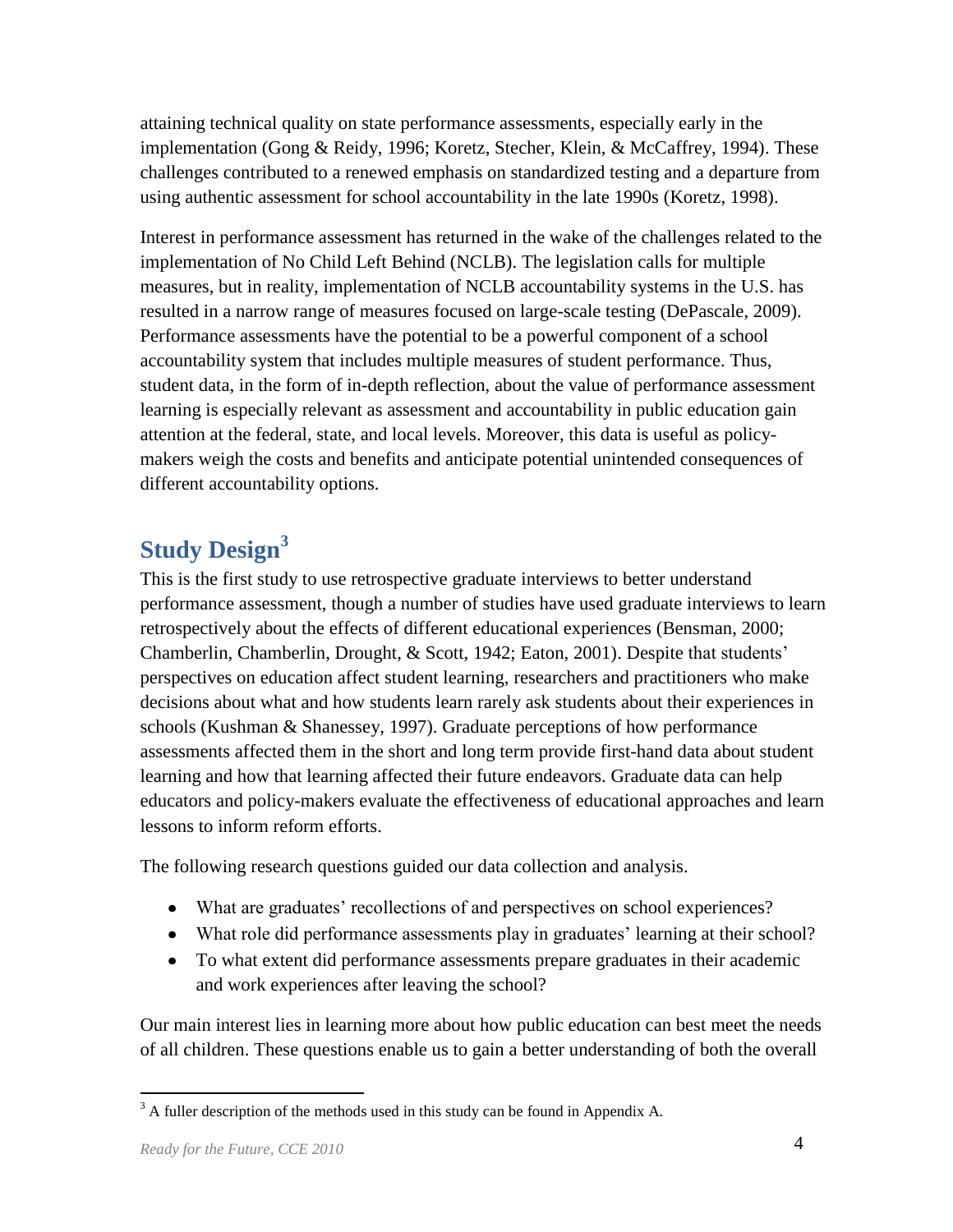educational experience provided by these schools and the phenomenon of learning through performance assessment.

We used in-depth interviewing techniques and qualitative methods to understand the process and types of learning from performance assessment. Using a snowball sampling method, we identified graduates to interview. The semi-structured interview protocol (see Appendix B) used mainly open-ended questions that gave participants the opportunity to reflect, qualify, and fully explain themselves. This approach allowed us to consider multiple aspects of the educational experience from the perspectives of students and probe learning processes and the meaning people attach to their own experiences.

#### **Site Selection**

Three sites provide a point of comparison for analyzing whether performance assessment experiences are common across sites or exclusive to a specific site. Boston Arts Academy (grades 9-12), Fenway High School (grades 9-12), and Mission Hill School (grades K-8) all have performance assessment systems experienced by multiple cohorts of graduates.<sup>4</sup> Though there may have been some changes over time, the structures and basic requirements of the performance assessments at each school have been relatively consistent.

We include two high schools because of the importance of high schools in preparing students for post-secondary education and the work place. Boston Arts Academy adds the dimension of specialization at the high school level through the combination of arts education with academics. Including a K-8 school allows us to examine the value of performance assessments at a younger age.

Each school has a performance assessment system tailored to its own mission. All three performance assessment systems include portfolios and exhibitions and are used to make high-stakes decisions about grade promotion and graduation. Portfolios are collections of student work which show a student's efforts, progress, and achievements. Exhibitions require a student to publicly demonstrate his or her knowledge and/or progress, often for an outside audience. Whether in writing (such as in portfolio reflections) or orally through presentation and dialogue (such as during a portfolio defense or exhibition of a culminating project), students must explain and defend their understanding and analysis of the topic. Chart A outlines the structure and terminology of the assessment systems at each school.

## *Boston Arts Academy (BAA) (grades 9-12)*

The Boston Arts Academy assessment system requires students to demonstrate their skills and knowledge through portfolios, exhibitions, and performances in both academics and an

 $\overline{a}$  $4$  Students at Mission Hill School who complete the Graduation Portfolio requirements graduate  $8<sup>th</sup>$  grade with a Mission Hill School diploma. Occasionally, a student who does not pass all of his or her Graduation Portfolios can be still promoted to high school without a Mission Hill School diploma.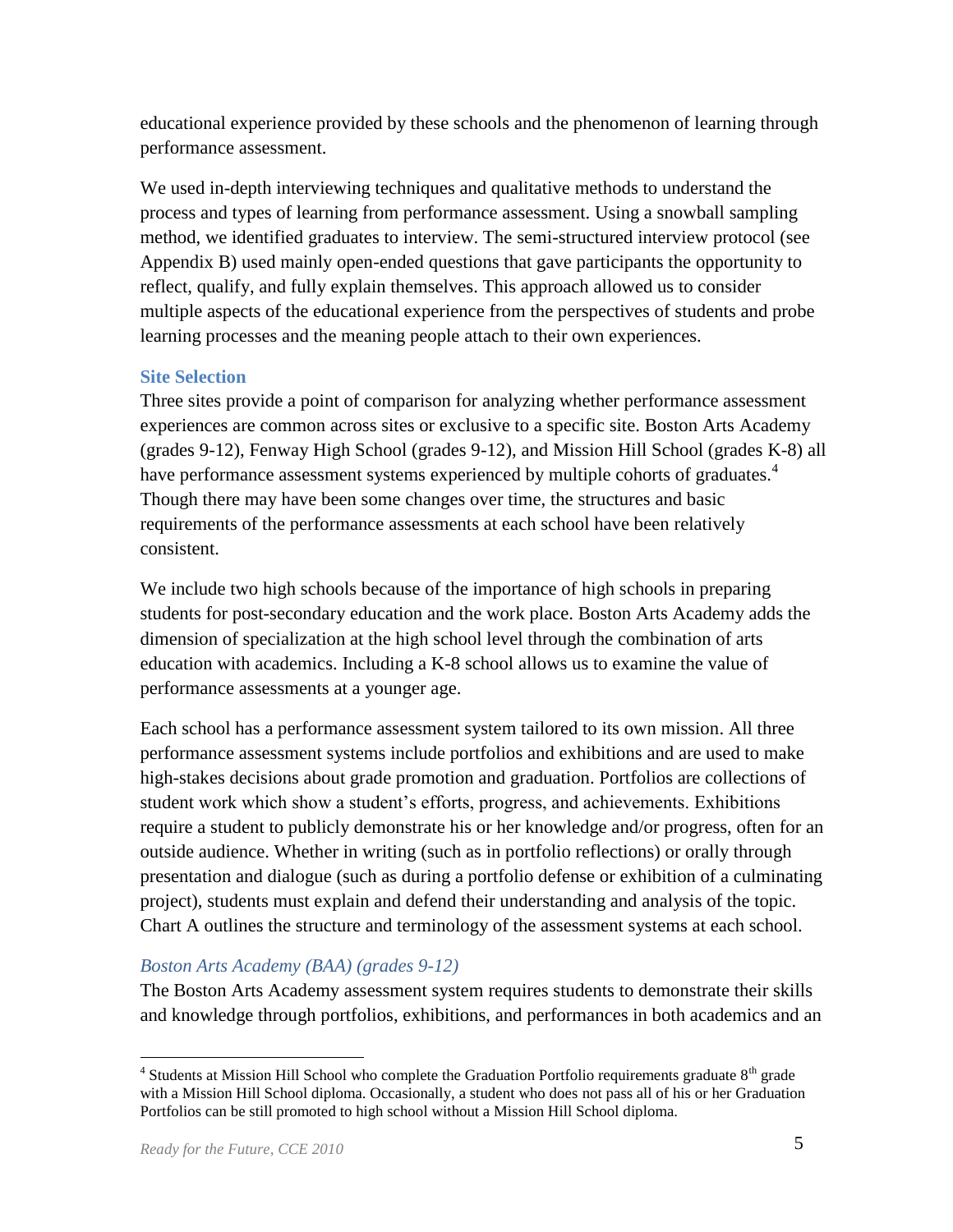| <b>Chart A. Summary of Performance Assessment Systems</b>                           |                                                                           |                                                                                          |                                                                |  |  |
|-------------------------------------------------------------------------------------|---------------------------------------------------------------------------|------------------------------------------------------------------------------------------|----------------------------------------------------------------|--|--|
|                                                                                     | <b>Boston Arts Academy</b>                                                | Fenway                                                                                   | <b>Mission Hill</b>                                            |  |  |
| <b>Class Portfolios</b>                                                             | • RICO Review (cross-<br>subject by term)<br>• Arts Portfolios            | $\bullet$ By subject<br>(humanities, math,<br>science) for each term                     | • In preparation for<br>Graduation<br><b>Portfolios</b>        |  |  |
| • Academic $&Arts$<br>Exhibitions<br>Exhibitions<br>• Performances in Arts<br>Major |                                                                           | • Science Fair<br>• Math Exhibitions                                                     | • In preparation for<br>Graduation<br><b>Portfolios</b>        |  |  |
| Graduation<br>Requirements                                                          | $\bullet$ Benchmark<br>Requirements<br>• Senior Project Grant<br>Proposal | • Junior Review<br>• Senior Graduation<br>Portfolios (Subjects &<br>Ventures Internship) | • 6 Graduation<br>Portfolios with<br>Exhibitions &<br>Defenses |  |  |

artistic discipline. Class portfolios, called RICO Reviews, require students to reflect on how different pieces of their work demonstrate the RICO (Refine, Invent, Connect, Own) Habits of the Graduate.<sup>5</sup> Benchmark requirements, including a junior year Humanities 3 research paper and a senior humanities group project, are milestones that represent a specific skill or knowledge required for graduation. The culminating performance assessment is the Senior Grant Proposal which requires students to synthesize knowledge and skills from the arts and academic curricula to create a program that addresses a real community need. Grant review panels of outside community members judge both written and oral presentations, and finalists are awarded grant money to execute their projects.

#### *Fenway High School (grades 9-12)*

At Fenway High School, at all grade levels, portfolios and exhibitions in required subjects prepare students for more demanding performance assessments at the end of junior year and in senior year. In the Junior Review, which emphasizes personal growth and reflection, students present work from their first three years in order to prove they are prepared to be seniors. Senior Portfolios focus on academic content and the application of knowledge. Students demonstrate their mastery of competencies in math, humanities, and science. The senior humanities portfolio typically includes about ten different pieces, ranging from a research and teaching project to an interdisciplinary piece, all on a topic of the student's choice. In the Ventures program, where seniors complete an internship experience and an accompanying portfolio, the emphasis is on practical, real world, professional skills.

 $5$  A "Habit of Mind" is a practice or disposition for behaving intelligently when confronted by a problem or dilemma that does not have a clear, immediate answer. "Learning to use one's mind well" is one of the Coalition of Essential Schools' (CES) Common Principles for school design. All three study schools are affiliated with CES.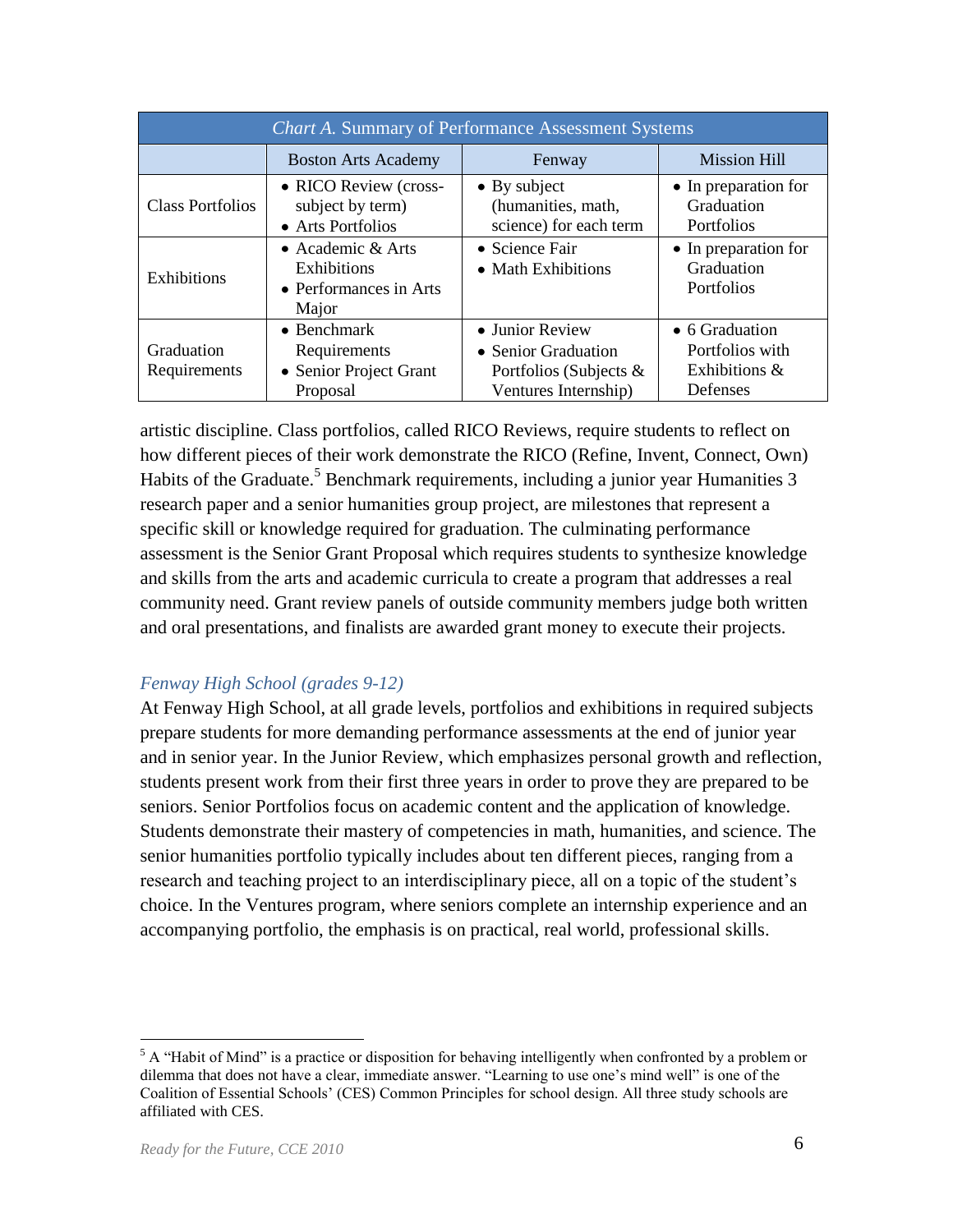#### *Mission Hill School (grades K-8)*

The centerpiece of the Mission Hill K-8 School performance assessment system entails six portfolios with exhibitions. Project and inquiry-based learning in the lower grades prepare students for the middle years (grades 6-8) portfolio process. Sixth graders are assigned to help an older student on his or her portfolios, which also allows the younger students to learn more about the process. At the end of the 7th grade, students complete and defend their qualifying and "beyond the classroom," community involvement portfolios. In 8th grade, students complete portfolios in humanities, mathematics, science and technology, and the arts. The portfolios include evidence pieces selected from the student's work in grades 6-8 and a new piece specifically for the portfolio. Some subjects also include an ondemand component such as a math exam or a research task in social studies. The goals for the portfolios include academic preparation for high school and the development of selfknowledge about one's strengths and weaknesses as a learner. Portfolios are assessed on each subject's content requirements, connections to Habits of Mind (viewpoint, evidence, relevance, connections, conjecture) and Habits of Work (reliability, resourcefulness, ability to work with others and to meet deadlines), and a student's oral, written and visual presentation (including use of technology).

#### **Sampling and the Study Population**

The main source of data for this study comes from a sample of 92 in-depth interviews with graduates of the three schools. We derived additional context from interviews with school staff and founders, our own participation in performance assessment events, and examination of documents about the school and its performance assessment system.

We sought to create a sample with representation on dimensions of race and ethnicity, academic performance while at the school, time since graduating, and post-high school pathway. We employed several strategies to develop a representative sample. As we conducted interviews, we pursued initial contact with students likely to be connected to different networks and made efforts to recruit from underrepresented demographic categories and graduation years. While we were unable to determine whether a potential interviewee had high, average, or low grades until we had already conducted the interview, in an attempt to offset an expected skew toward the most academically successful students, we asked school founders, leaders, and staff to suggest interviewees that had struggled academically or in other ways while at the school. Though the proportions of graduates in our sample are not exactly balanced with the school populations on all dimensions, we believe we obtained a representative sample of the three school populations and that the study participants' viewpoints capture the overall experience of graduates at the three schools. During analysis, we reached a saturation point of information from the interviews, which indicates that we captured a representative sample of the student experience at the study schools (Guest, Bunce, & Johnson, 2006). Table A summarizes the characteristics of the sample; additional data is also available in Appendix C.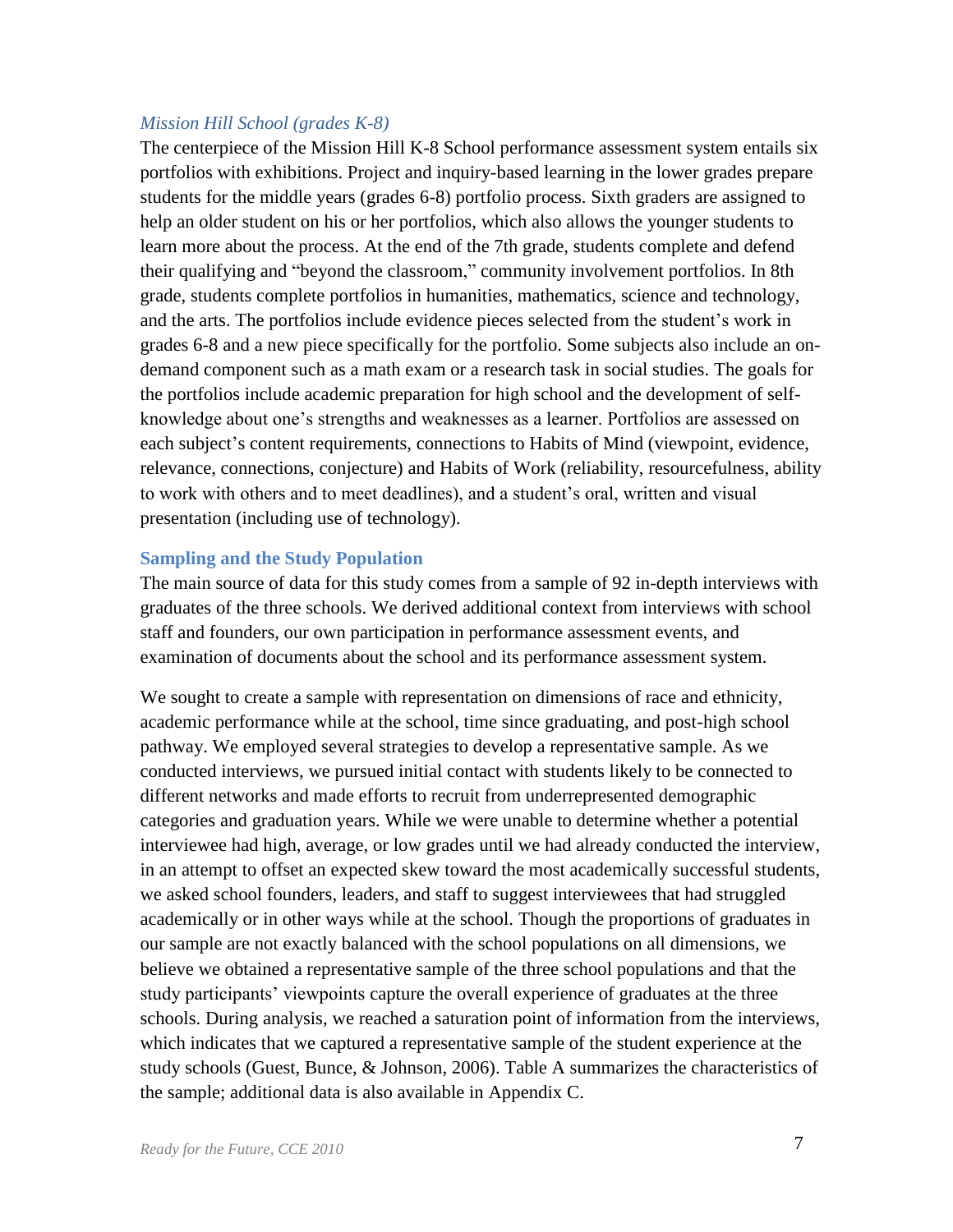| Average graduating class size $(\#)$<br>73<br>54                             |
|------------------------------------------------------------------------------|
|                                                                              |
|                                                                              |
|                                                                              |
| 14                                                                           |
| Percentage of Sample                                                         |
| 42%                                                                          |
| 58%                                                                          |
| Percentage of Sample                                                         |
| 41%                                                                          |
| 28%                                                                          |
| 22%                                                                          |
| 8%                                                                           |
| $1\%$                                                                        |
| Post-secondary education path (%)                                            |
| N.A.                                                                         |
| 82% currently enrolled in college or<br>graduated from 2-yr program (only 1) |
| 72% completed post-secondary degree                                          |
|                                                                              |

*\*Of the 92 participants, seven people who attended and were interviewed about more than one school (Mission Hill and either BAA or Fenway) are included in the relevant counts disaggregated by school.*

#### **Caveats for Understanding this Study**

Though participants often make comparisons between different schools they attended or their perceptions of what other schools are like, it is important to note that this is not a comparative study. School choice policy in Boston allows students to self-select schools in ways that could be correlated with other individual indicators for school success. The demographics of the schools mirror those of the Boston Public Schools populations, but we are not comparing the success rates or outcomes to other schools (BPS or otherwise). Rather, our cross-sectional design records a selection of graduates' memories and perceptions of their past educational experiences at one point in time. Though memories might be imprecise due to memory loss or circumstances at the time of the interview, these memories and perceptions offer powerful insights into how people learn and how they define success for themselves. Lastly, while other schools may also use performance assessments, the distinction we draw is about what happens when a school practices performance assessment on a whole school level in a comprehensive system.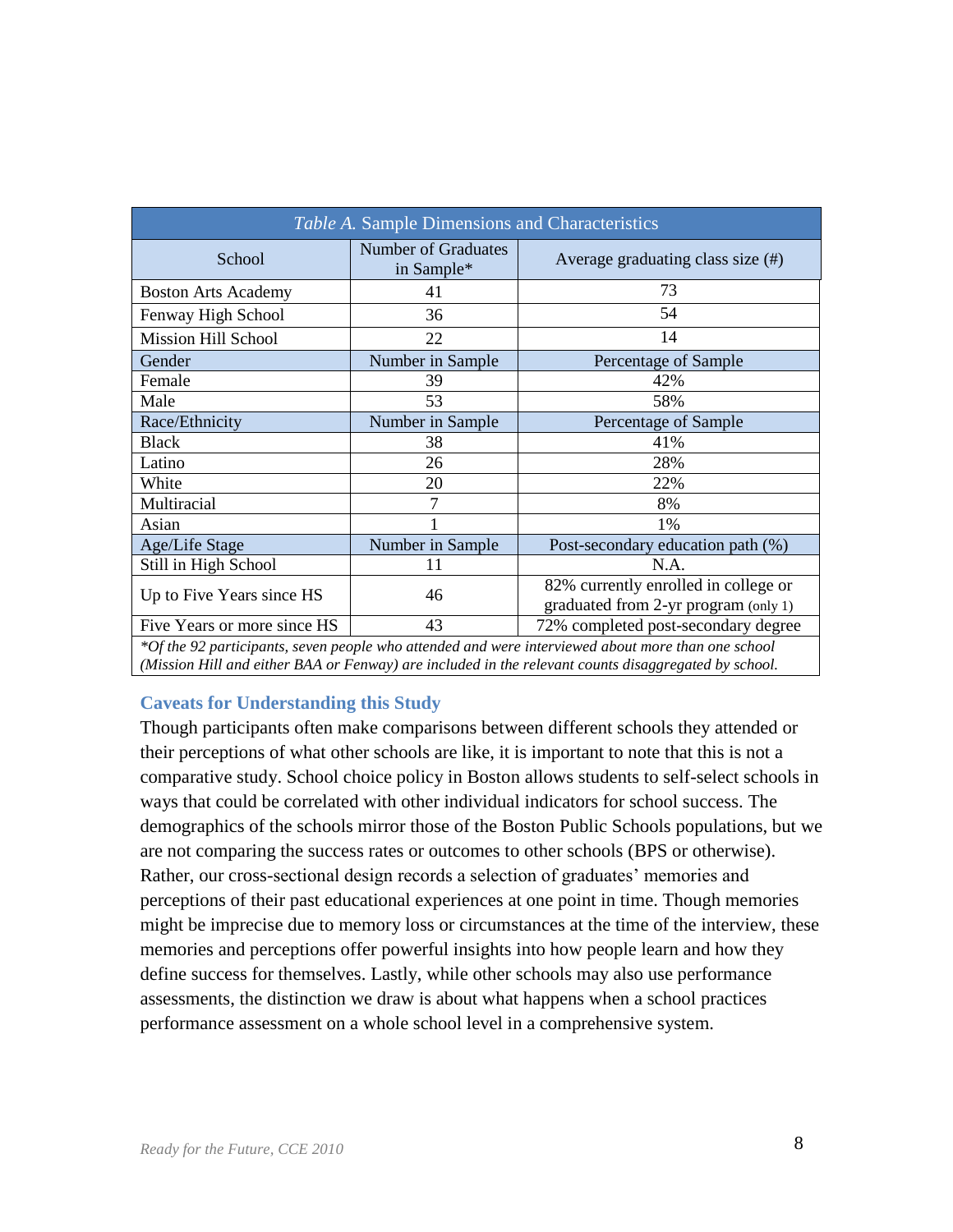# <span id="page-11-0"></span>**Introduction to Findings**

To understand the context in which students experience performance assessment, we begin where most interviewees began their stories: with overall impressions of the school culture. Key school characteristics include a small and nurturing environment, a strong sense of community, personalized relationships, and safety. While the rich process by which schools foster community and set the context for learning is not fully explored in this paper, we want to note the importance of the overall school environment, as illustrated in Diagram 1. Performance assessment cannot be taken out of context. The effects graduates in the study speak about cannot be attributed solely to performance assessment, but rather their experiences with performance assessment are nested within each school's culture and the overall learning environment they cultivate.



## *Diagram 1: Structure of Findings*

The findings related to the perceived influence of performance assessment on students' future academic, professional, and personal experiences fall into three categories as illustrated in each box of the performance assessment core of the diagram.

*Learning to learn* captures the way the performance assessment systems intentionally nurture different learning styles and deliberately encourage students to take responsibility for their own learning.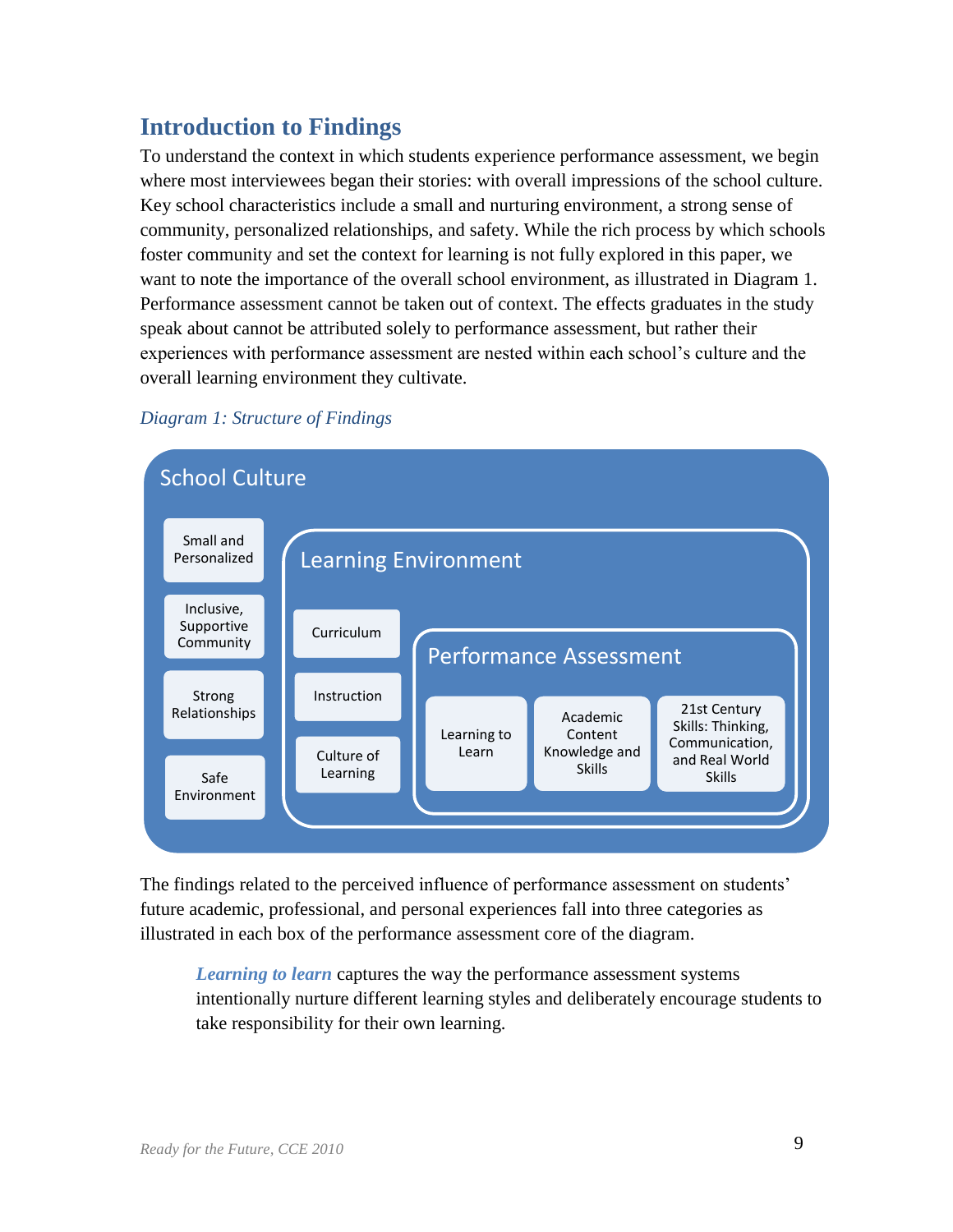*Academic content knowledge and skills* examines how performance assessment incorporates the core content and skills typically part of the K-12 curriculum (i.e. math, science, reading, writing, literature, and history).

*21st century skills* illustrates how performance assessment can capture other types of higher-order and complex skills such as critical thinking, communication, presentation, collaboration and real world skills.

Within each category, we examine the development of these learnings while attending the study school with attention to the role of performance assessment, how graduates use what they learned after leaving the study school, and what challenges they experience. We consider individual and school definitions of success as well as external indicators such as success in college.

The final section discusses the findings, identifies questions for future research and for policy-makers, and shares policy implications raised by student memories, perceptions, and perspectives. While performance assessment, like any one element within the complex system of education, does not offer a single panacea, it does encourage thinking about options for providing more equitable opportunities for students of different strengths to show what they know and are able to do.

# <span id="page-12-0"></span>**Findings about Context**

As illustrated in Diagram 1, the school culture and learning environment set the context for understanding performance assessment. For graduates, learning from performance assessments was embedded in the overall school culture, and therefore the effects of

performance assessment must be considered as part of the overall system. This section summarizes the contextual findings about study participants' broader educational experience at the schools, though the topic will be examined more fully in a separate paper.

*I think overall the biggest thing is the feeling that they care about you. -Ann, Boston Arts Academy*

## <span id="page-12-1"></span>**The School Culture**

The schools' goals related to performance

assessments connect to their missions and other aspects of the school. Participants cite a number of factors that create a positive learning environment. The main factors include the presence of caring and accessible adults, the small size of the schools and classes, and a strong community based on strong relationships.

When asked about their strongest memories or favorite aspects of their education, almost all study participants (91%) describe the importance of the teachers and staff in their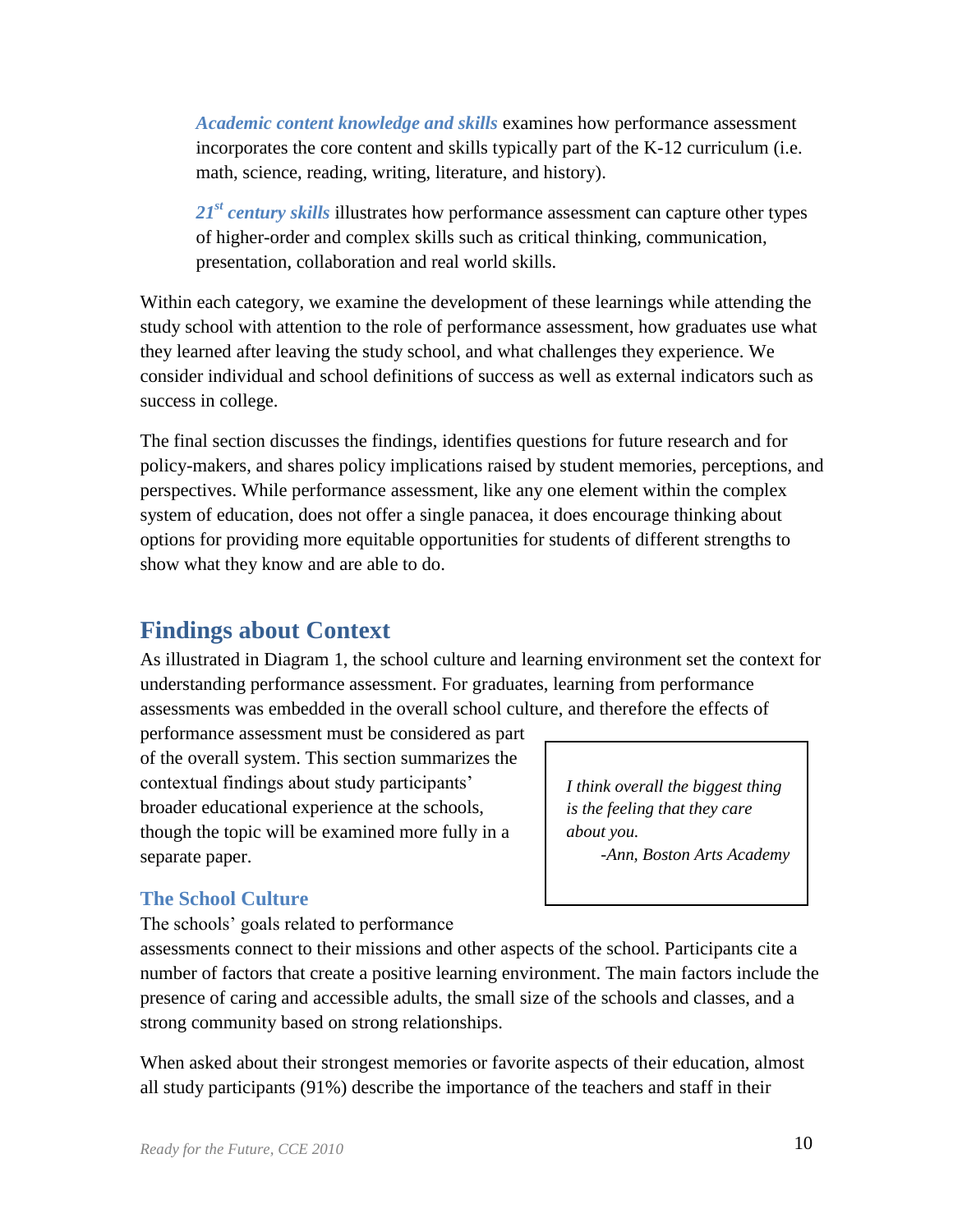learning.<sup>6</sup> They recall the sense that the adults in the school really cared about their academic success and personal well being. Teachers and staff demonstrated their commitment by being available beyond regular school hours—both at school and after hours by phone. For many students, the support they received included academic help, but also went beyond academics. Strong relationships with teachers combined with structures that encouraged bonds between students; this family-like community could provide a high level of support for students. Nearly all graduates also emphasize the close-knit community cultivated by small classes, grouping students with each other and with the same teachers for multiple years, whether by artistic discipline at BAA or by class or house at Mission Hill or Fenway.

It's a very family-oriented environment. You definitely feel like the teachers and the people that are there care for you and want to be there…And, many times, the teachers played roles outside of teachers for me, whether I needed support personally, academically or for whatever was going on...It wasn't like, "Oh, these are extra duties outside of my job." They were more than happy to help me in most areas, which was very valuable to me. *–*Barbara, Fenway

Deliberate construction and reinforcement of structures cultivate a shared set of norms that shape each school's culture and provide a foundation for a strong community. For example, each school developed "habits of mind" that guide students and staff in their intellectual and personal growth. Chart B summarizes these habits.

| <i>Chart B.</i> Habits of Mind of the Three Study Schools    |                                                                   |                                                                                  |  |  |  |
|--------------------------------------------------------------|-------------------------------------------------------------------|----------------------------------------------------------------------------------|--|--|--|
| <b>Boston Arts Academy</b><br>Habits of the Graduate: "RICO" | Fenway High School<br>Habits of Mind: "PERCS"                     | <b>Mission Hill School</b><br>Habits of Mind                                     |  |  |  |
| Refine<br>Invent<br>Connect<br>Own                           | Perspective<br>Evidence<br>Relevance<br>Connection<br>Supposition | Viewpoint<br>Evidence<br>Relevance<br>Connections/Cause and Effect<br>Conjecture |  |  |  |

Based on strong relationships and achieved by designing school structures that intentionally encourage students and staff to get to know each other well, the school community sets the context for learning. For example, at Fenway, learning is supported by the practice of

 $6$  Participants spoke about the importance of the teachers in response to a number of open-ended questions. Occasionally, the interviewers asked directly about whether a participant had any mentors. Since the interviews were mainly open-ended, with the interviewer asking logical follow-up questions, interviews mostly all touched upon the same topic areas, though not necessarily in the same order. Transcripts were coded for content and not for whether answers came from open-ended or closed ended questions, though we try to make the distinction when possible.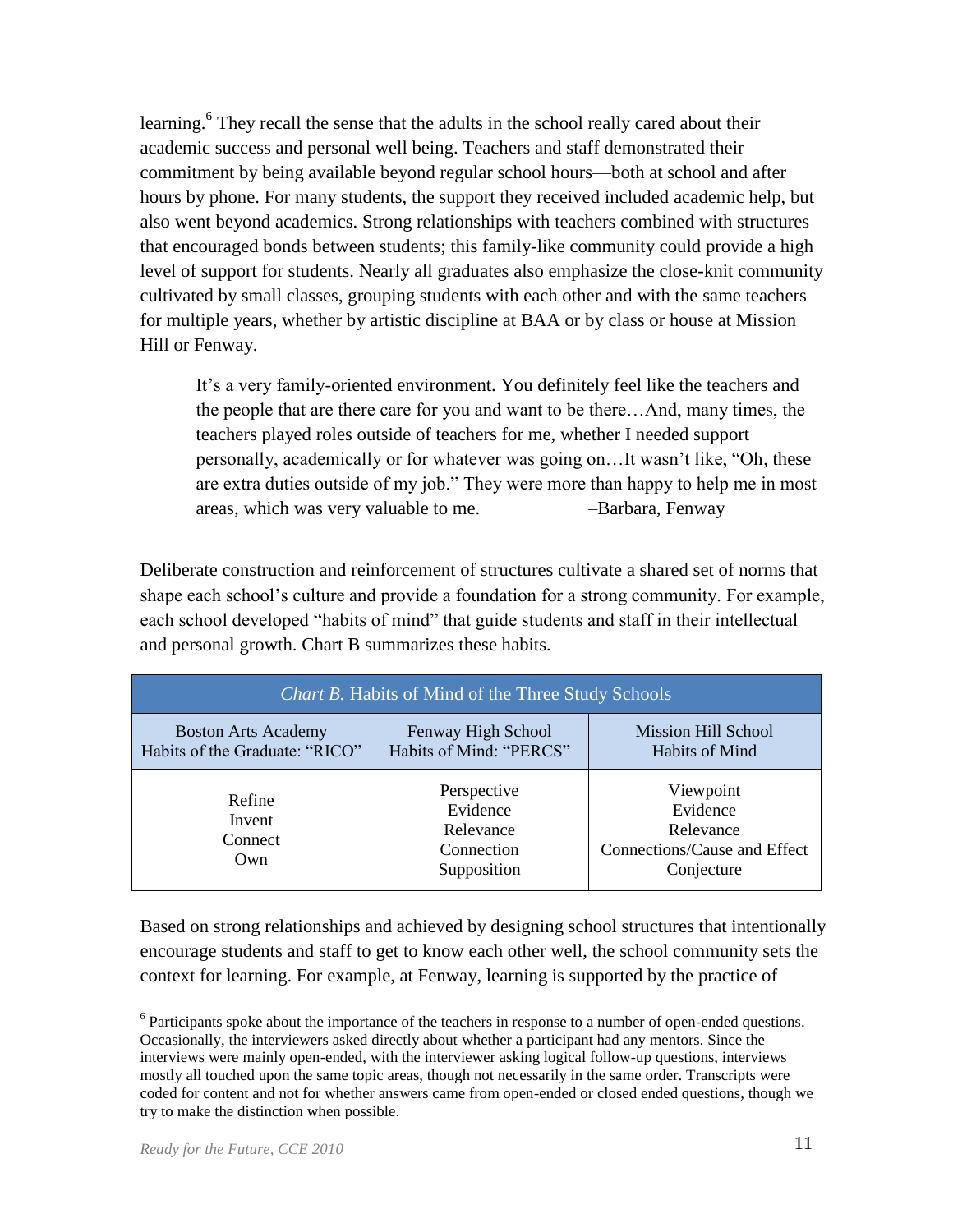looping, through which teachers and students remain together for up to three years. There is time to build mutual trust and respect, a foundation that supports the intellectual engagement necessary for academic success.

## <span id="page-14-0"></span>**The Learning Environment**

Assessment is intricately connected to curriculum and instruction. Here, before focusing on performance assessment, we briefly outline how study participants remember the curriculum, the instruction, and the culture of learning. In terms of curriculum, graduates recall the interdisciplinary nature of the subject matter, in-depth exploration of topics, and the autonomy the schools had over curriculum due to their status in the district as Pilot schools.<sup>7</sup> In addition to being caring and available, teachers provided high quality instruction and often planned interactive, hands-on classes. Graduates also indicate that heterogeneous grouping required teachers to differentiate instruction and encouraged students to learn from and help each other.

In our class we weren't separated by abilities or learning styles. It made a big difference because there were certain things that I may not have understood and other students were very willing to help, and vice versa…It created an atmosphere of a family and everybody sort of pitching in to ensure that others were succeeding. *–*Daniela, Fenway

Each school designed its curricula to favor depth over breadth, to encourage inquiry and interdisciplinary connections, and to be relevant and engaging to students. Over half of the graduates use these descriptors when asked to speak about the learning environment and academics. BAA emphasizes connections between the arts and academics. Fenway and Mission Hill both have school-wide themes related to community, culture, or citizenship that cycle on a four-year rotation, linking subjects to the overarching theme or question for the year.

I got more freedom in what I wanted to learn at Mission Hill. They would give us a broad topic like, "We're going to study the ancient Greeks." And then students got to study anything they wanted within that…So Mission Hill probably had more creativity. It allowed me to find what I was interested in.

 *–*Alice, Mission Hill School

One founder of Fenway, which began as a school within a school for students who were struggling, describes the process of "building a curriculum that matters."

That was our orientation, ask questions, don't take anything for granted and listen to the kids…We asked kids back in 1984 what was on their mind and they said: gun

 $<sup>7</sup>$  Pilot schools are unionized, district schools that have "charter school-like" autonomy over key areas:</sup> budget, curriculum and assessment, governance, professional development, school calendar and scheduling, and staffing. More information about Pilot schools is available in Appendix D.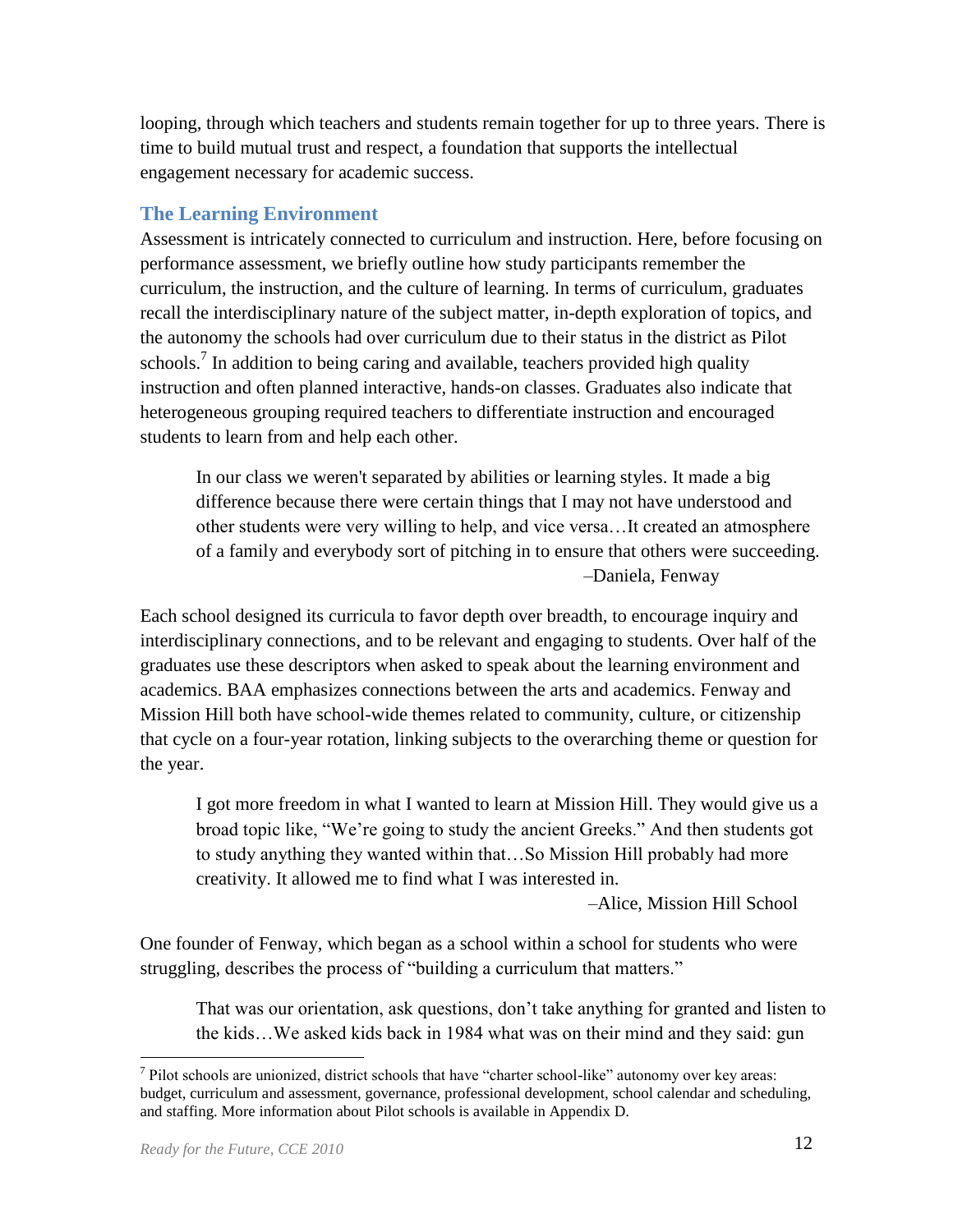violence, nuclear war, "Am I going to get a job?", HIV, poverty. Over the years we've done Facing History and Ourselves<sup>8</sup>, an AIDS project, gender identity. We built a Fenway Toolkit of Essential Questions, Habits of Mind, and Safety Guidelines<sup>9</sup>... [There were] a lot of ways to deepen the relationship between students and between teachers and students.

With this curricular orientation, teachers take steps to ensure that students understand the material rather than just covering material and moving on to the next topic. Teachers work to provide different levels of challenge or ways to demonstrate understanding to meet the learning needs of students within heterogeneously grouped classrooms. The way members of the community relate to one another and the way teachers present subject matter naturally connects to how student learning is assessed.

# <span id="page-15-0"></span>**Findings about the Role of Performance Assessments in Shaping Graduates' Academic, Professional, and Personal Lives**

Within the context of the school culture, an infrastructure of performance assessment guides student learning. This section is organized into three categories of performance assessment learning: Learning to Learn, Academic Content Knowledge and Skills, and 21<sup>st</sup>

Century Skills. Within each category, we share how students describe what and how they learned through performance assessments while attending the study school. We also describe how they have been able to use these learnings and how their learnings affected their transitions to college and beyond. Finally, we examine the challenges related to the focus on performance assessments in participants' schooling.



# <span id="page-15-1"></span>**Learning to Learn**

The idea that graduates learned *how* to learn emerged as a common theme. School staff members emphasize the connections between different topics and their relevance to students' lives, thereby creating multiple entry points into the content. Students who are

 $\overline{a}$ <sup>8</sup> Facing History and Ourselves is an international educational and professional development nonprofit organization whose mission is to engage students of diverse backgrounds in an examination of racism, prejudice, and anti-Semitism in history and current issues through the lens of universal themes including identity, membership, judgment, and participation (for more information see [www.facinghistory.org\)](http://www.facinghistory.org/).

<sup>&</sup>lt;sup>9</sup> Fenway Safety Guidelines: "Try it on"; "It's okay to disagree"; "No shame, blame, or attack"; "Take 100% responsibility"; "Group confidentiality"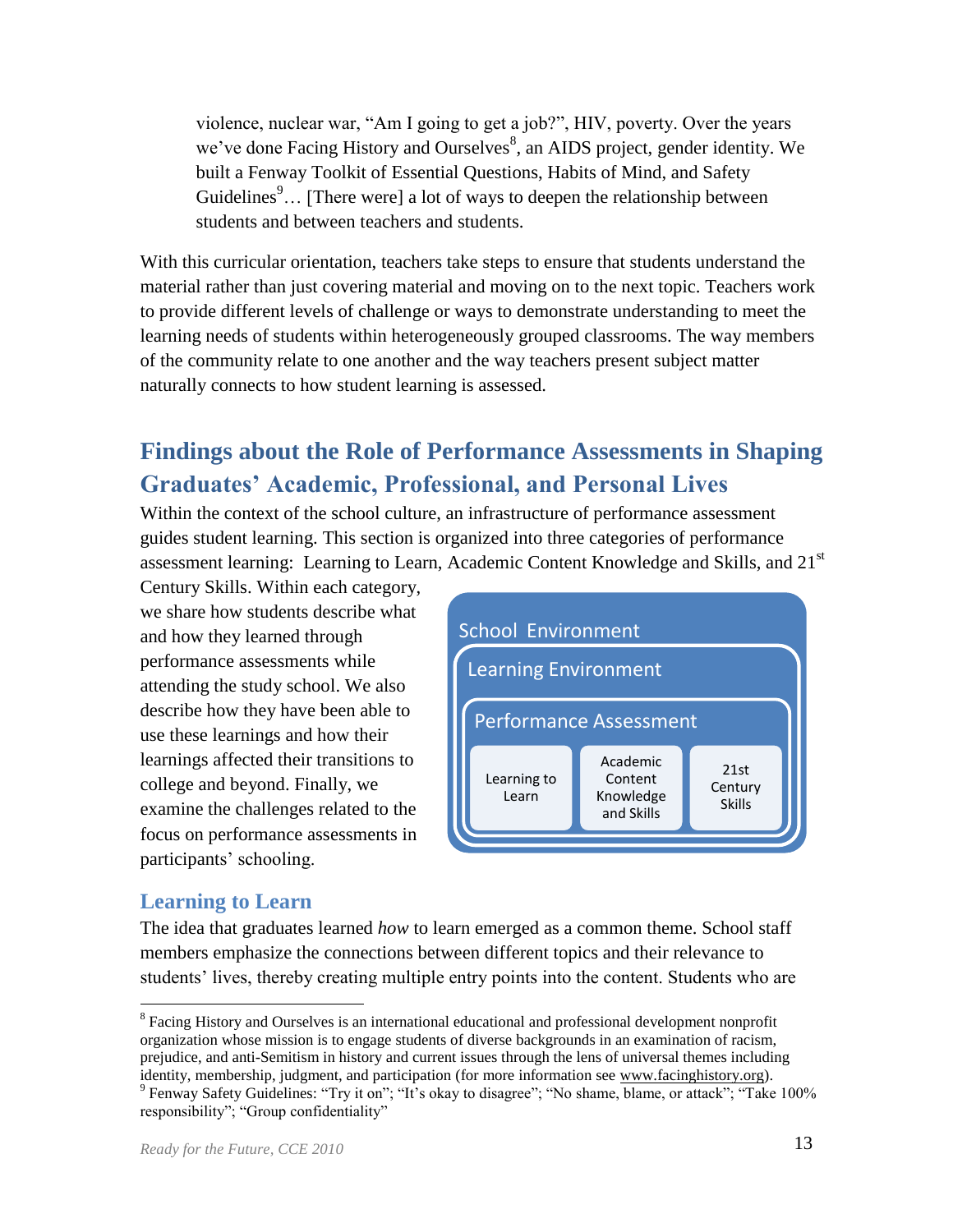aware of their own learning styles are better able to build upon their strengths and develop in areas of challenge. Individual choice of content or of method of performance assessment creates opportunities to engage students in both their academic learning and identity development. Through discovering their own interests and understanding their own learning styles, many graduates developed a habit of reflecting on experiences and applying those lessons in college and other settings.

#### **Development of Learning to Learn while Attending the Study School**

Graduates perceive that the schools teach something different than other schools. The

difference begins with how the three schools structure students' school and learning experiences. Curriculum and instruction are designed to teach for understanding and to complete the cycle of learning, systems of performance assessments aim to actively engage students in the material to solidify their learning.

*[Mission Hill School] doesn't just teach you how to learn but it teaches how to think and be a person." –Brigitte*

## *Multiple Entry Points into the Learning Process*

Performance assessments provide multiple access points for students to learn and demonstrate their learning. Personalization and strong relationships further enhanced students' ability to engage in learning the curriculum.

What I remember the most about [Fenway's] academics was how well rounded and versatile they wanted their students to be. There was no just, "Take 10 tests and whatever you score on your 10 tests, that's it." They felt everybody does well differently, and they wanted to challenge the students in different ways. So we [also] had portfolios, we had exhibitions, we had science fair projects. *–*Fred, Fenway

The schools did not leave it to students to find their own entry point into the learning process, but instead capitalized on opportunities to connect ideas and practices at all levels whether one-on-one, in the classroom or school, or in the larger community.

[At] Mission Hill, everything that you learn could help you in another subject, or period, any other time. So, the content in the classroom was helping with the major projects. *–*Corey, Mission Hill and Boston Arts Academy

Building on these connections, final projects provide the time and space to learn the material taught earlier in the classroom and to make connections with outside material.

At the two high schools in the study, over one-third of students interviewed started their high school years at a different school.<sup>10</sup> Most of the students who began high school

<sup>&</sup>lt;sup>10</sup> Of these 25 transfers from other schools, the most common reasons for transfer related to academic struggle at their previous school. Five of the transfers were from the first graduating class of BAA where they started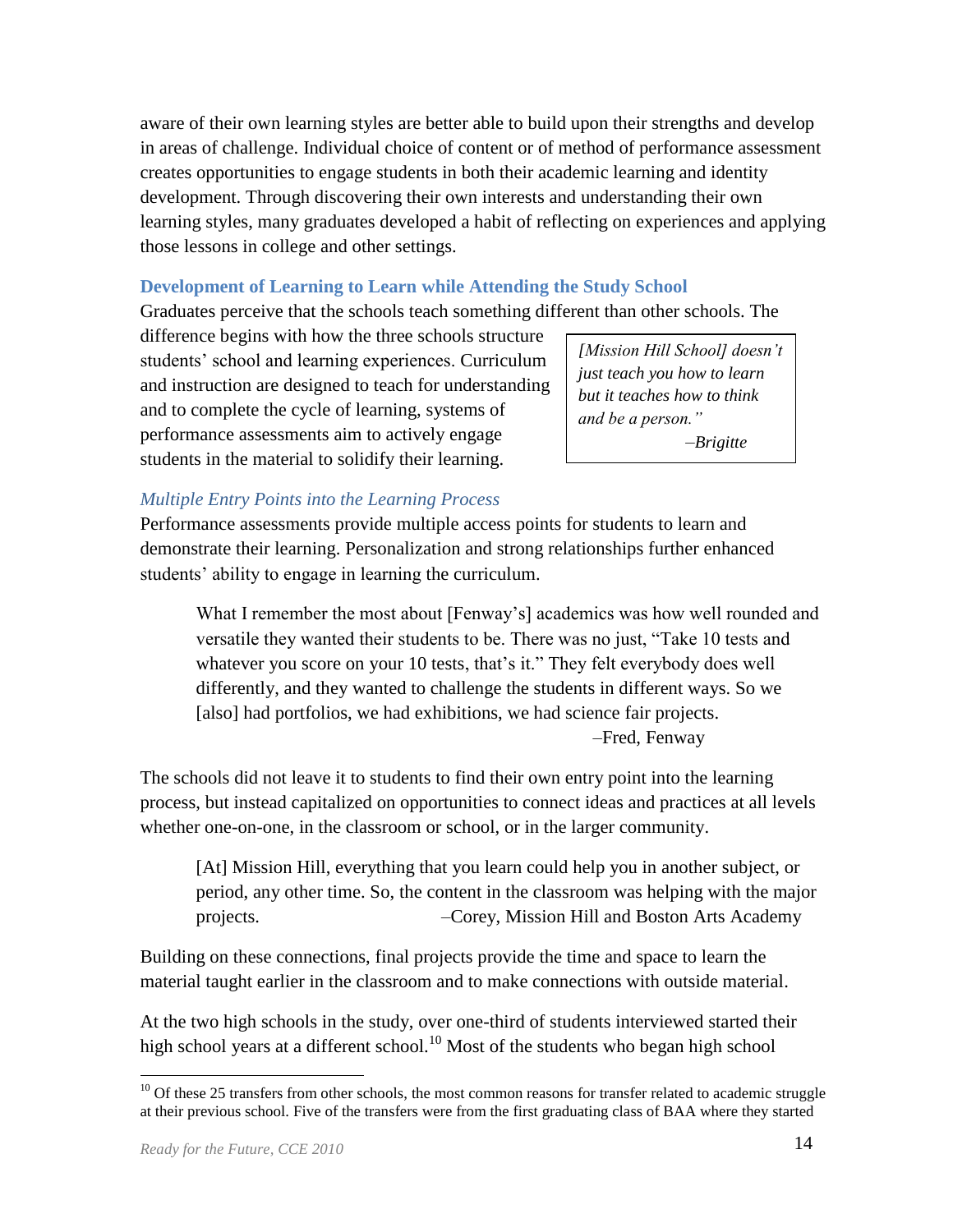elsewhere attribute improvements in their engagement in school and academic performance to their new school environments, which helped them connect to their learning. All of these students, along with those who did not begin elementary school at Mission Hill, compare and contrast their previous schools with the study schools. Though we did not study the environments of other schools, the participants' overwhelmingly emphasize the difference from their previous school describing the three schools as having a welcoming, encouraging environment where teachers "really cared" about their students' learning.

#### *Discovering Your Own Learning Style*

Discovering their learning style provided students with information that they had the opportunity to use in their education. By placing value on the different learning styles and diverse life experiences of individual students, the schools taught students how to learn and to recognize that people learn in different ways.

I think Mission Hill taught me a lot more than just a basic curriculum. It really taught me how to learn. –Diana, Mission Hill School

Learning to learn connects to one's identity and shapes the way a person interacts with the world. The self-knowledge that several graduates describe allows them to develop their talents and to tackle challenges.

Being good at something doesn't necessarily mean you understand the component of what it takes to actually be good, to have the talent. I could have a talent but if I don't really learn how to use that talent and figure out the fundamentals behind it, then it doesn't really become anything of value. –Evan, Mission Hill School

Performance assessments such as portfolios create opportunities for students to refine their work and develop individual strengths. Teacher- and school-created structures, such as Habits of Mind, also guide student reflection during the portfolio process.

You see what you've done wrong, what you need to do to improve. And that's

| something that I don't think all high schools do.    | <b>Boston Arts Academy</b>     |
|------------------------------------------------------|--------------------------------|
| Sometimes, we rush you through the work and then     |                                |
| you have your final test and that's it. Whereas with | "RICO"                         |
| RICO, [you] look back at what you've done,           | <b>Habits of the Graduate:</b> |
| understand the mistakes that you made and all the    | <b>Refine</b>                  |
| things that you've accomplished and show what you    | <b>Invent</b>                  |
|                                                      | <b>Connect</b>                 |
| want to do for next year to change for the better.   | Own                            |
| -Damian, Boston Arts Academy                         |                                |
|                                                      |                                |

as sophomores when the school opened and did not have an option of beginning at BAA; however, these students' reasons for choosing BAA echoed those of students who could have started at BAA in the  $9<sup>th</sup>$  grade but transferred later by choice.

 $\overline{a}$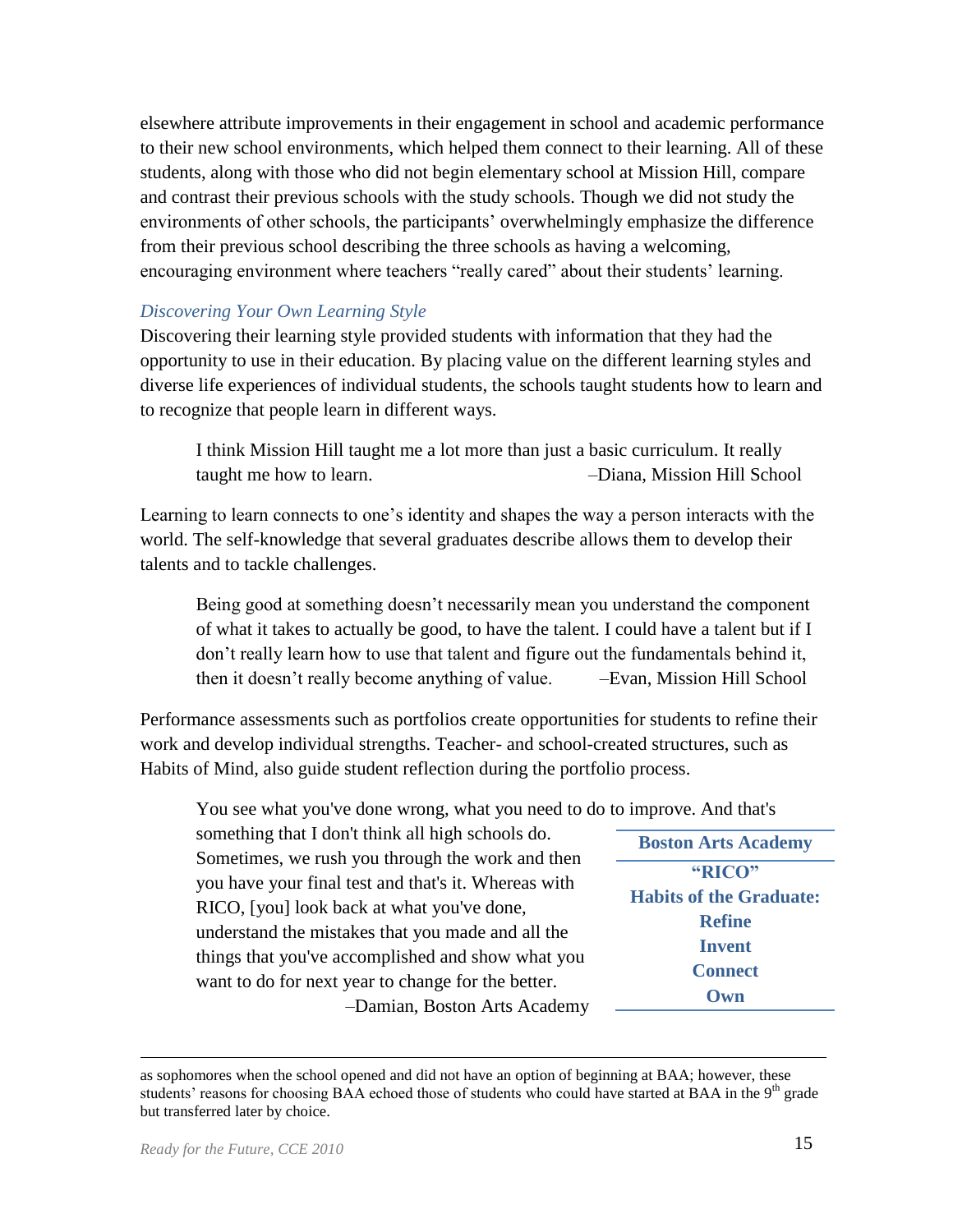Several Boston Arts Academy graduates describe how their learning in the arts re-engaged them in academics. One graduate remembers learning to intensively practice music and to make it unique by adding his own touches. Building on this foundation in music, he also began to engage with academic material in authentic ways. Comparing BAA to the exam school from which he transferred, he explained his belief that, though scope of curriculum content was less, a BAA education possessed a different kind of rigor more focused on the process of understanding how to learn something.

#### **Uses of Learning to Learn after Graduating from the Study School**

In reflecting on what they learned while attending the study schools, almost half (40) of the graduates speak about how performance assessments cultivated the habits of learning that prepared them to continue to learn in life. Several describe how they explicitly use strategies taught at the school, such as Habits of Mind and other structures to guide the writing process or think through a problem. Others speak about how they internalized structures for rigorous thinking. Whether they went on to higher education or the working world, graduates reported confidence in their abilities to face future challenges.

| I was prepared for life. Before I graduated                                                                                     | <b>Fenway High School</b>                                 |                                                    |
|---------------------------------------------------------------------------------------------------------------------------------|-----------------------------------------------------------|----------------------------------------------------|
| Fenway, I was already living on my own.<br>So, I was prepared mentally to deal with<br>whatever was coming my way through, like | <b>Habits of Mind</b><br>"PERCS":                         | <b>Motto:</b>                                      |
| I said, little things like the PERCS. I knew<br>how to think. And I think that's what                                           | <b>Perspective</b><br><b>Evidence</b><br><b>Relevance</b> | "Work Hard,<br><b>Be Yourself,</b><br>Do the Right |
| Fenway stressed, that you go to school to<br>learn how to learn. -Harris, Fenway                                                | <b>Connection</b><br><b>Supposition</b>                   | Thing"                                             |

Graduates use the skills they learned at their schools to develop strategies to ultimately be successful in college and beyond.

I don't think it was a disadvantage that I didn't have more of a traditional education. Where I lacked in that, I made up for in being an independent worker and being able to articulate myself and to present myself. –Fiona, Boston Arts Academy

Self-awareness as learners allows students to be resilient and overcome challenges. In addition, fourteen of the graduates spoke explicitly about the role that their school experience played in their view of themselves life-long learners. Whether at a traditional liberal arts college or in the arts, these participants describe how they use the strategies taught at the study schools to continually improve themselves.

My core value, I would say, as a 23-year-old right now, would be not to inspire, but [to help] others to understand that there's more. You thought you knew it all in high school, you went to college and another door of knowledge just opened to you. And it's just a hunger to know more. –Erica, Boston Arts Academy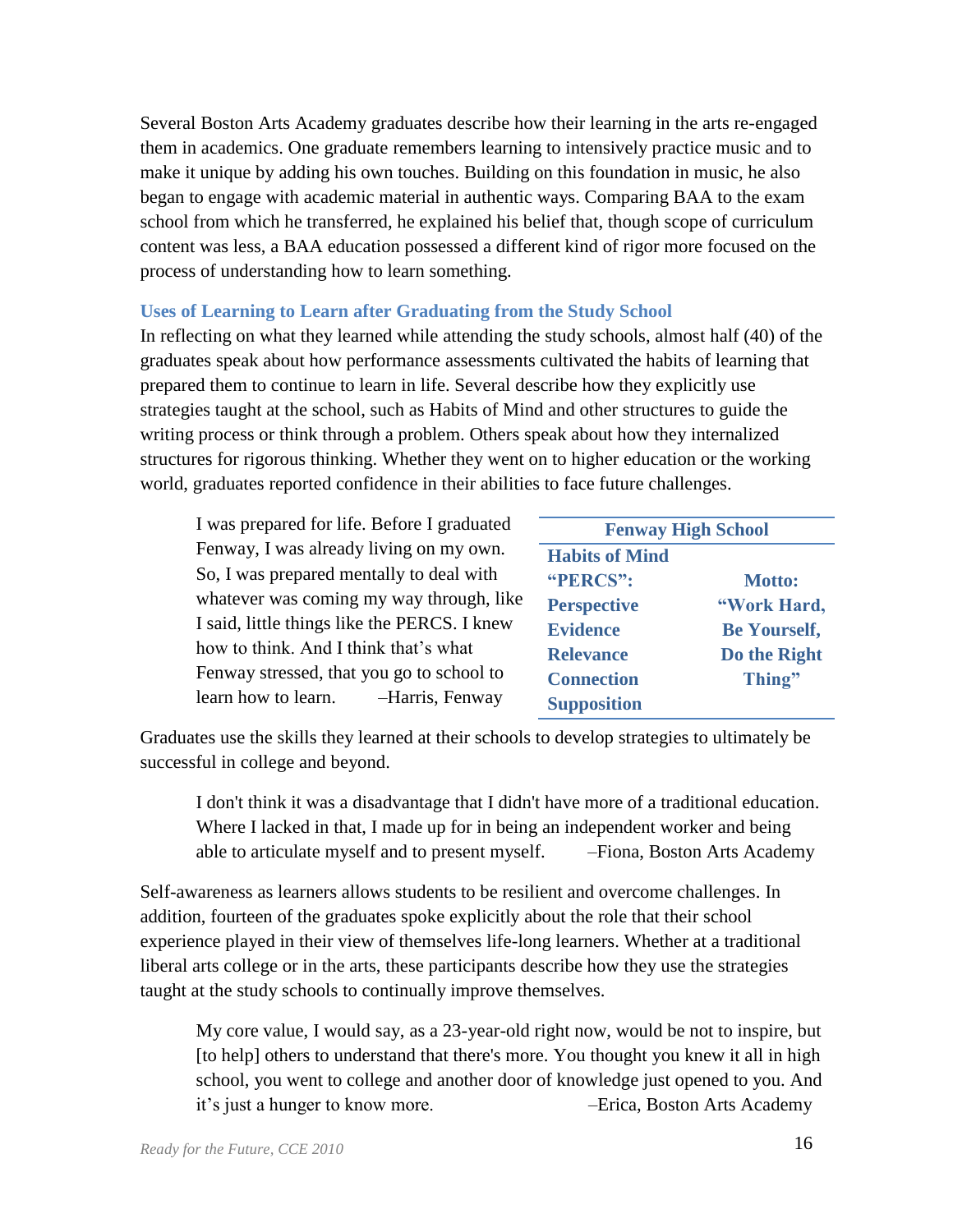## <span id="page-19-0"></span>**Academic Knowledge and Skills**

Each school has a goal related to cultivating students' abilities to learn and gain awareness of how one's own learning takes place. These learning goals focus on understanding, questioning, and analytical thinking. Upon this foundation, the schools teach students content and skills with the goal of providing a well-rounded education that will prepare the students for future success. For the two high schools, the future includes the opportunity to be accepted to and succeed in college. Both schools offer college preparatory curricula. Mission Hill wants to prepare students for success in high school and beyond.

The transitions to both high school and college, not to mention the working world, inevitably require adjustments and often present challenges. Graduates from the three schools describe the ways in which they felt prepared for future academic experiences and ways in which they faced challenges.

## **Development of Academic Content Knowledge and Skills while Attending the Study School**

When asked to describe the classes, $<sup>11</sup>$  approximately two-thirds of graduates interviewed</sup> talk about how the curriculum emphasizes interdisciplinary connections between different topics, focuses on overarching questions, aims to be relevant to the world and to student lives, and values depth over breadth. The three schools generally approach content in this manner across humanities, science, and mathematics.<sup>12</sup> In humanities, which integrates aspects of English Language Arts and History, the result is a course that significantly shapes how students see the world. In two-thirds of interviews, graduates identify humanities as a strength or favorite course, with a number drawing particular attention to the social justice approach taken in the course. A similar approach is taken in science and math, with attention to real-world problems, inquiry and research-based projects, and an emphasis on understanding interconnections and underlying processes related to key concepts. Instead of being arranged by algebra and geometry for math or biology and chemistry in science, the course sequences are integrated.<sup>13</sup>

 $\overline{a}$ <sup>11</sup> Participants were asked about academics in general, allowing them the freedom to start by speaking about any subject that stood out the most. In most interviews, the interviewer then followed-up by asking about their experiences in other subjects.

 $12$  Collecting detailed information about the content students learned proved difficult for a number of reasons. First, the focus of the interview was not to re-cap all of the content participants learned while at the study school. Second, participants did not always remember the details of the curricula. Finally, though we are interested in questions about the breadth of content at schools that use performance assessment compared to schools that use other types of assessment, this is not a comparative study. Moreover, study participants most often do not have a reference point for comparison.

<sup>&</sup>lt;sup>13</sup> For example, both high schools use a variation of the Interactive Mathematics Program (IMP), a four-year program of problem-based mathematics that replaces the traditional Algebra I-Geometry-Algebra II/Trigonometry-Precalculus sequence with a curriculum that integrates traditional material with additional topics such as statistics, probability, curve fitting, and matrix algebra. IMP units are generally structured around a complex central problem. Ideas that are developed in one unit are usually revisited and deepened in one or more later units (for more information see [www.mathimp.org\)](http://www.mathimp.org/).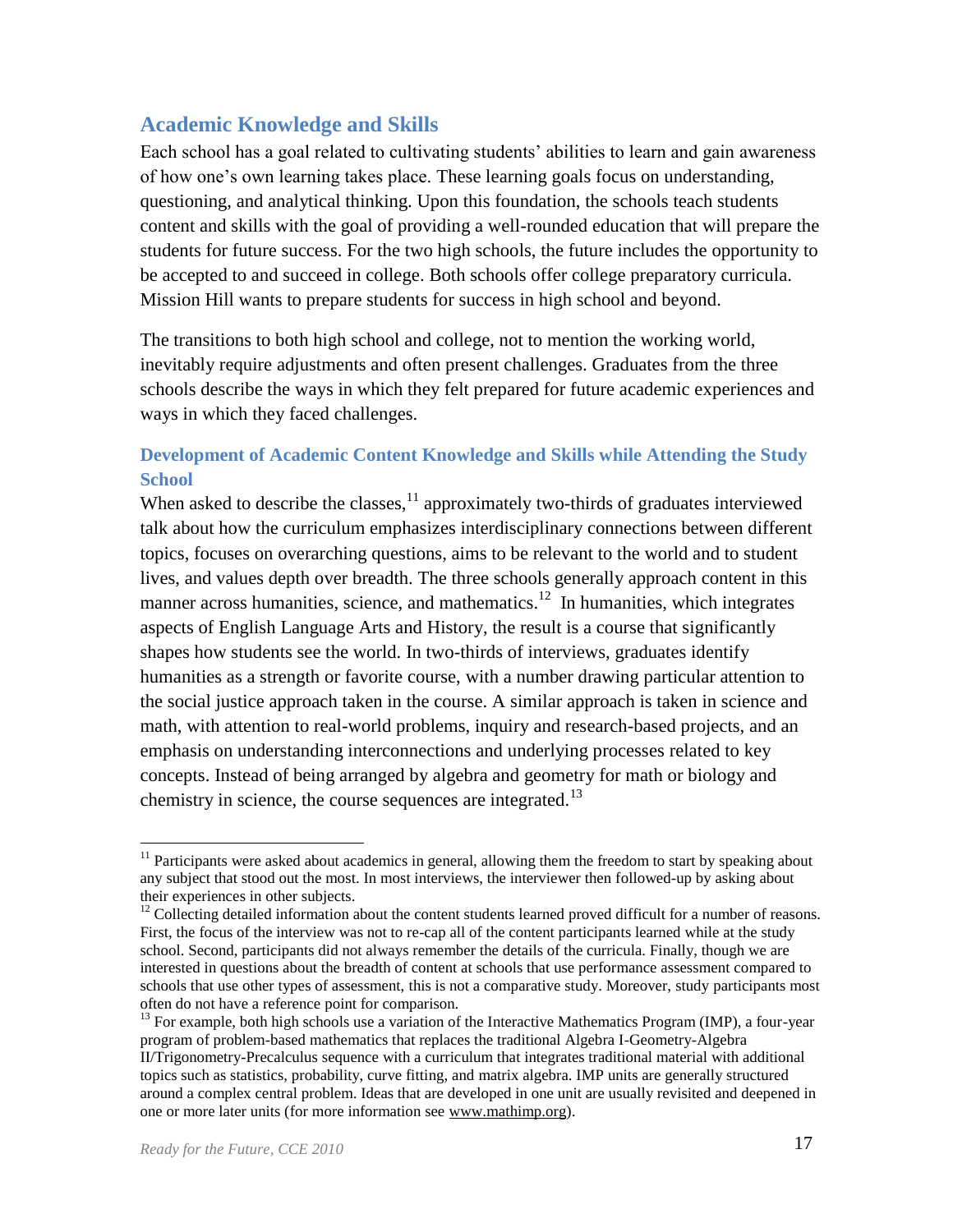#### *Depth over Breadth*

The deliberate choice of the depth of understanding over breadth of knowledge is a fundamental aspect of the philosophy at three schools, which are all affiliated with the Coalition of Essential Schools.<sup>14</sup> By definition, a "less is more" approach means teaching fewer topics in exchange for more time to explore multiple facets of a topic, why a topic is relevant, and how it connects to other topics and themes. Going into greater depth on a topic dovetails with offering multiple entry points into the learning process since it allows students multiple opportunities to "get it" by exploring a topic from different angles.

Things we would do would sort of connect. We would be learning about [the history of] Ancient Egypt. And then in math, we would look at the Egyptian number system, and in science, we would look at the Egyptian mummifications. …Instead of breaking things off into topics where you can't understand them, it sort of builds them together so your understanding develops.

–Grant, Mission Hill and Fenway

Students sometimes have choice over the content when completing performance assessment tasks. When asked what helped their learning or stood out in the academics of the study school, just over 25% (25 of 92) of interviewees stated the importance of having the chance to choose a topic of interest to explore further. The emphasis on making connections encouraged students to explore whole new areas of understanding, even when they focused their exploration on one influential person or event. For example, one graduate who chose to do his senior portfolio on Michael Jordan, described how he also learned about economics, business, and marketing. Having choice engaged him in the learning process and led to meaningful learning that he has retained years after graduation.

A portfolio is more personal [than a test], and a portfolio is giving the pieces where you feel more passionate about the subjects. So, it entitles you to more space…to go more in-depth about what you're learning about. –Justine, Fenway

When students have choice and passion about what they are studying, they are more likely to remember what they learn. The structure of the portfolio, especially the longer time frame, allows students to go into greater depth.

#### *Writing and Research Skills*

In order to explore content in depth, students also need to develop their basic academic skills. Many performance assessments require a written component. Students often independently conduct research and read materials related to their topics. When asked about areas in which their schools prepared them well, over two-thirds of graduates cite

 $14$  One of the 10 Coalition of Essential Schools (CES) Common Principles is "less is more."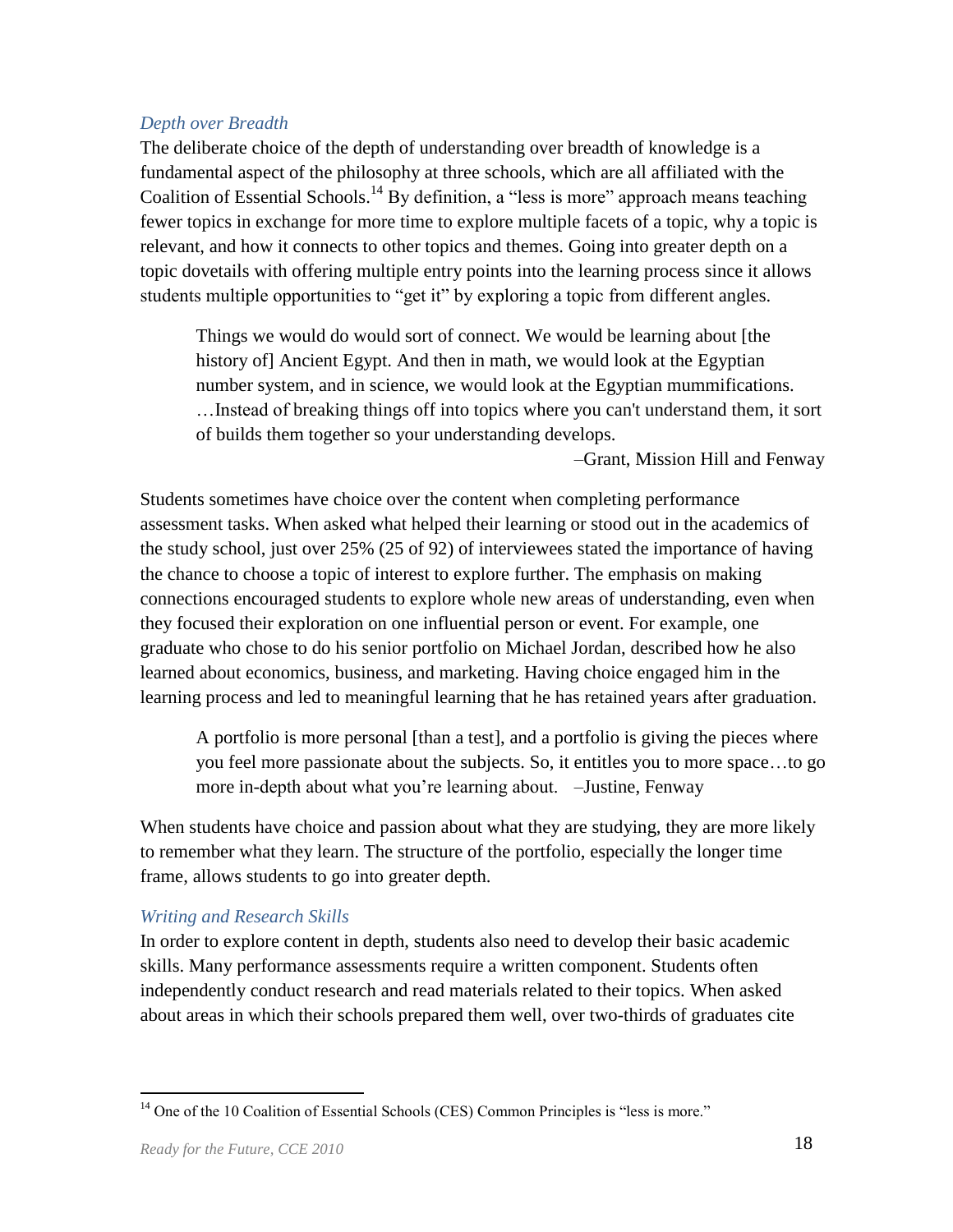learning to write and approximately 40% say that they developed research skills.<sup>15</sup> Graduates offer a variety of examples of how the schools helped them develop their writing and research skills, ranging from lots of practice to one-on-one attention.

So, yes, the 10-page paper and the 20-page paper in humanities 3 and 4 made an impact on my life. Because (1) it taught me how to write; (2) it taught me how to write in depth; (3) it taught me how to research in depth...

–Henry, Boston Arts Academy

My writing has grown considerably and I owe that all to my humanities teacher in Fenway from 9th grade to 11th grade. My writing was a disaster when I first got there and he cleaned it up a whole, whole lot. We had a lot of one-on-one meetings. I felt very comfortable talking to him and that really helped me improve my writing and my analytical skills as well. -Keith, Fenway

But no middle school I think really challenges the students in the way that Mission Hill challenged us to write these long papers and do the research.

 *–*Giselle, Mission Hill and Fenway

## **Uses of Academic Content Knowledge and Skills after Graduating from the Study School**

Graduates talk about being academically prepared in a number of ways. They cite a range of factors from the effectiveness of the design of school structures and curriculum to specific performance assessments that prepared them for college success. Most graduates experience a combination of areas in which they feel prepared and less prepared. Overall, in the academic categories, 74 graduates report ways that they were prepared, while 53 report areas where they feel they lacked preparation. For many, areas of strength include the social sciences and writing.

> The humanities classes, having us do the 20 page paper towards the end of

## *Box B.* **Beyond Academics: Learning in the Arts**

Almost half of Boston Arts Academy graduates (18) in the sample pursued further education in their art or an area related to their art such as architecture or product design. Both in college and, for those who are finished their studies, in work, these graduates reported that the artistic content and skills they learned at BAA help them in their chosen artistic pursuits. Others continue to pursue their art, but not through formal study or for their livelihood.

<sup>&</sup>lt;sup>15</sup> Participants were asked: "What role did portfolios and exhibitions play in your academic and work experiences after [School]? How did these kinds of assessments prepare you for future educational experiences? Job-preparedness?" Depending on the memory and demeanor of the participant, sometimes the interview prompted with questions such as "What about writing?" or "What about in other subjects?"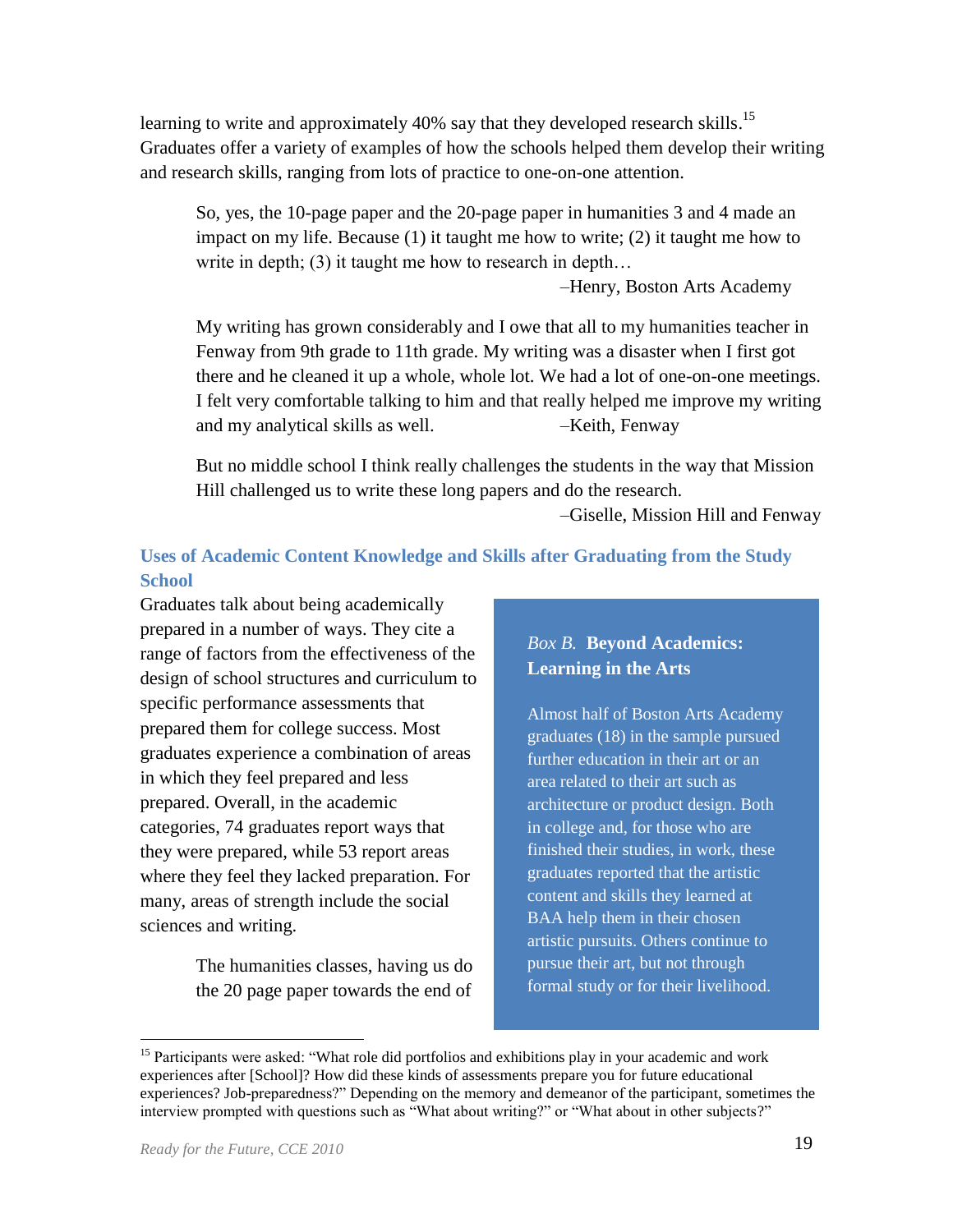the semester and then the 10 page paper before then, the debates and things like that, that got me prepared for the liberal arts courses.

–Gail, Boston Arts Academy

A number of graduates also report that structures such as the Mission Hill and Fenway Habits of Mind and the MEAL (Main Idea, Evidence, Analysis, and Link) format used at BAA help them structure their writing effectively.

When it came down to writing research papers and any paper academically, I thought that Fenway really did prepare me to write those papers and figure out [my college writing requirements]. Because Fenway…always talked to you about your PERCS [Perspective, Evidence, Relevance, Connections, Supposition]. …And so, in my [college] papers, I always went back to that. Whose perspective is this from? What's the relevance? What's the evidence? –Lisa, Fenway

These internalized structures help both high school and middle school students in their transitions to their next level of schooling.

| I've always been good at connecting and       |                                     |
|-----------------------------------------------|-------------------------------------|
|                                               | <b>Mission Hill School</b>          |
| analyzing. And viewpoint is easy for me       | <b>Habits of Mind</b>               |
| because I consider myself considerate.        |                                     |
| Evidence is helpful in my writing, especially | <b>Viewpoint</b>                    |
| persuasive essays because you have to have    | <b>Evidence</b>                     |
|                                               | <b>Relevance</b>                    |
| evidence to make your opinions stronger.      |                                     |
| Andrelevance, that's good for analyzing.      | <b>Connections/Cause and Effect</b> |
| Asking yourself if this is relevant, why does | Conjecture                          |
| -Felicia, Mission Hill School<br>it matter.   |                                     |
|                                               |                                     |

Approximately 25% of graduates interviewed from both Fenway and BAA also availed themselves of the opportunity to gain direct college experience through partnerships with local colleges.<sup>16</sup>

I'd say take everything BAA has to offer, and use that for your advantage, like the dual enrollment, the senior grant project, all of the connections they have with all the other schools…There are a lot of opportunities.

– Natalie, Boston Arts Academy

A large majority of graduates in the sample expressed positive feelings about the quality of the performance assessment-based education at the three schools and the extent to which their education prepared them for future academic endeavors.

<sup>&</sup>lt;sup>16</sup> Most participants who spoke about cross-registration with local colleges introduced the topic, though occasionally the interviewer asked directly.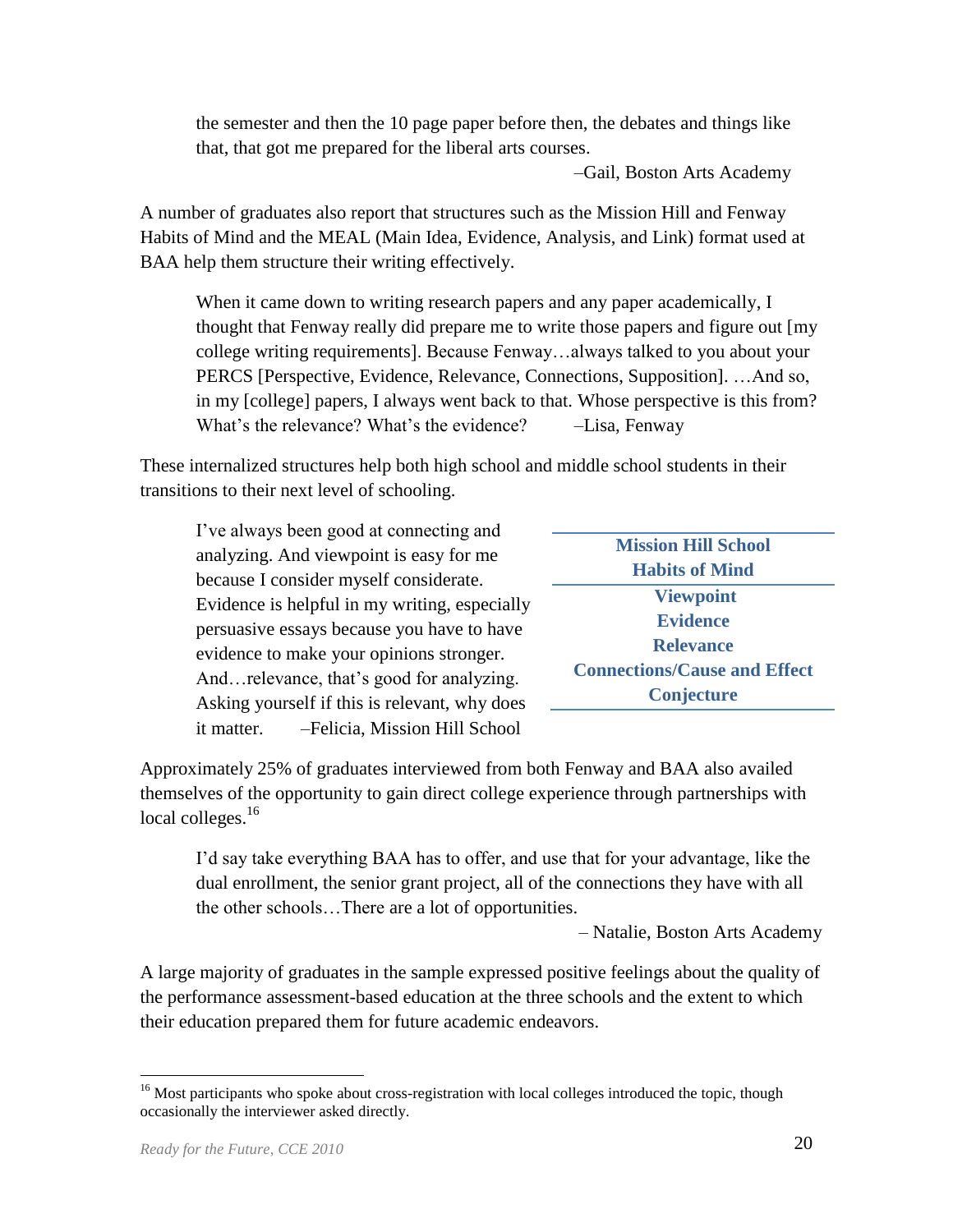#### **Challenges Related to Academic Content Knowledge and Skills**

Despite these strengths, a number of graduates also report struggling with the transitions to high school or college. Several graduates who attend larger schools struggle in a less personalized environment. At college they often face less familiar curriculum structures and assessments, such as timed exams, and perceive an emphasis on the volume of content knowledge over understanding how topics relate to one another, especially in introductory classes.

#### *Test Taking and Memorization*

The focus on learning for understanding at the study schools means students get little practice in factual memorization. When asked an open-ended question about ways they felt less prepared, forty of the graduates interviewed cited test taking and memorization as challenge areas (mainly in college, though a number of Mission Hill graduates also say this about their high school experience).

I'm not the best test taker. …BAA didn't really prepare you for test taking, because their whole thing was portfolios. And I think portfolios are a better measure of what you can accomplish, because not everyone can take a test, and you don't have that added pressure that makes people fail. …It was hard to go to college, because I was like, "I don't know how to study for a test." – Heidi, Boston Arts Academy

The forum in which we showed that we learned in Fenway was based on a time period that was not confined to one 50-minute classroom, on one afternoon, where you have to pour everything into one of those little blue books, and not have the time to revise it. …So, it took about a year and a half for me to really start to feel comfortable doing that sort of test taking. –George, Fenway

Some graduates also contrast the authentic learning of performance assessment to the memorization and recall skills needed for timed exams.

That was one thing at [my college] I would think, "Okay, I'm memorizing. That's because I'm going to be taking an exam." At Fenway, with the portfolios, I felt like I was learning. I learned it. I remember it. And I made it relevant to…why it's important. When you have these standardized exams, you're really just memorizing. –Lisa, Fenway

In speaking with participants and school staff, authentic assessment was valued over what was could be described as more standardized or traditional testing, but students at all three schools do take tests required by the city or state (the Massachusetts Comprehensive Assessment System (MCAS) tests) and each school does also have school-invented tests and on-demand assignments. For example, BAA introduced an SAT-prep component into its foundations of reading and writing course. Related to performance assessment, some Mission Hill portfolios have on-demand components.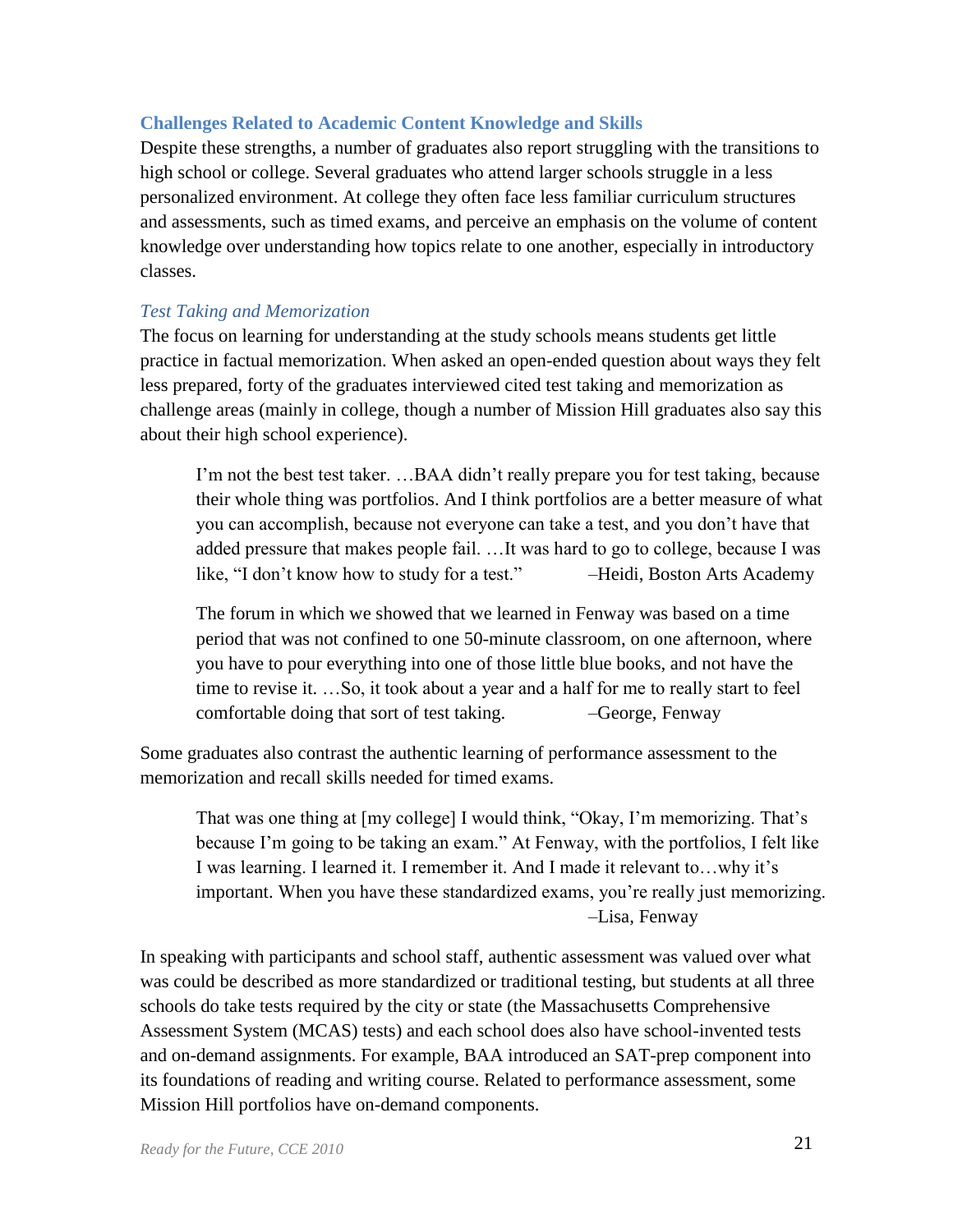*Box C.* A graduate offers advice to current seniors articulating how the value of a progressive education will compensate for challenges in interfacing with contentheavy curricula:

*Know that you are ready. Know that you've learned a lot in the last four years. It may not feel right because you're going to go into a very different learning environment. You're going to go into very different learning classes. You're going to be with very different learning people. And you're going to find yourself saying, "Oh, these people know a lot of different dates. These people know a lot of different times." It's going to feel like that for the first semester or so, but pretty soon you're going to be the one with the step up…they're going to try to do what you've already done*—*think analytically, think beyond just dates and facts. You're going to think about why things are, the way people feel, and how things ended up….*

*Once you hit into the 200, 300-level courses, you're going to have the advantages…You're going to have to think about things. You're going to think about aesthetics, and looking at different ways of looking at life, and all these different things. You're going to be ready for that before other people are. So, you're going to be playing catch-up on dates and times, and you may feel discouraged about that, but you're a lot more ahead in the game than you think you are. Don't give up early because you feel behind. You're not.*

-Ian, Mission Hill School and Boston Arts Academy

#### *Differences with Traditional Curriculum: Depth v. Breadth*

A number of graduates (12/92) report struggling with historical dates, events, and people, because the curriculum at the study schools does not address these facts for as many topics. In part, graduates wish they'd had a jump start on learning these kinds of facts while in high school. At the same time, graduates value learning for understanding over memorizing information. The abilities to analyze and understand the big picture are frequently named as strengths that were helpful in future educational experiences, especially in the social sciences. The balance of these relative strengths and weaknesses, as illustrated in Box C, helps

explain why humanities emerged as a strong point in the curriculum despite focusing on a narrower range of content.

*Differences with Traditional Curriculum: Integrated Curricula in Mathematics and Science* The integrated math approach is designed to make higher level mathematical thinking and problem solving a core part of the curriculum. However, graduates repeatedly described difficulty in applying what they learned in their math classes while attending the study schools to traditional mathematics curricula found at many other secondary and postsecondary schools. In particular, 35 graduates (of the 79 who went to college) spoke about being unprepared for college math. The challenge mainly appears to be in the difficulty of translating understanding of integrated math to the traditional math instructional format. At the same time, integrated math engaged some students who had always struggled in math.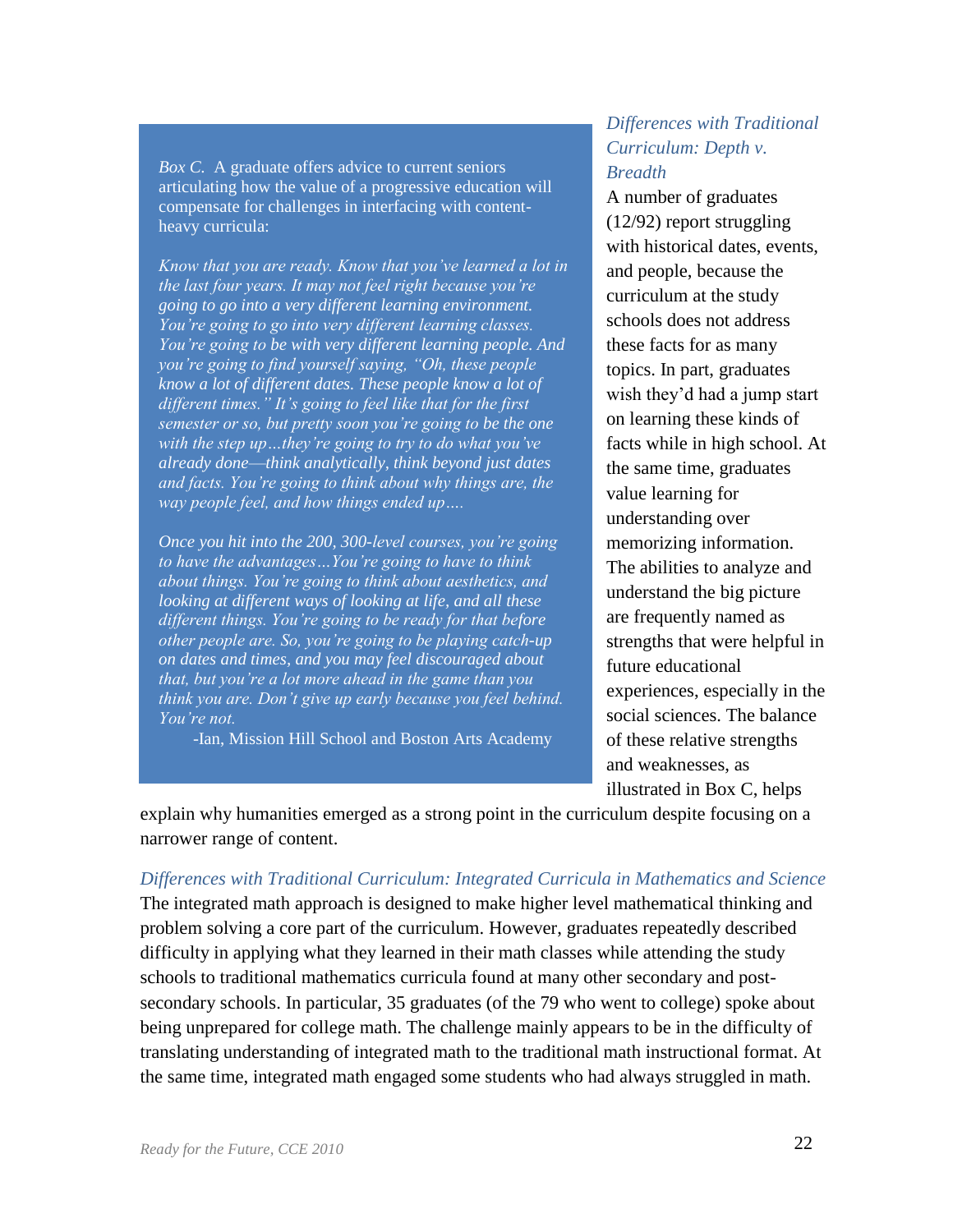I definitely do [think the Integrated Math Program (IMP) was a weakness, but] I think it does help people. …When you get to college, that's not how college math is. And I'm lucky that I take really easily to math. So, I understood college math when I went back to college, but a lot of people didn't and it was hard and they had to step back and take remedial math classes. –Maria, Fenway

A smaller number of graduates (10) also cited similar transition struggles in the sciences. While curriculum autonomy allows the science curriculum to address interesting topics not always taught at the high school level, it also leaves some students feeling less than prepared for traditional college-level science.

> When I did go off to college and take chemistry courses, I wasn't very familiar with the periodic tables. We did work on it, but we didn't spend a great deal of time on it, because we were learning so many other types of science

#### *Box D.* **Related Research on Fenway Graduate Experiences in College**

A Coalition of Essential Schools study (Feldman, 2008) of the 2005 graduating classes from three CES schools, including Fenway High School, looked at college preparation based mainly on transcript analysis of students' first year and a half of college. Fenway sent almost all of their 55 graduates to 4-year institutions and the graduates performed similarly to the national sample in terms of first-to second year college retention. The study noted this as remarkable considering that Fenway is an urban school serving primarily low–income students (63% of students were on free or reduced lunch) and students of color (82.4%).

In mathematics, however, a trend similar to our study was also noted. The study found that students had a higher average GPA and failed or dropped fewer courses in English than in mathematics courses. Fenway graduates earned an average grade of B- in their college English classes and an average grade of C in their college math classes. Fenway graduates also passed 37 of 40 (93%) of their first-year English classes compared with 22 of 32 of their first-year mathematics courses (69%).

and forensics and biology. So, while I enjoyed it, because I got a little piece of everything, when I did go off to college and take different science courses, I felt like I was missing a lot of things that other people had when they came to the class. –Nancy, Fenway

In the sample, only three graduates pursued (or are pursuing) majors in Science, Technology, Engineering, and Mathematics (STEM) fields.

# <span id="page-25-0"></span>**21st Century Skills**

Graduates connect their learning through performance assessment to skills that are useful both in and beyond academic settings. We divide these skills into three categories. First, participants describe their abilities to think with depth and to recognize different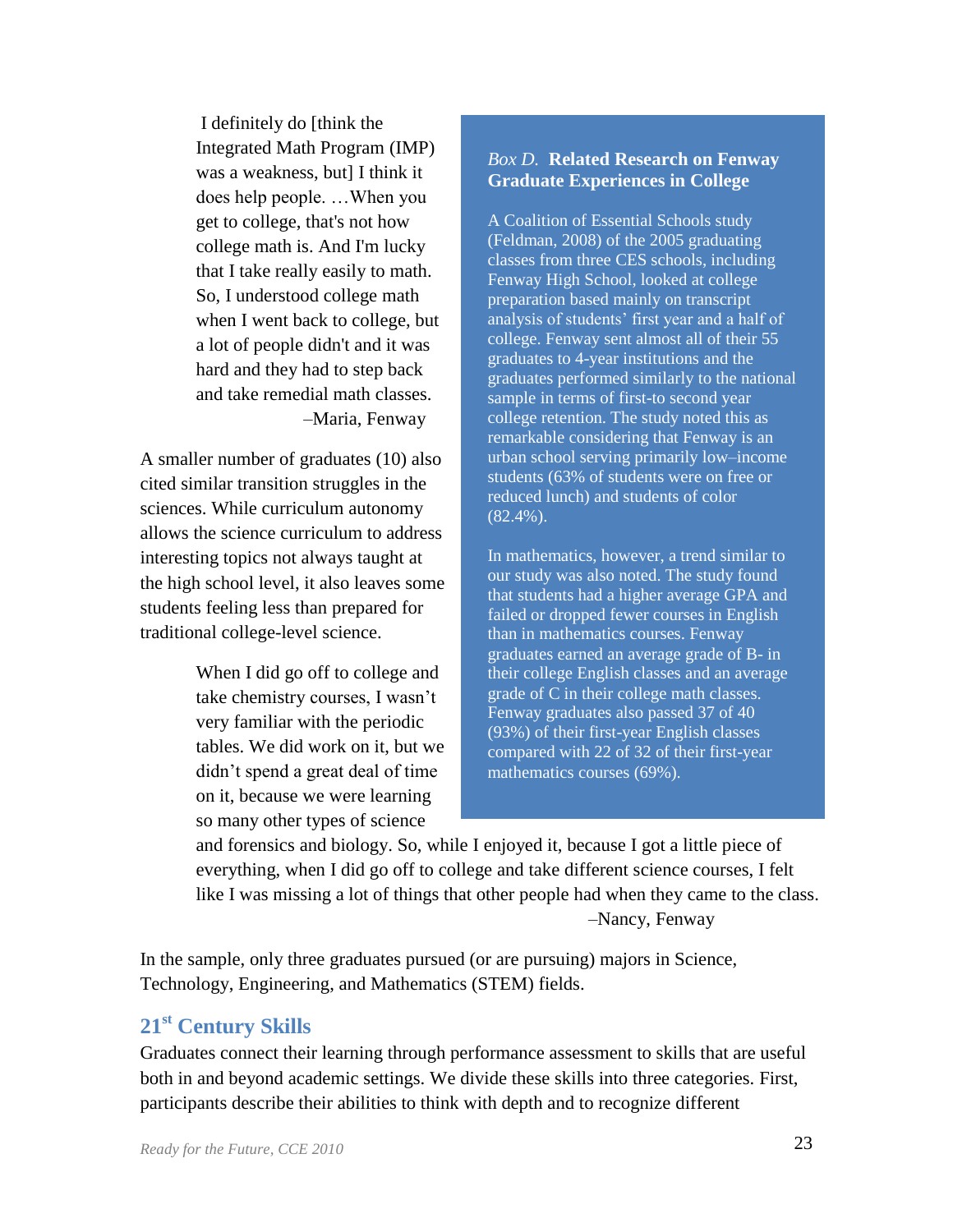perspectives. Second, students learn how to present their ideas and explain their understanding and knowledge to different audiences. Lastly, organizing multi-staged projects over an extended period of time provides a foundation for real world management skills that graduates report using in college and in their careers. Moreover, the confidence, initiative, and personal accountability cultivated by the schools' use of performance assessments help graduates adapt to new situations and overcome challenges.

#### **Critical Thinking**

The three schools have designed their curriculum, instruction, and assessment to cultivate analytical thinking skills. Supported by structures such as the Habits of Mind, the schools guide students through a thinking process. Over time and with practice, many students

internalize a habit of thinking analytically and from multiple perspectives. Performance assessments occupy a central position in a systematic approach to learning.

Consistency and scaffolding in the assessment systems lay a foundation for intellectual engagement with deep thinking and thoughtful reflection about relevant topics. The schools aim to develop young adults who will engage in thoughtful discourse after their time at their study school.

Q: *How was showing what you learned in a portfolio different than showing what you've learned on a test?* 

*A*: *It's immensely different…In a test, ABCD, circle one, or maybe write a short response. But you're going to be a lot more analytical in a portfolio, you're going to be a lot more reflective and you're going to be a lot more forward-looking. You're going to think about the future. –Keith, Fenway*

# *Development of Critical Thinking while Attending the Study School*

Approximately two-thirds of graduates<sup>17</sup> describe how performance assessments require them to demonstrate, explain, or defend their knowledge.

When you're taking a test and it's yes or no or true or false, you don't really get to display your actual learning of that subject matter. When you write, you can explain in detail what you actually have learned about that particular topic. So I think it gave us a greater depth of understanding on that subject matter and we were able to put it forward for our teachers to assess.  $\qquad -$ Daniela, Fenway

Many performance assessment tasks require students to apply their existing knowledge about a topic to create new knowledge and understanding. These types of tasks prompt

 $17$  In this section on  $21<sup>st</sup>$  Century Skills, unless otherwise noted, most counts come from participant responses to open-ended questions about what they learned in their education and, in particular, from performance assessments, though as noted earlier, if not mentioned by the participant sometimes the interviewer did ask directly about a skill or topic such as reflection or presentation, which are examples of potential follow-up questions in the interview protocol (Appendix C).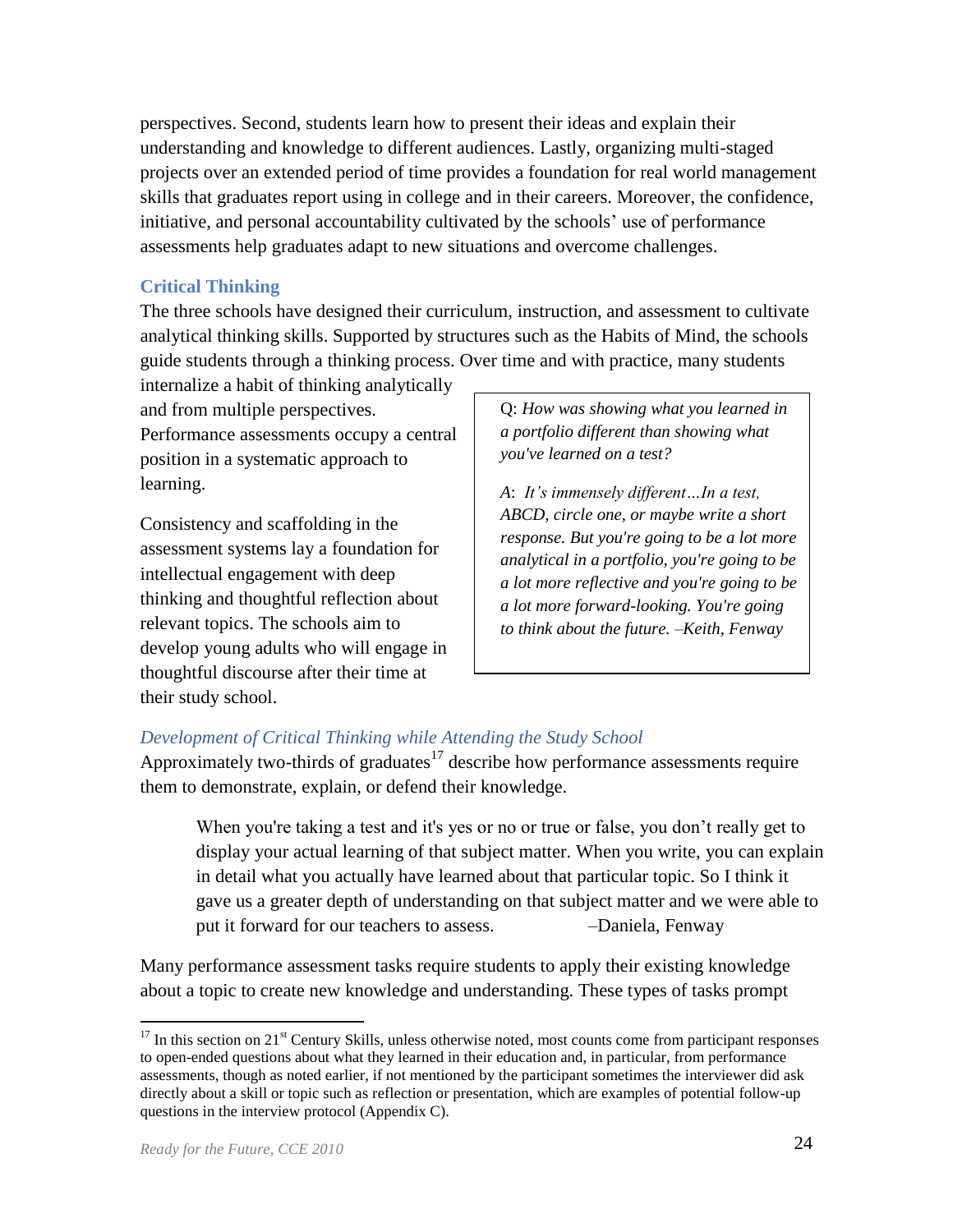students to do more than respond in the "correct" way; for example, to create a dialogue between historical figures, or collect data about the habits of classmates to examine correlations between risky habits and health. Performance assessment tasks require students to systematically investigate a topic through research or experimentation.

I liked the fact that everything we learned, we had to apply. It's not stuff just straight out of the book. With the science fair…anybody who walked into the [Museum of Science] could just go right down to the first floor and ask you questions about your project. It made you learn the work, because, of course, you don't want to be embarrassed. –Aaron, Fenway

Applying knowledge requires students to know what they are learning and to construct their own understandings. Both students who excelled and those who struggled academically spoke to the power of engaging deeply in their own learning.

[The portfolio process] was interesting because it created this challenge for me. It [was] this...wonderful learning experience and people celebrated my creativity or my willingness to think outside the box.  $-$ Oscar, Fenway

Allowing time to learn material in class and then create a portfolio comprised mainly of performance assessment tasks helped graduates make connections between disciplines and develop as thoughtful learners.

#### *Uses of Critical Thinking Skills after Graduating from the Study School*

For some graduates, the importance of these lessons may not have been fully grasped while they were at the school, but they now identify these lessons in situations when they are starting something new, managing a staff, looking at a problem in a different light, or revising their work. These skills help graduates in seeking the best possible outcomes for a situation or project.

A lot of times now, post-BAA, I find myself doing things habitually that I didn't do...at BAA, but BAA stressed. I don't say to myself "Oh, Henry, did you make sure that you Refine, Invent, Connect and Own on this project?"...But, I know I set these criteria for myself, now, outside of BAA. And I set them for my peers, and I set them for my staff. And, a lot of the things that I learned, I'm teaching other people who are adults. –Henry, Boston Arts Academy

The thinking skills graduates describe go beyond analytical thinking skills to encompass creative and artistic sensibilities, and social awareness. Communication skills and experience in real world settings further prepared graduates to make the most of their ability to think in multiple ways.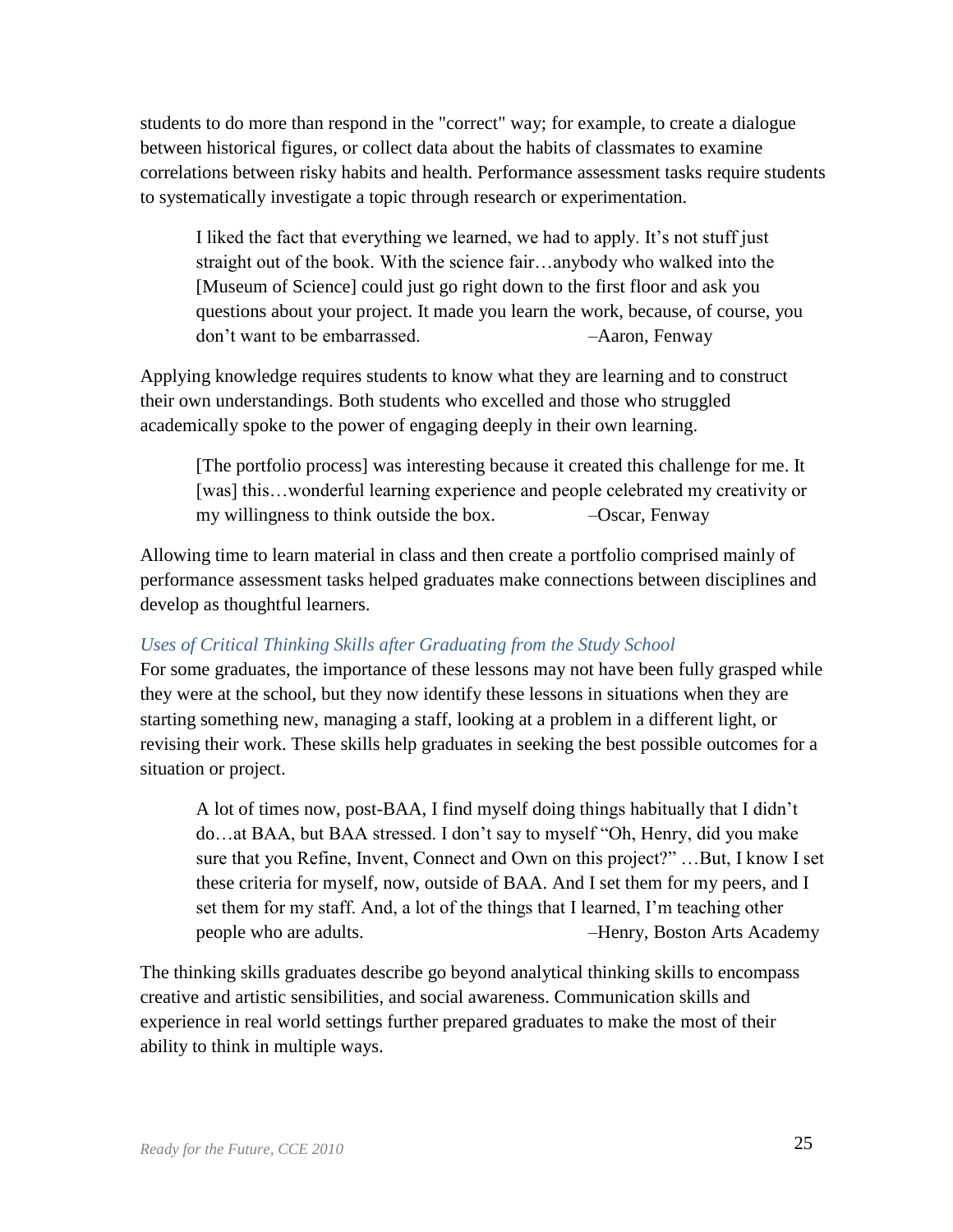Two-thirds of graduates report they use their abilities to think critically, creatively, and from different perspectives in post-study school educational and professional experiences. This graduate, now a teacher, offers an example of how graduates use dynamic thinking.

Fenway definitely did teach me to think outside the box and I carry that into my teaching. I think the way that I teach, the way that I speak to kids, the kind of lessons I design, the way I do final projects, was definitely shaped by Fenway. –Peter, Fenway

Other graduates also provided examples of where their ability to think critically helps in relating to other people, in tackling large projects, and generating innovative ideas.

#### **Communication and Collaboration**

The performance assessment tasks described by graduates require multiple steps and multiple modes of communication. In the most interactive forums such as exhibitions and science fairs, students explain their knowledge and understanding actively, usually in an oral presentation in which the audience has the opportunity to ask questions and engage the students in dialogue. For different tasks, the audience includes peers, older or younger students, teachers, administrators, and community members from outside the school.

*Development of Communication and Collaboration Skills while Attending the Study School* Nearly 90% of graduates speak about acquiring communication skills. In particular, performance assessments frequently require a presentation component and 80% (74/92) of students interviewed say it was helpful.

Q: What specific skills do you think you learned from going through the portfolios, both at Mission Hill and at Fenway?

A: Definitely public speaking, number one; being comfortable in front of adults and being able to say, "This is what I did. This is what I learned." And being confident in your public speaking; looking at your audience and being engaging, sometimes making little jokes; but trying to keep them interested in what you learned. *–*Rita, Mission Hill and Fenway

Here a BAA graduate reflects on working in an interdisciplinary team on the Humanities 4 Benchmark group paper.

It forced me to go outside of my own comfort zone. It forced me to collaborate with different people, different writing styles, different thinking styles. And it really prepared you for a lot of things that you'll do later on in life and later on in different work situations. –Janelle, Boston Arts Academy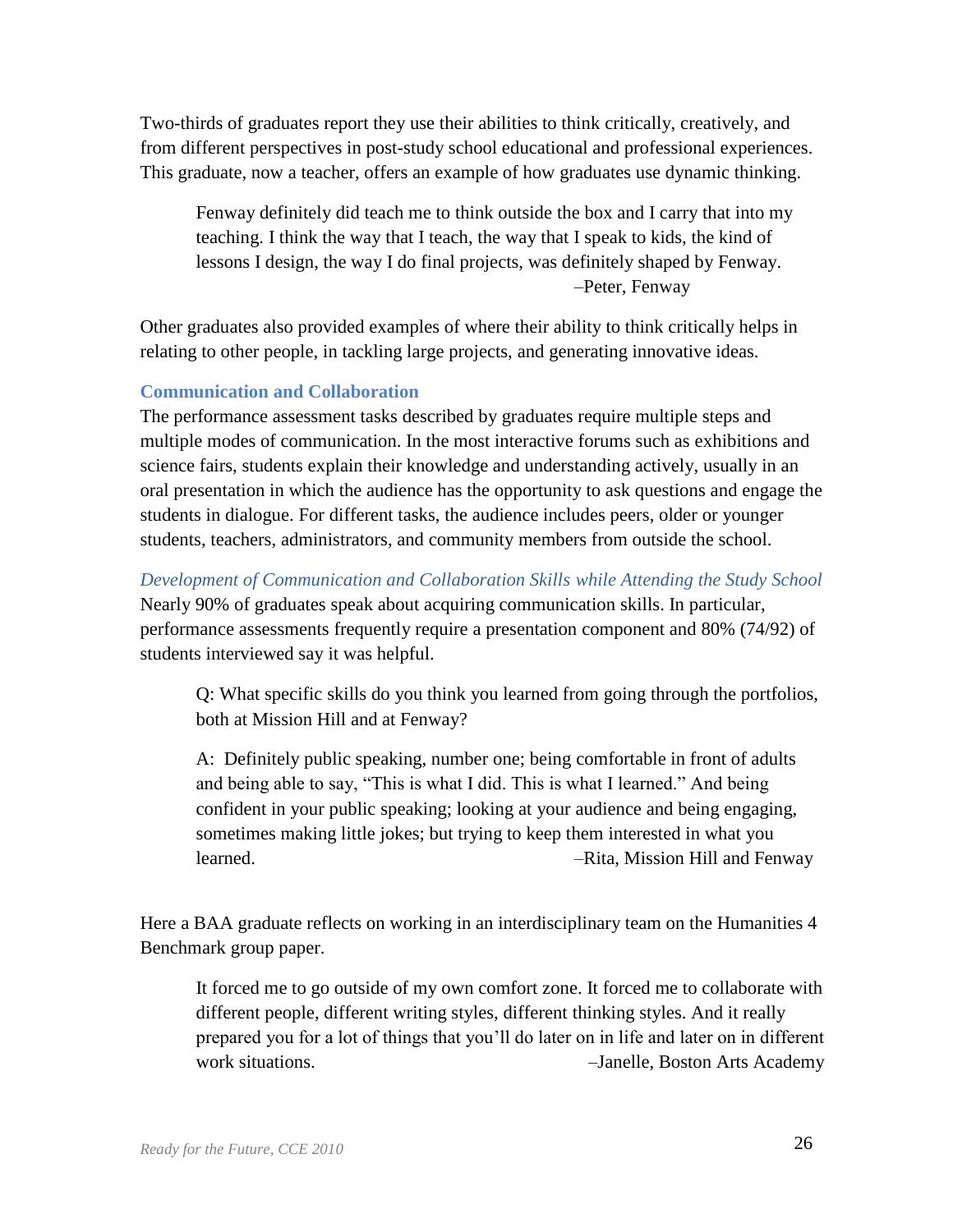One way the schools encourage these learnings is by having outside judges and audience members during performance assessment exhibitions or evaluations. The presence of community or family members conveys a sense that the work students present has meaning beyond their grades in the class. More than 25% of graduates (24) say that having outside audience members adds to the stakes of performance assessment tasks. The following graduate of Boston Arts Academy reflects on the experience of the Senior Grant Proposal.

I don't think any school would entrust their students to put together something and say, "Listen, we're going to bring in outside people who are working and making the money to come in and actually choose your work and invest in us." –Karen, Boston Arts Academy

Working together in pairs or teams during class and on performance assessment tasks also helps students learn how to collaborate with others. Roughly one-third (29/92) of students say they gained team work skills at their school. Building one's understanding through the collaborative construction of ideas on long-term, in-depth projects encourages the growth of these basic interpersonal skills into empathy for others and an ability to see different people have different strengths.

It's one of the many things that Fenway has taught you, never discourage, never turn your back on somebody, never judge somebody if he's a little bit slower or a little bit more different in any way possible. — Sergio, Fenway

With the skills to communicate effectively, students learn to identify the strengths in others as well as identify ways to work on their own and others' weaknesses. Engaging one another's viewpoints in a constructive manner helps graduates become more aware and accepting of different experiences and perspectives.

*Use of Communication and Collaboration Skills after Graduating from the Study School* Three-fourths of graduates interviewed refer directly to how they use presentation and communication skills or how the confidence generated in learning to stand in front of an audience helps them to take initiative to pursue goals. Approximately half of graduates provided examples of how having strong communication and presentation skills helped them in college and the workplace. The same graduate who first struggled with timed bluebook tests had a very different experience with other classes.

For other classes at college where there were required presentations, or exhibitions, I excelled in those classes because at Fenway the science fair, or your Junior Review, or your senior projects, all of these required you to stand in front of an audience and talk about what you had learned, to put it into practice in front of a group of people who are assessing you. –George, Fenway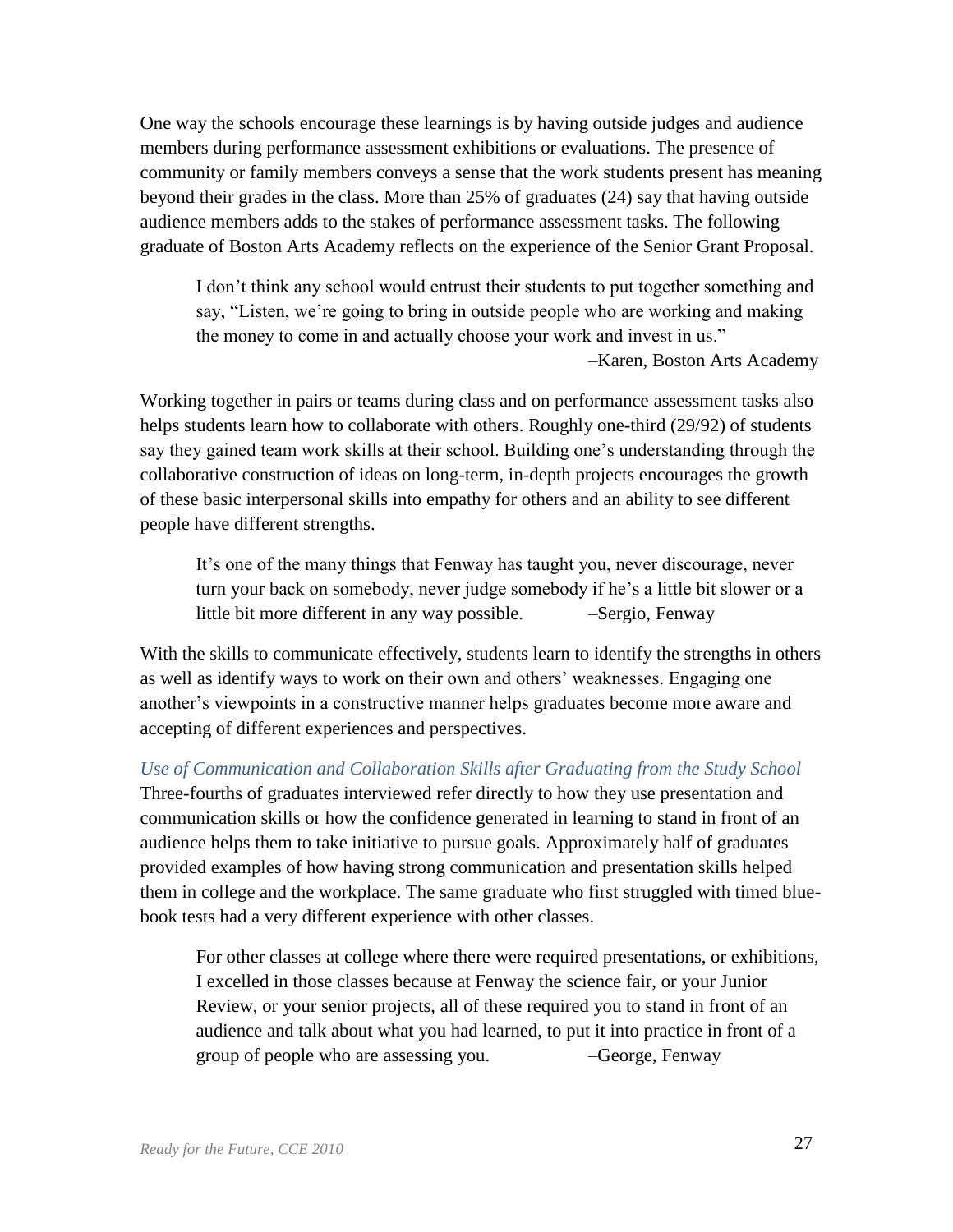Another graduate reflects:

I think that the best thing you can do for a college student is to tell them how to revise an essay and to tell them how to do a PowerPoint presentation. If you can stand up in front of classmates, in front of people who maybe don't like you, in front of coworkers, your boss, or someone that wants your job, getting that confidence in high school is what Fenway taught me.

–Tracy, Fenway

With personal interactions as well, over 25% of graduates spoke about the importance of being confident in seeking out help when needed. This resourcefulness might involve using the writing center, going to office hours to meet with teachers, or taking the initiative to form study groups.

[When I got to high school], I think I was best at communicating with the adults. …I felt pretty confident in going to my teachers and expressing what I need help with and what I didn't understand. –Alice, Mission Hill School

## **Real World Skills**

Graduates in the study report being prepared for the real world due to their school experiences. Areas they cite include preparation for life experiences, leadership skills useful at work or in their community, and professional skills such as networking. Participants say their learnings come from the process of managing extended performancebased tasks that often also connect student learning to the world beyond the classroom.

#### *Development of Real World Skills while Attending the Study School*

Three-fourths of graduates (69/92) report learning practical skills, such as organization and time management. These skills have concrete value beyond school because they transfer to college and work settings.

Time management was something that Fenway definitely stressed to us every day; managing of time and keeping up with papers and all of that. By the time I got to college…it definitely made me more aware and conscious of when things were due. ... I was always on time, and for the most part could squeeze…into the writing center to help me get the mechanics. –Valerie, Fenway

The variety of products students produce through performance assessment tasks prepares graduates to approach new tasks with a flexible, problem-solving approach which potentially support the development of complex, cognitive skills central to  $21<sup>st</sup>$  century skills proponents. Performance assessments also require students to reflect on the content and process of their learning and to refine their work. Across study schools, nearly threefourths of graduates interviewed reported that many performance assessments require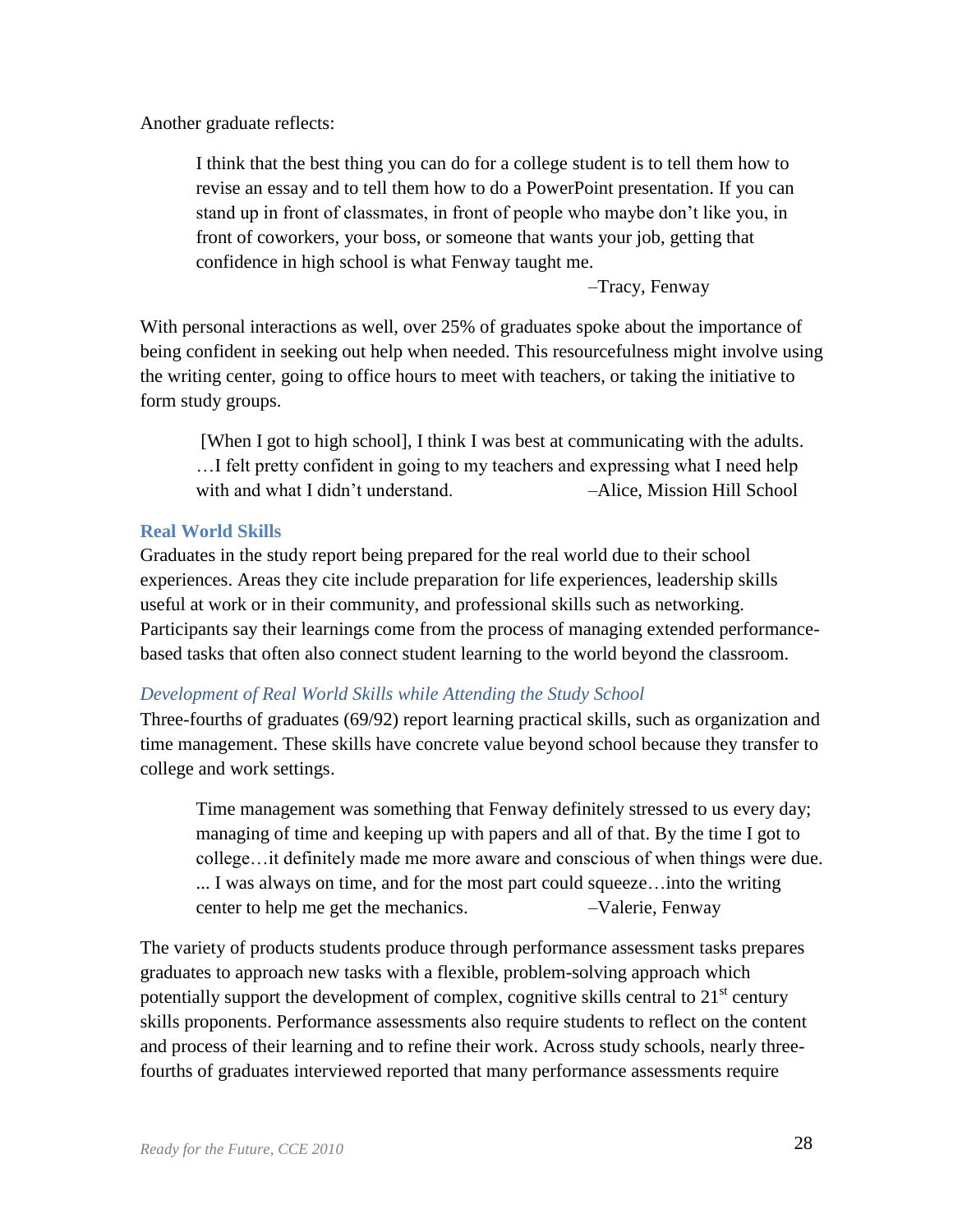students to reflect on and revise their work.<sup>18</sup> In addition to improving their work on the task, students learned lessons to improve their academic performance in the future.

I definitely started to learn how to evaluate my own work, how to see my strengths and weaknesses, and see that as an okay thing to do. …I learned to talk about my work, and the rubrics, "Refine, Invent, Connect, Own," definitely gave me the building blocks for building a more organic way, breaking down, understanding about different parts of a project. –Ben, Boston Arts Academy

The two high schools place significant emphasis on preparing students for the world. Whether through Fenway's Venture Program in which students complete an internship and develop a professional portfolio they can use in the future, or BAA's Senior Grant Proposal in which students write an actual grant proposal for an executable project in the community, these performance assessments provide students with an opportunity to apply their skills in a real world situation.

## *Use of Real World Skills after Graduating from the Study School*

Two-thirds of the graduates gave examples of how they are better prepared for the real world due to their experiences with performance assessment. Their examples range from being prepared to tackle life events such as securing one's own apartment or applying for a job to knowing how to create an effective power point presentation.

[Performance assessments are] more like the real world [than tests]. It's more like what is actually going to happen. If I have a problem, I will find out how to do it, and then I will do it. –Lucas, Boston Arts Academy

One-third of participants attribute their ability to be flexible and adapt to new situations to their performance assessment learning. Additionally, one-third of participants also cite their ability to understand multiple perspectives and relate to different people or situations as a learning from their school experience. The following example illustrates how this ability translates into workplace success for one graduate.

Being an assistant manager, I have to watch people and make sure that they're doing what they're supposed to be doing. So that skill has helped me assess what people's levels are, as far as commitment and education and things of that nature, when it comes to doing the actual job...I'm able to manage them by knowing what their strengths and weaknesses are. And I can do that because of the training I got from those exhibitions.  $-Aaron$ , Fenway

<sup>&</sup>lt;sup>18</sup> Most participants were asked directly in a closed-ended question.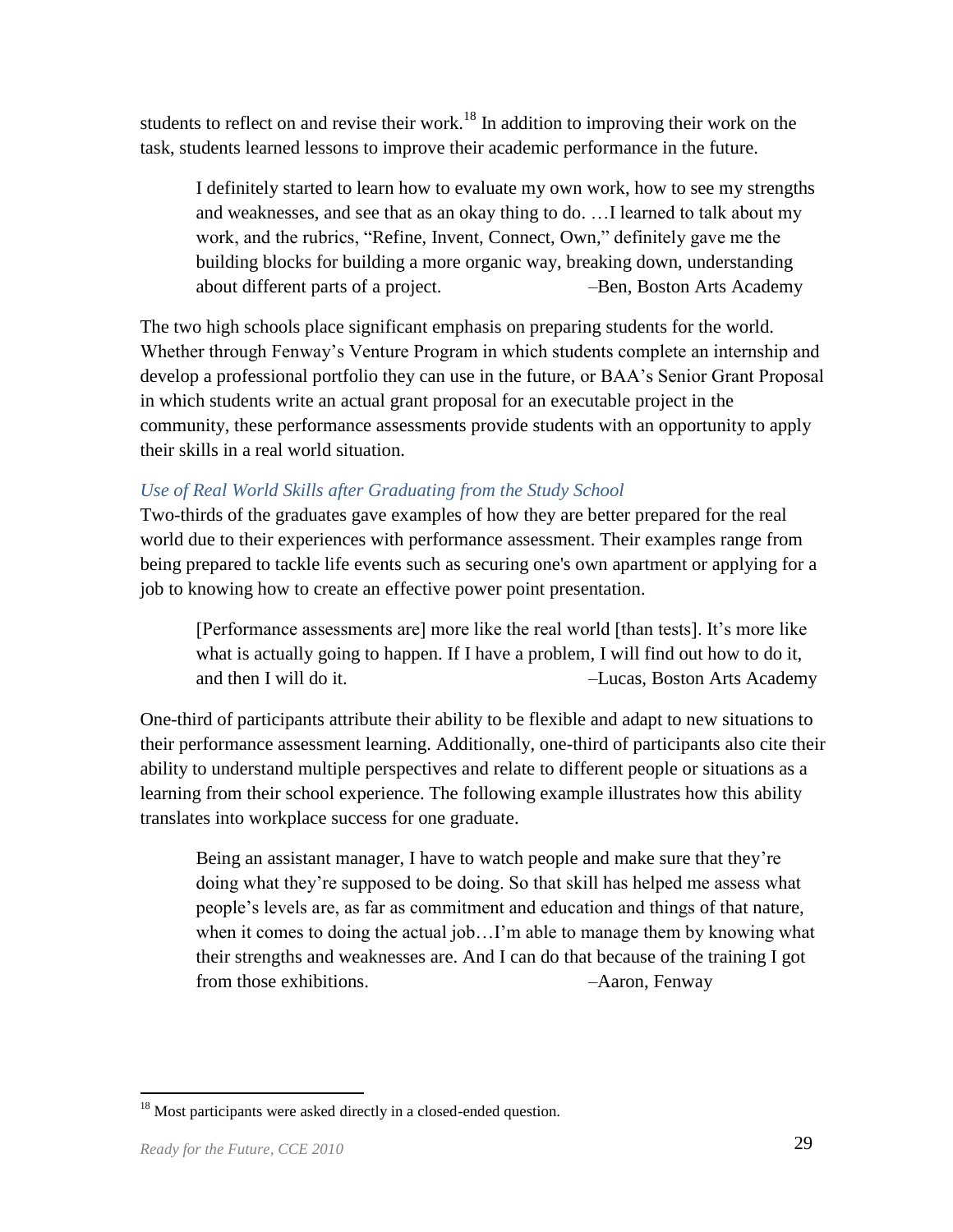#### **Challenges in Teaching 21st Century Skills**

While graduates offered much praise for the critical thinking, communication, collaboration, and real world skills they gained, some also raised concerns. About 10% of graduates in the sample raise a concern that sometimes they or their classmates were not actually learning what their teachers intended.

As students, we figured out ways to cheat the system, of course. …And the reason why they could pass is because portfolio time held…a big percentage of your grade. ...So without really understanding anything that was taught…I used my other abilities, my acting skills and my charming skills, or whatever it was, to kind of get me by the first years, …[but my senior year math teacher] made it his business for me to understand what was going on. He held me accountable and made sure that I understood what was actually being taught. –Henry, Boston Arts Academy

The challenge relates to ensuring that each student is engaged and is not simply going through the motions to get their work completed. Engagement is the key to rigor in authentic assessment, but it can be more challenging to measure when compared to measuring the learning of content knowledge using external checklists. On the other hand, a performance-based project is intended to measure something different than a short answer question or a multiple choice question.

I learned what I needed to learn. …If they called me to explain it, I could explain it…but as far as me remembering anything specifically…once I got the A, I put it to the side. That was the last time I dealt with it. –Marcus, Boston Arts Academy

A couple of other, mostly top students wanted to be critiqued and pushed more, even if they had already met the expected standard. A small portion of graduates, less than 10%, raised concerns that at times the reflection process in portfolios became too routine or did not add much value. Those who spoke about this topic did, however, recognize the practice as one element of what made learning different at the schools in the study.

Another recurring area of concern, also raised by about 10% of graduates, is the balance between teaching content and skills. At times, being skillful at communicating and presenting was used by participants to cover up gaps in their knowledge.

So, I presented the half-work, and I managed to pull it off. …By just getting up there, right on the spot, and improvising, and…just working with what you have, and trying to make it sound like it's really good, when you know, in your heart, that it's crappy work. We're good at making our crappy work presentable. …I think that's what lesson you learn, dealing with the real world, and having stuff thrown at you, and you've got to improvise. –Eva, Fenway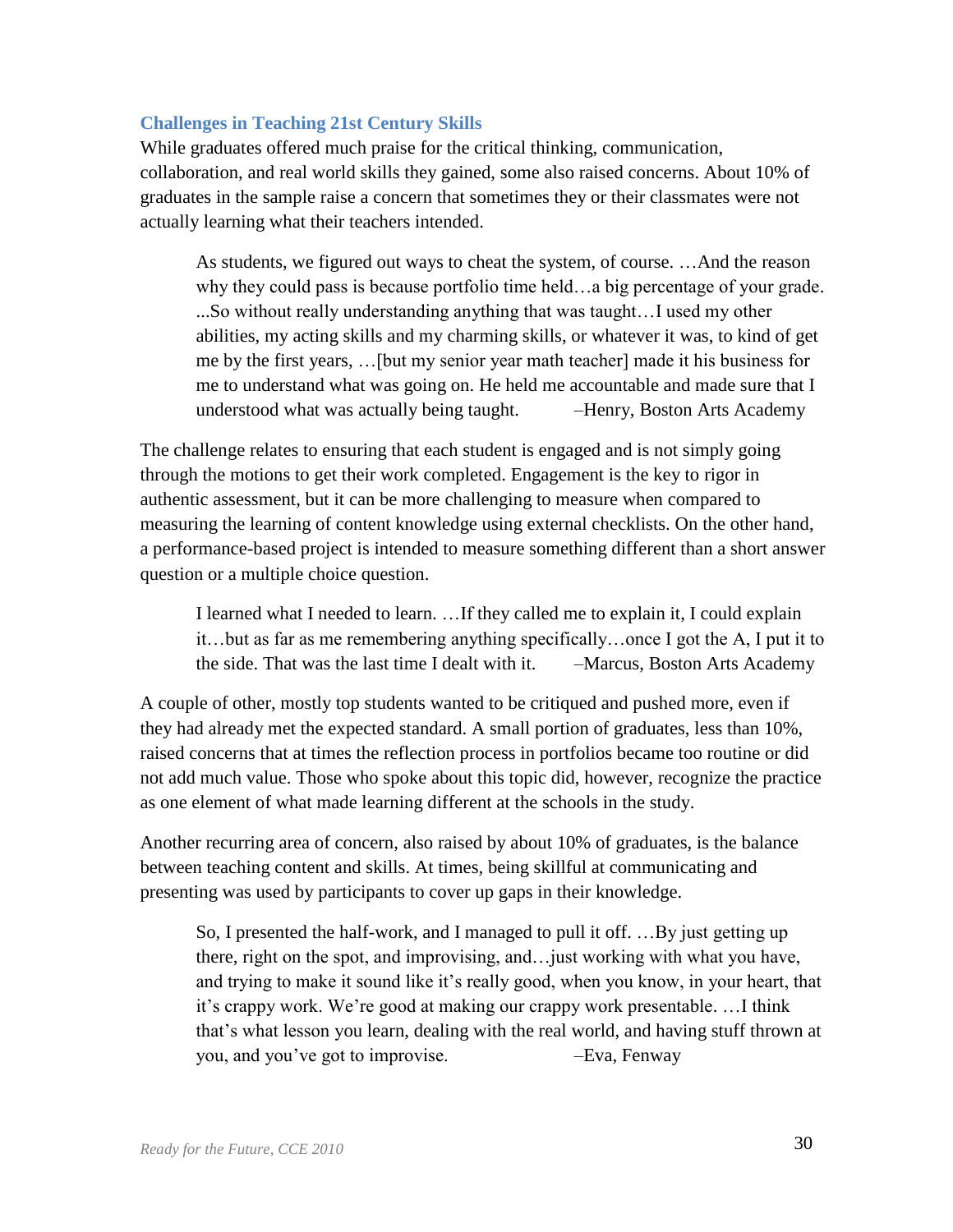For the study schools, if established routines and systems result in students going through the motions to complete a performance-based task, the authenticity schools strive for can become threatened. However schools define rigor, they need to hold themselves accountable. Regularly examining assessments for whether and to what extent they incorporate rigorous content, along with integrated skills assessment, could help address this concern. The process of ensuring high expectations in performance assessment is more complex than reviewing an objectively scored test item for a lack of rigor. The on-going work of ensuring high expectations underscores that the value of performance assessment is partly embedded in a having a school culture that encourages inquiry among teachers around issues of instruction and scoring practices.

# <span id="page-33-0"></span>**Discussion**

The discussion section synthesizes the lessons that emerge from the experiences of the study participants. Learning in a school with a performance assessment system prepared students well for high school, college, and work. In all three schools, a culture that values inquiry and personal connections supports performance assessment learning. Students developed the habits of lifelong learners, practiced the ability to reflect and access resources, and, in their own eyes, managed their transitions to successful college careers. In fact, all but three participants said that, if they could go back in time knowing what they know now, they would repeat their choice to attend their school.

In addition to the overall positive experiences of study participants, the challenges faced by graduates point to areas for further investigation. The three study schools are learning organizations whose staffs engage in cycles of reflection and adaptation in order to improve their outcomes and fulfill their

*I loved Fenway. There were so many strengths that just overpowered the very few things that could be improved….I was happy to go to school in the morning. –Nancy, Fenway*

missions. From this vantage point, some of the findings and the accompanying questions they raise present an opportunity for the study schools and other schools to critically reflect and to refine school and teacher practice around performance assessment. We also briefly consider broader educational policy and practice issues that arise from our findings: What should secondary schools be teaching? How can more students succeed in college? Can performance assessments increase access to high quality educational opportunities?

# <span id="page-33-1"></span>**Integrating Content and Skills**

Despite the integration of content and skills that performance assessments are intended to encourage, most study participants spoke of their learning as weighted more toward skills than content. In their future endeavors, graduates report drawing most heavily on the academic and  $21<sup>st</sup>$  century skills they learned. Lasting content lessons frequently related to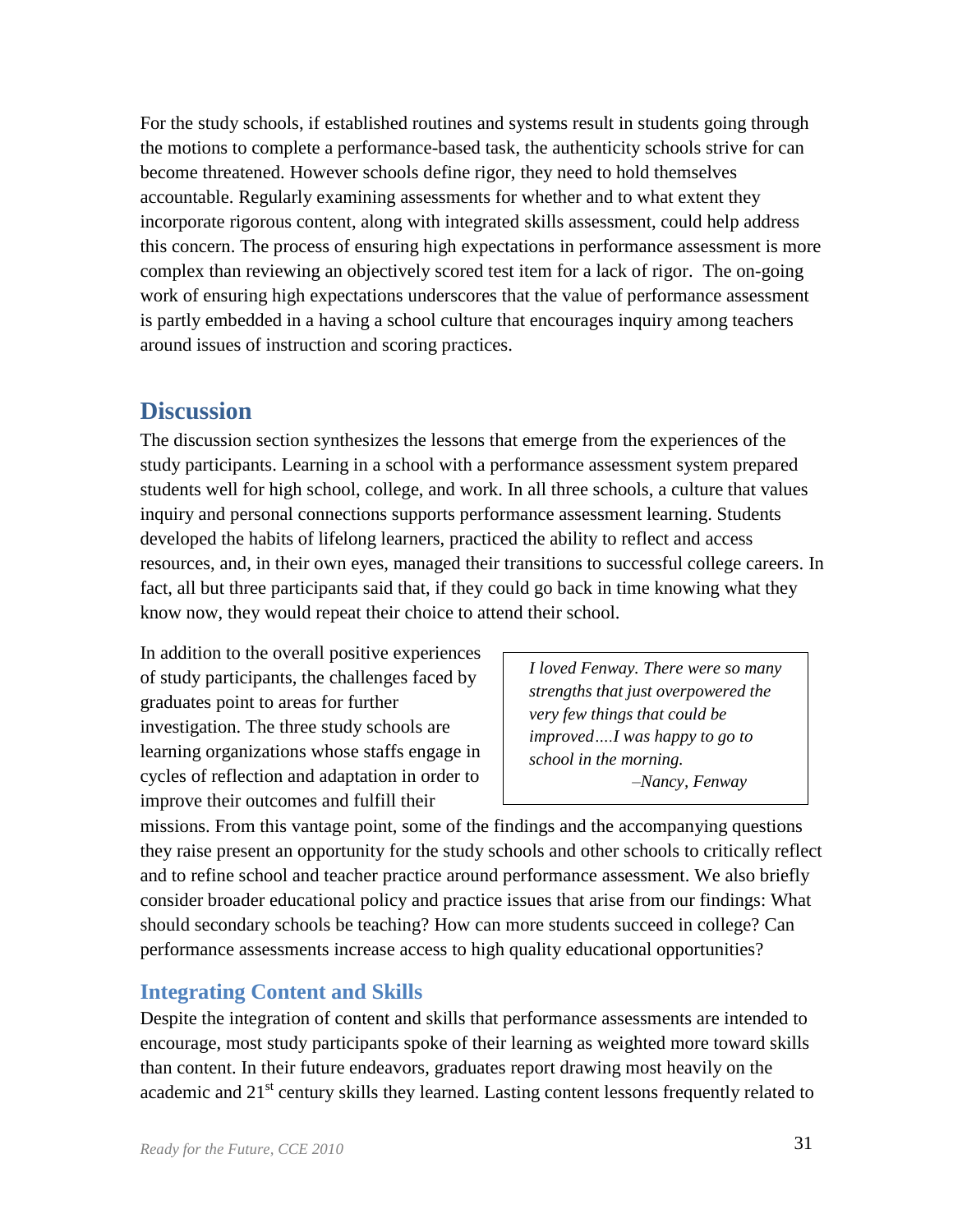social justice themes and respect for human differences. Graduates also draw upon their habits of mind and engagement with learning. They trace these lasting lessons to their schools' shared philosophy of personalizing education to guide "the whole child" in his or her learning and identity development.

Graduates report struggling in mathematics more than in other subject areas. The findings indicate a need for attention and further inquiry into mathematics curriculum, instruction, and assessment. Science was also a challenge area in college for some, although fewer participants spoke about their college science courses.

Only three students in the sample chose to major in Science, Technology, Engineering, and Mathematics (STEM) fields. At BAA, where students choose to study an artistic field intensely, it might be expected that fewer students pursue science careers. At Fenway, however, examining whether their graduates are less likely to pursue STEM fields should be a priority.<sup>19</sup> If this is the case, what factors explain this trend – performance assessment structures or other school factors such as the curriculum or culture? Whether or not preparation for STEM careers is part of a school's mission, it is important that schools communicate transparently about their strengths and weaknesses.

With NCLB and demands by employers for  $21<sup>st</sup>$  century skills, the public debate has intensified as to how to balance the teaching of content and skills.<sup>20</sup> However, schools must teach *both* content and skills well. State standards and the standardized tests based on them often favor content and basic skills over higher-order  $21<sup>st</sup>$  century skills. High quality performance assessments provide an opportunity to integrate the teaching of rigorous content with practice of  $21<sup>st</sup>$  century skills. When graduates in the study spoke about shortcomings around their knowledge-base, they did not suggest teaching more content in place of  $21<sup>st</sup>$  century skills; rather, they want both.

Developing performance assessments that elicit students' understanding of content as well as their use of skills takes experience and professional development. As a previous CCE study found (Center for Collaborative Education, 2004), assessing content knowledge requires developing rubrics that achieve a balance of skills/process and mastery of content criteria. The choices that schools make about curriculum coverage – depth versus breadth – are related to balancing the assessment of skills and content. Participants suggested that all three study schools make the choice of depth over breadth, which is congruent with the design requirements of performance assessment.

 $19$  During the review of this study, a staff member at Fenway shared that the school's Lead Team recently began discussing the issue of interest or lack of interest in STEM fields (personal communication Jan 2010).

 $20$  The national conversation is being played out among prominent educators, business people, academics, and policy-makers. Some of the leading voices on both sides of the debate are Partnership for 21<sup>st</sup> Century Skills [\(www.21stcenturyskills.org/\)](http://www.21stcenturyskills.org/), the Pioneer Institute [\(http://www.pioneerinstitute.org\)](http://www.pioneerinstitute.org/), and Common Core [\(www.commoncore.org\)](http://www.commoncore.org/).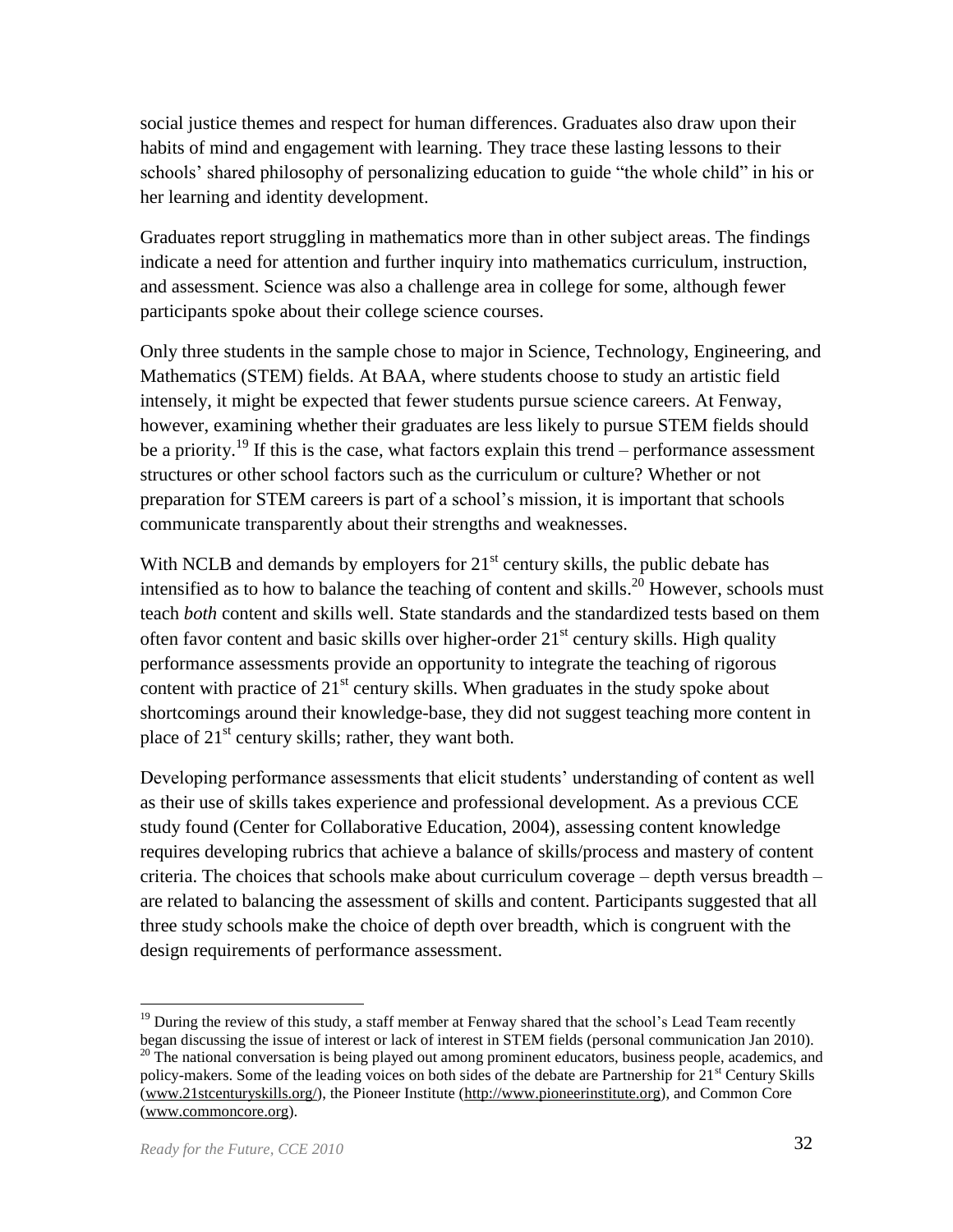#### **Remaining Questions**

#### *If students gain the skills to become lifelong learners, will they continue to learn new content on their own?*

If schools succeed in teaching their students to learn to learn, as these schools do according to study participants, the students do well on metrics of  $21<sup>st</sup>$  century skills such as communication, problem solving, global thinking, and understanding multiple perspectives. While they might not have covered the breadth of content that their peers covered in other high schools, the study participants describe how they used their skills to learn additional content knowledge (and skills) in college. In the flood of information available via the internet, what content is critical to know? What content is important to be able to find, but not necessarily "know"? Additional evidence about the cognitive processes and learning progressions of both content acquisition and skills development can provide tools to evaluate decisions about curriculum, instruction, and assessment when choosing what to emphasize in the depth over breadth approach the study schools employ.

## *What should students know and be able to do at benchmarks in their education, such as the end of 8th grade or high school? Who should make these determinations?*

The study schools each offer a strong point of view about what they believe an education that will prepare students entails, but they still operate in the larger educational landscape of the Boston, Massachusetts, and the U.S. Despite the original language around multiple measures in state and federal accountability legislation such as the Massachusetts Educational Reform Act (MERA) and No Child Left Behind (NCLB) and the research that demonstrates the insufficiency of using a single measure to make a high-stakes decision (Forum on Educational Accountability, 2007; Stiggins, 2008), many states, including Massachusetts, where the schools are located, use an on-demand high-stakes standardized test for school and student accountability requirements. Performance assessments, used in conjunction with other kinds of assessments, may help to answer the call for multiple measures in school and student accountability.

As skepticism around on-demand tests has grown, state departments of education and the educational measurement community are engaging in a dialogue about the next generation of assessment and accountability, including how to implement performance assessment components that meet technical quality requirements (Rabinowitz, 2010). If the economic, political, and social demands of our world truly require increased attention to  $21<sup>st</sup>$  century skills in public education, how can policy-makers provide incentives to advance the inclusion of skills development? Prioritizing the knowledge and skills that students need for success in the world today will allow educators to focus on ensuring that all students have the opportunity to learn these essentials. Understanding the consequences of policy incentives can help policy-makers deliberately use their power to value the common goal of student learning using multiple measures over a single approach to measuring it or a single pathway to reach it (Chappuis, Chappuis, & Stiggins, 2009).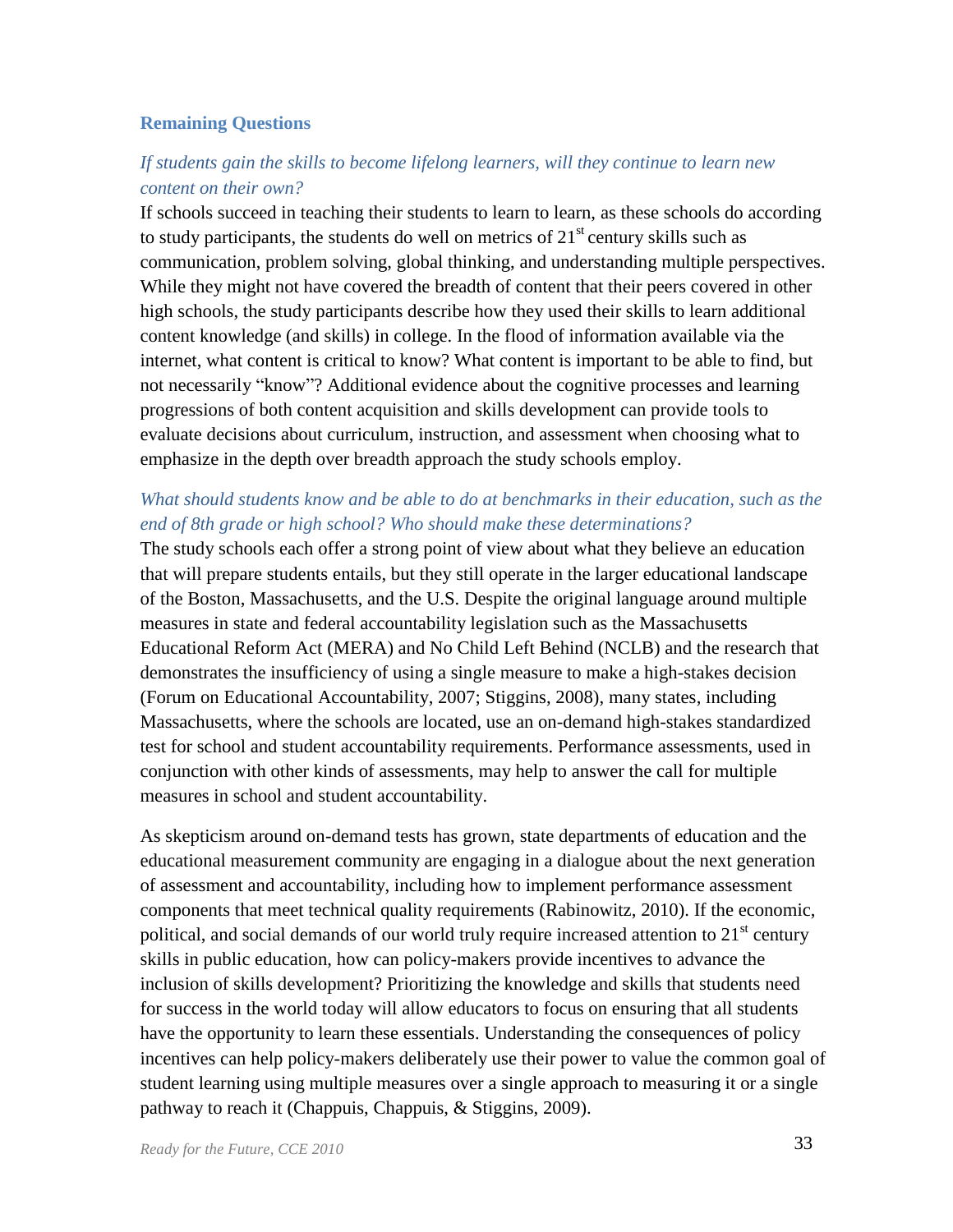# <span id="page-36-0"></span>**Transitions between High School and College**

Often, college transition issues that study participants faced related to different structures and norms of curriculum, instruction, and assessment. For example, upon entering college, study participants had little experience with memorizing large amounts of information typical of entry level college courses. The founders of the two high schools confirm this observation. Their graduates perform better at certain colleges, ones with better pedagogical alignment with their schools and with more personalized support. When graduates reflect on their experiences with colleges that use more timed tests and emphasize memorization of content, their advice to current students indicates confidence in their performance assessment-focused education. Both academically and personally, many graduates advised current students to rely on their own capacity to adapt to new environments. Graduates also appreciated the efforts each school made in preparing students for the college environment (or for high school in the case of Mission Hill). Though they recognize the challenges of limited time and resources, several participants suggested the schools expand the amount of effort spent on helping graduates to navigate new environments.

Many high schools have focused on getting their students admitted to and enrolled in college. Both BAA and Fenway have done well in this regard with 94% of BAA graduates (2001-2008) accepted into college and 91% of 2008 Fenway graduates matriculating to college (Boston Arts Academy, 2008; Fenway High School, 2008). Attention has recently shifted to college graduation rates as awareness increases about the challenges students face once they are enrolled in college. For example, one concern is academic readiness, as indicated by the number of students who need remedial college coursework (Chen  $\&$ Carroll, 2005). The challenge of college persistence is illustrated sharply by the study of the college experience of Boston Public Schools class of 2000, which found that fewer than half who enrolled in college had degrees after six years, with even lower rates for certain racial and income groups (Sum et al., 2008).

Another concern is how to prepare first generation college-goers, many of whom come from urban areas and low-income families, for the shocks of college culture and being away from home (First in the Family, 2006). The three schools serve a significant proportion of low-income students<sup>21</sup> and at BAA, for example, approximately 80% of graduates who attend college are the first in their families (Boston Arts Academy, 2008). Many colleges have changed their policies to actively recruit first generation college-goers and low-income students (Kirst & Venezia, 2005). Therefore, they may also need to adapt their social supports and freshman year curricula accordingly. Study participants expressed an overall positive attitude about their success in navigating their transitions after graduation, but different graduates did face one or more of these challenges.

<sup>&</sup>lt;sup>21</sup> The percentage of low income students at each school during the period study participants attended ranged from 40-54% (Mission Hill), 45-58% (BAA), and 53-63% (Fenway) (MA DESE, 2010).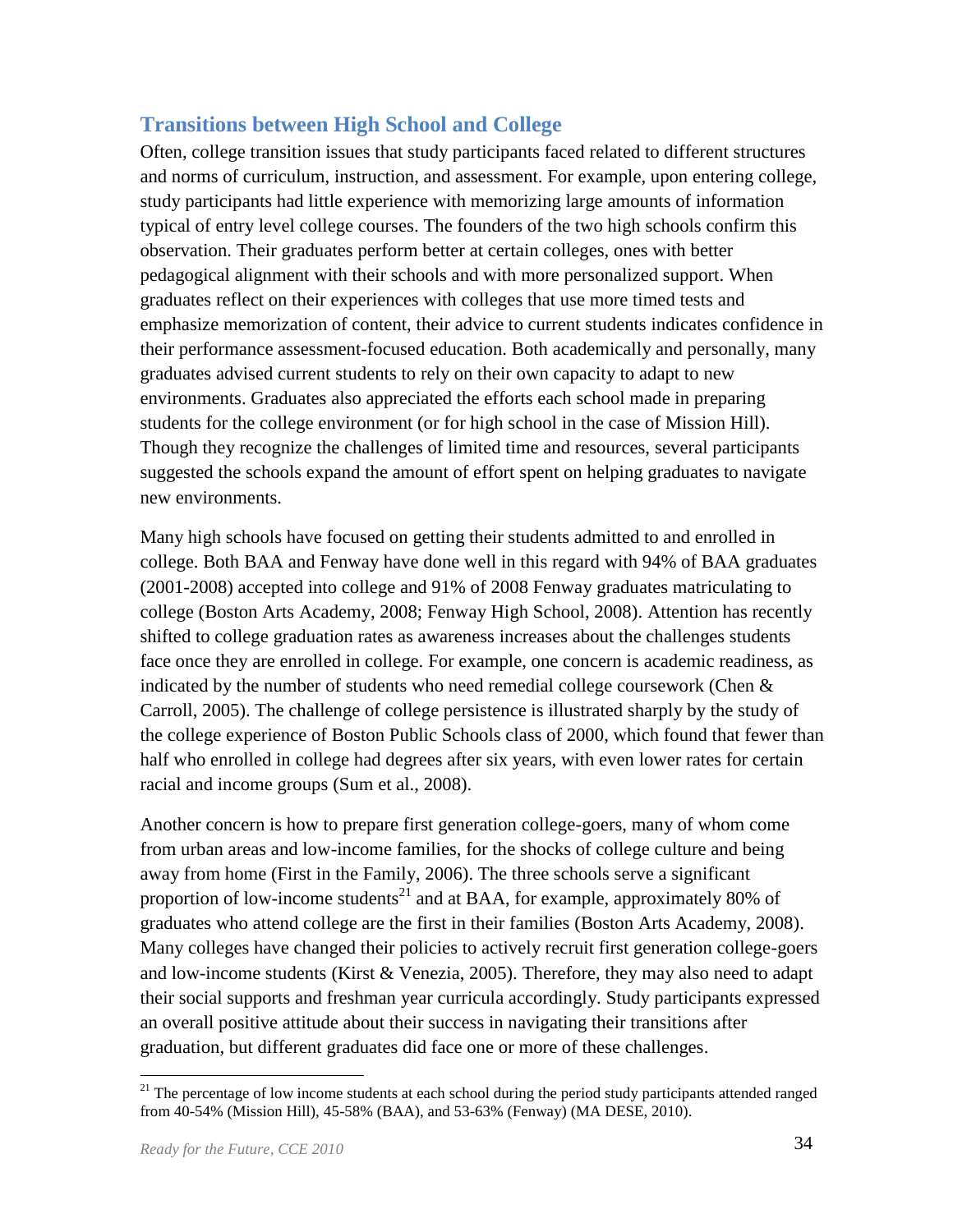#### **Remaining Questions**

*What are the responsibilities of both high schools and colleges for providing learning environments and supports students need to be successful in college and the work place?* The study schools and other secondary schools that use performance assessments must acknowledge that their students may struggle with the curriculum and assessment they find in post-secondary settings. The schools in the current study, for example, can examine their curricular and pedagogical choices in areas such as math and science or with timed testtaking. Colleges also have a responsibility to adapt their practice to better meet the needs of the 21<sup>st</sup> century workplace. The Council for Aid to Education's (CAE) Collegiate Learning Assessment (CLA) brings attention to the quality of teaching and learning at the college level. This assessment focuses on how colleges develop the abilities of their students to think critically, reason analytically, solve problems, and communicate clearly and cogently (Benjamin & Chun, 2003; Conley, Lombardi, Seburn, & McGaughy, 2009). A qualitative study about Coalition of Essential Schools graduates' transition to college noted that pedagogy and large class sizes in college can be a real challenge for students used to being well known and intellectually engaged as part of a learning community (Davidson, 2006). Related to the use of performance assessment, further research is needed to analyze the struggles that students face in their transition to college through the lens of the pedagogical approach taken by their secondary schools as well as consideration of other school factors.

# <span id="page-37-0"></span>**Serving All Students**

Each of the study schools has a mission of preparing all of its students for success in higher education and the work place. Their student enrollments in general reflect the diversity of Boston's school-aged children, yet in terms of graduation rates and attendance, their outcomes are higher than the district average (MA DESE, 2010; Tung & Ouimette, 2007;

*Kids aren't going to really perform well unless they have an environment to do well. And I think we were getting that. The kind of questions we were asked, habits of mind especially, I find that I still use those in the way I think about things and the way I approach things. So reinforcing that and giving us an outlet is what I think attributed to us doing well. –Peter, Fenway*

Tung, Ouimette, & Rugen, 2006). The three schools aim to provide their students with a set of skills and knowledge that will allow them to succeed in a world where, historically, urban schools have struggled to prepare their students for college. The school environment and specific performance assessments help students explore who they are as people, as artists, as citizens and as learners.

The stories of participants, and especially those

who transferred from the district's competitive exam schools, provide compelling evidence that the study schools offer a different approach to students that is more effective for many of the students who attend. Literature on multiple pathways and school choice supports the notion that one size does not fit all students (Doyle & Feldman, 2006; Meier, Cohen, &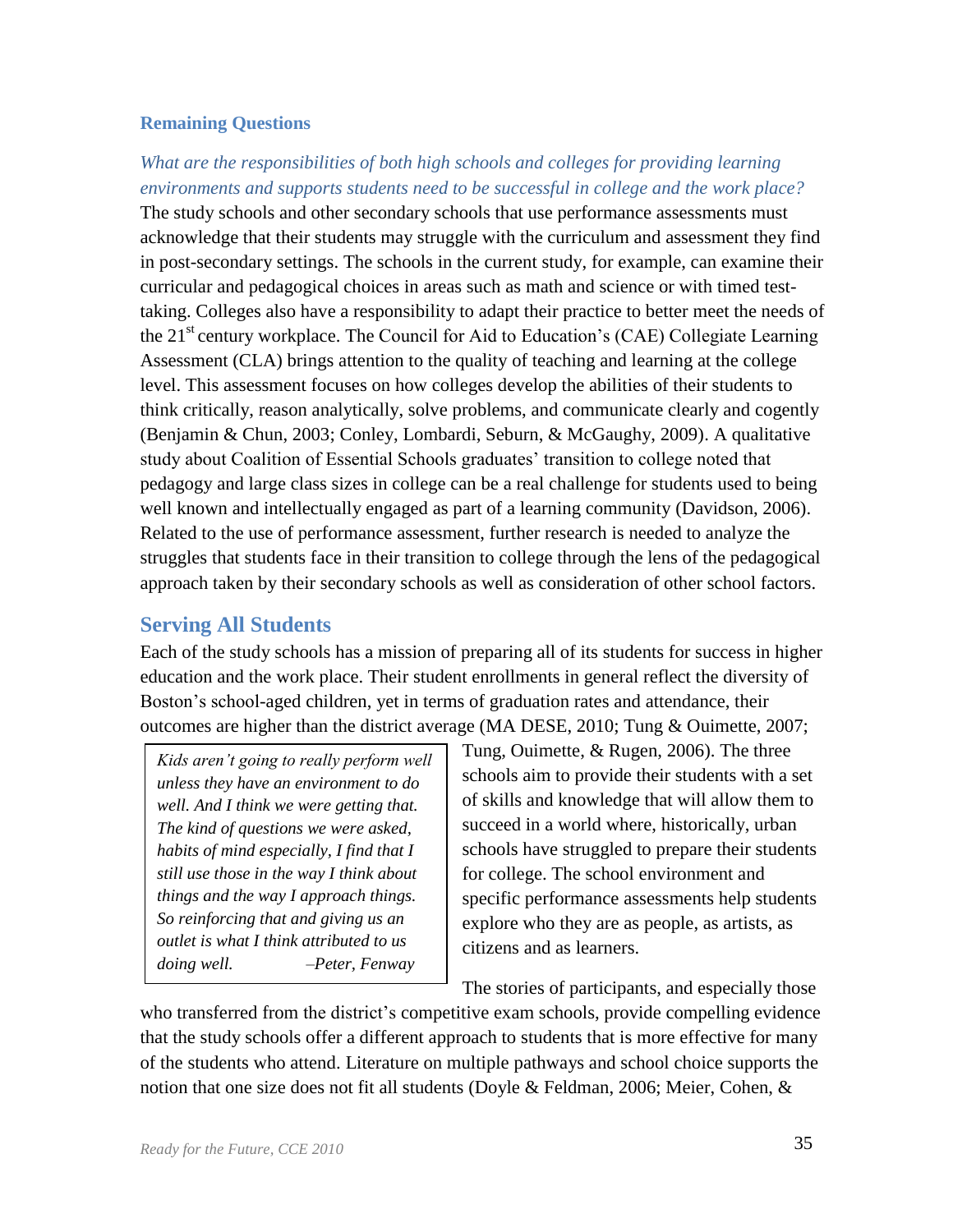Rogers, 2000). Many students choose schools based on their notions of interesting curriculum, reputation for academic rigor, and caring teachers (Doyle & Feldman, 2006). Ideas about equal access and opportunity, long cornerstones of American education, have evolved over time, shifting from a focus on inputs to outcomes. This shift has brought greater focus to what different groups need to attain appropriate and desired educational outcomes, and it has generated attention to multiculturalism, social justice, and the specific needs of diverse populations such as English language learners, girls, or low-income children (DePascale, 2009; Graham, 2005).

Performance assessments and the educational philosophies of the three study schools aim to account for different ways of knowing. These schools use performance assessment to offer a different curriculum and assessment approach which allowed the urban graduates we interviewed, many of whom struggled in other schools, succeed. Performance assessment may be one tool for accessing and allowing students to demonstrate knowledge and skills not typically measured by SAT scores and other standardized tests.

#### **Remaining Questions**

#### *How can more students benefit from performance assessments?*

All students can benefit from having opportunities to apply what they know and can do to relevant tasks. In some domains, such as  $21<sup>st</sup>$  century skills and higher order thinking, performance assessment may be the best option for educating all students (National Center on Education and the Economy, 2007). Performance assessment may also more equitably

allow students opportunities to build on their strengths in areas such as creative and practical intelligence which are less emphasized than analytical intelligence on most standardized tests (Stemler et al., 2009). Can schools offer choices for students based on their learning styles and interests? For some students who learn better through inquiry and hands-on interaction, performance assessment-centered

*Tests aren't the end of the line…an exam one day, one hour of your life, is not going to determine what you learned in that class, or if you can apply it, for that matter. That's probably the biggest thing: hands-on learning.* 

 *–Lucas, Boston Arts Academy* 

schools may provide opportunities for educational success.

In all settings, assessments should fit the learning targets. For example, a quiz might be a sufficient way to check basic understanding of core vocabulary words or an event in history. By contrast, performance assessment can be complex and time-consuming and is best suited for integrated skills assessment and application of knowledge at higher levels of cognitive complexity. This study aims to understand the process and effects of learning in a performance assessment-centered system and is not a comparative study. Further research to examine the processes and uses of learning from different approaches may also contribute to determining which outcomes are related directly to performance assessment,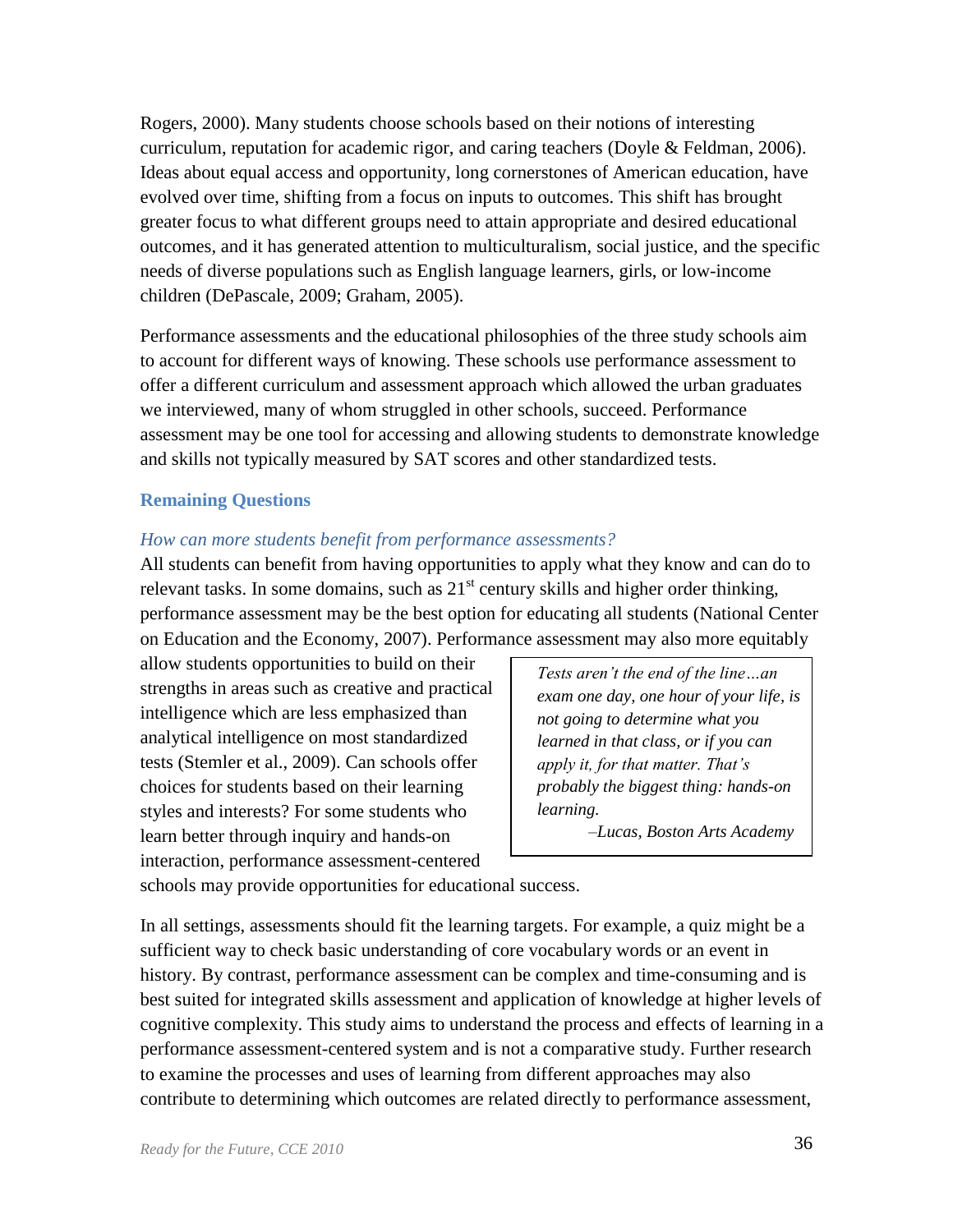which are about creating a certain school culture, and what are the various optimal combinations.

## *What are the necessary conditions for effectively implementing performance assessments in other settings?*

An effective assessment system that uses performance assessments must address the overall school culture and learning environment. The schools in this study are small, focused on knowing students well as individuals, and teach the "why" for students  $-$  Why learn this? Why does it matter? The autonomy of Pilot school status<sup>22</sup> facilitated the design of these schools and the implementation of performance assessments. The sense that the study schools were different than other schools was emphasized by participants, but other schools can also provide authentic performance assessment experiences for their students. Extended and performance-based assessments are currently being discussed at the federal and states level in conversations about a comprehensive, balanced assessment system that better supports student learning (Rabinowitz, 2010; Rothman, 2010). As with any reform, success will require political commitment to providing adequate professional development to school principals and teachers, documentation of technical quality, and well-thought out plans that build schools' capacity for successful implementation (Tung & Stazesky, 2009).

# <span id="page-39-0"></span>**Final Thoughts from Graduates**

The perspectives of the study school graduates provide a rich, multifaceted look into the process of learning in a performance assessment-centered school. Their observations point to the lasting effects of the experience in their future academic, professional, and personal endeavors. While the challenges identified deserve further inquiry, these final words remind us of the possibilities of performance assessment as one tool in an educational system that best serves all students.

I really like portfolios because I feel like the portfolio process is like every day at high school. The stress you feel right before a portfolio is like the stress you feel everyday at school. So without that I would have no idea what kind of workload [I] could [handle]. –Jada, Mission Hill

When I was done with the portfolio, I felt good. I felt like I was holding a folder full of gems…it was a sign of my focus…these were well-written papers. It didn't just make you work hard, but it made you really feel good about what you were doing. –Fred, Fenway

In my career now, I have to provide my work and show my growth [in a portfolio]. It allows you to document and format your work in a way that makes it presentable,

<sup>&</sup>lt;sup>22</sup> Pilot schools are unionized, district schools that have "charter school-like" autonomy over key areas: budget, curriculum and assessment, governance, professional development, school calendar and scheduling, and staffing. More information about Pilot schools is available in Appendix D.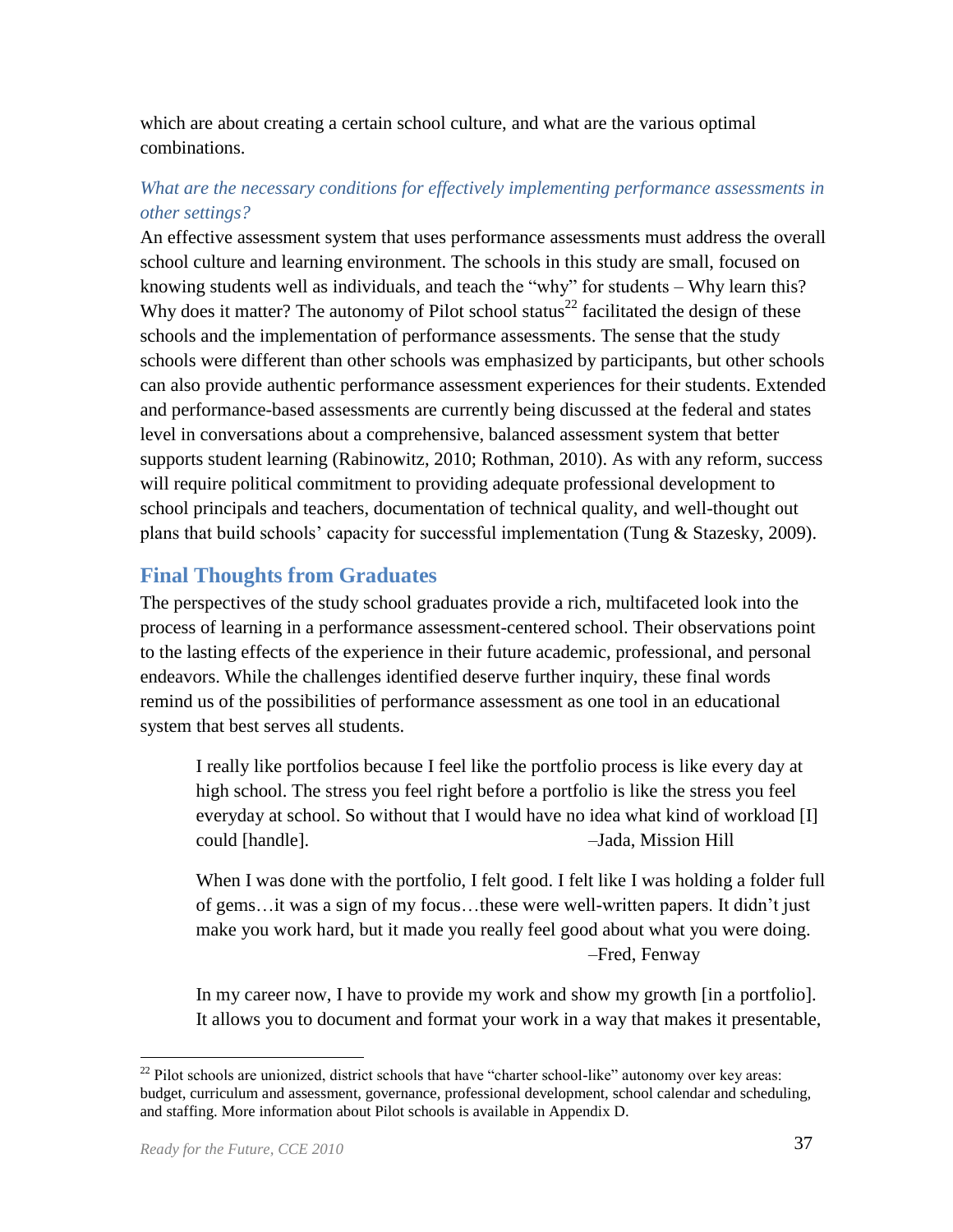that makes you proud of it, and that lets you know there's always room for growth. –Janelle, Boston Arts Academy

The systems of performance assessment at each school played a fundamental role in how and what graduates from the study schools learned. As the findings detail, they learned in multiple ways and in a range of areas, including growing into independent learners, learning academic content and skills, and developing 21st century skills such as critical thinking, communication, collaboration, and practical intelligence. Our data show that these experiences with performance assessment systems prepared most graduates in our sample well for success in college and the workplace.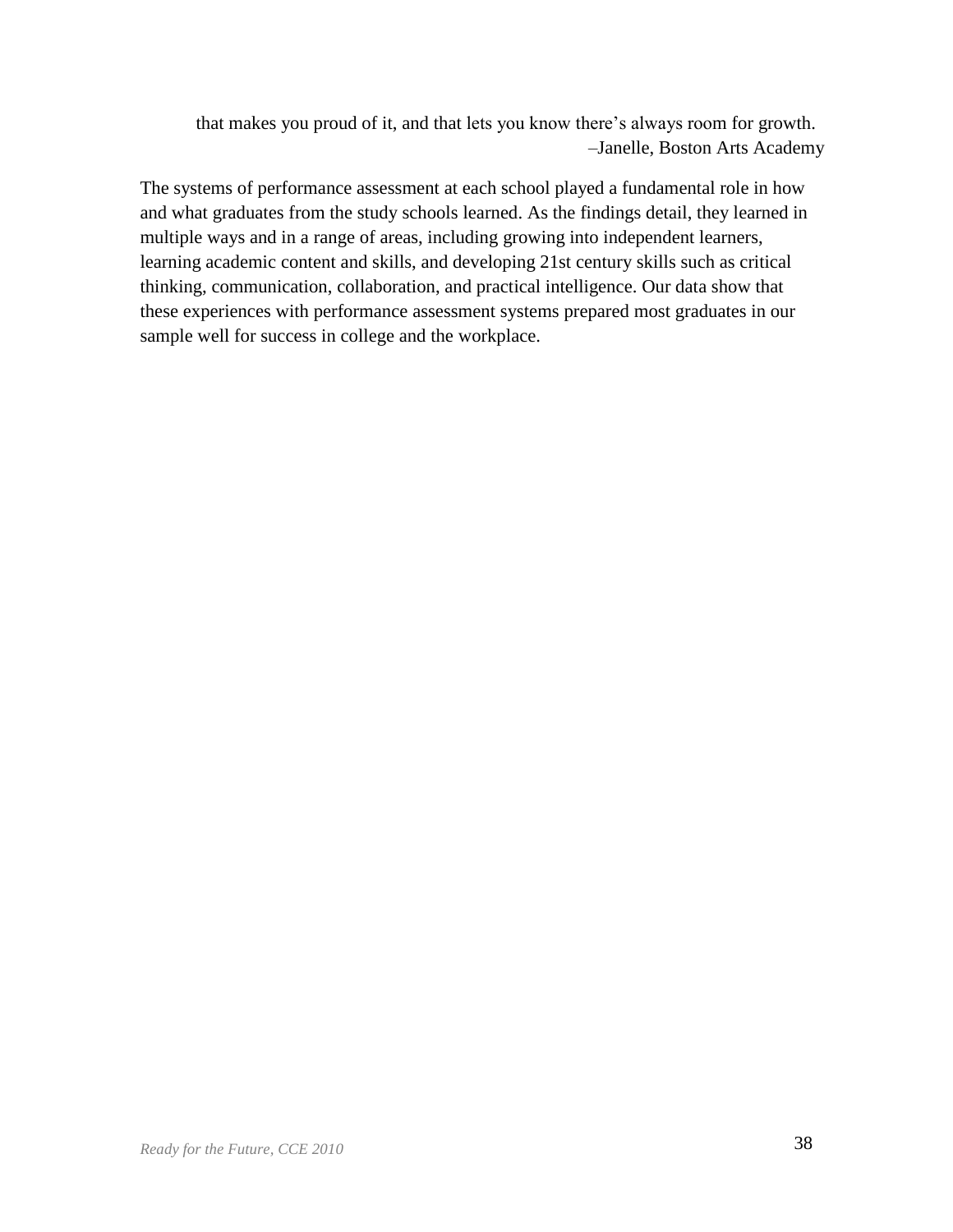# <span id="page-41-0"></span>**Appendix A: Methods**

We draw this study's findings from in-depth interviews conducted with 92 graduates of three Boston schools, Boston Arts Academy (grades 9-12), Fenway High School (grades 9- 12), and Mission Hill School (grades K-8) conducted between November 2008 and August 2009. These three schools were chosen as they have graduated multiple cohorts, possess mature performance assessment systems, and are working to develop databases of alumni for their schools.

Initial meetings with school staff to learn about each school's performance assessment system, participation as community evaluators in performance assessment events, and examination of documents about the school and performance assessments provided important information for both conducting and understanding the graduate interviews. In addition to the 92 graduate interviews, we conducted interviews with school founders and one interview with a student who attended, but did not graduate from one of the schools.

In-depth interviewing was conducted to gain a deeper understanding of the experience of students who attended schools that focus on performance assessments and the meaning they make of the experience (Seidman, 1998). Retrospective interviewing allows for consideration of myriad aspects of educational experience simultaneously and brings attention to the perceived impacts of education over the medium and long term (Eaton, 2001).

## **The Sample**

In finding graduates to interview, we created a non-probabilistic, purposeful sample using the snowball sampling method, a widely accepted technique for identifying "hidden" populations of people through social networks (Atkinson & Flint, 2001; Watters & Biernacki, 1989). We initially relied on contacts for graduates provided by each school. At the end of each interview with the first contacts, we asked for referrals to other graduates resulting in a "chain referral" system.

We worked with each school to determine the best way to approach students for interviews. Two schools provided a master list of graduates early on. However, because schools rarely keep current information on graduates, much of the contact information we were provided was outdated. The third school also provided a master list about half way through the data collection process. When possible, we wanted a student or staff member from each school to make initial contact, as graduates were more likely to participate through a personal contact than through a cold call from a researcher. We offered students a small token (\$15 gift card) of appreciation for their participation. Participants signed an informed consent letter and we use pseudonyms to protect their privacy and identity.

At each school, the first entry points differed. In addition, through the course of the data collection we used multiple approaches. At Fenway High School, the first chain referrals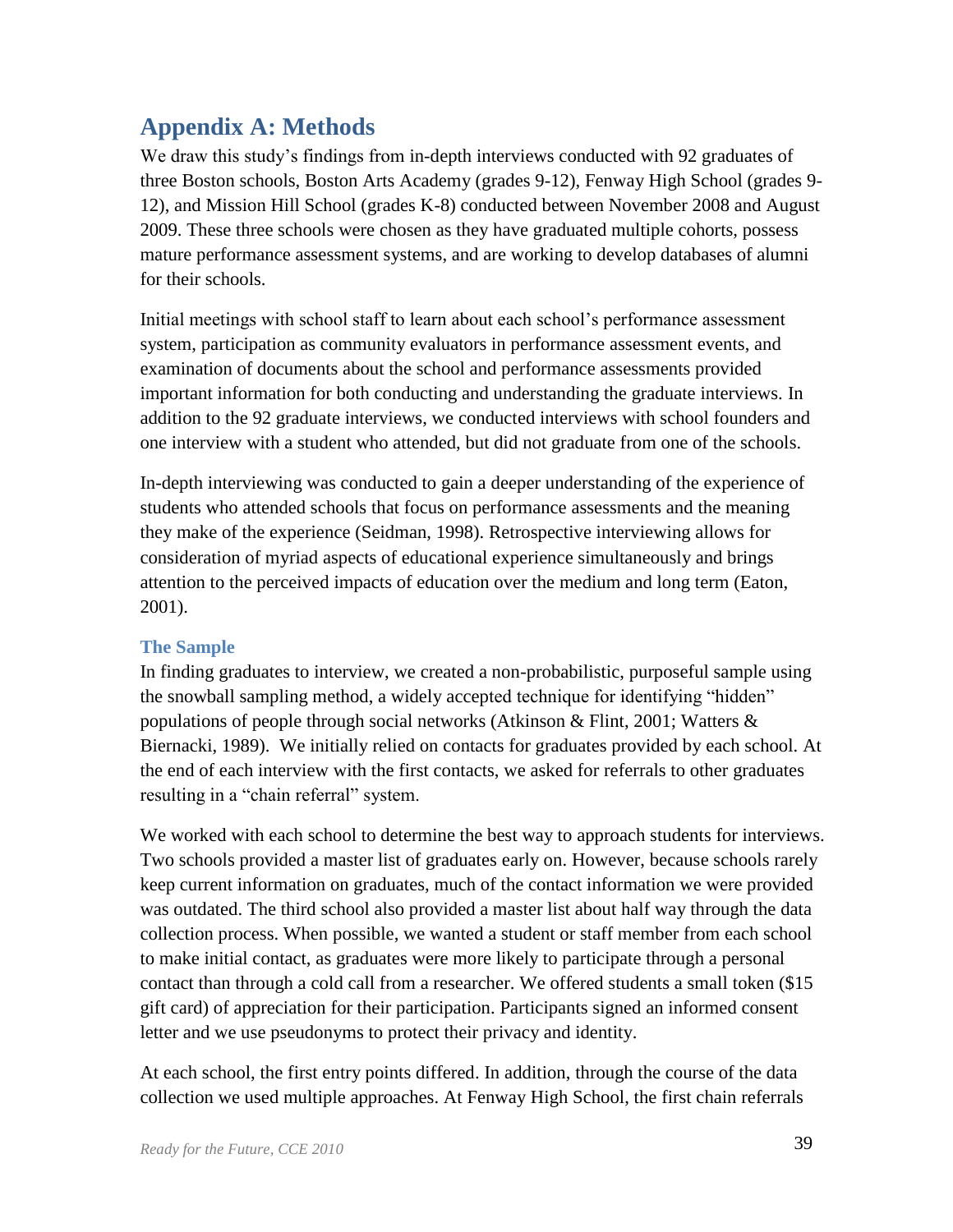began from introductions to two graduates who had participated in a  $25<sup>th</sup>$  anniversary project with the school. Fenway also maintains an alumni website with over 200 people registered (including graduates, current and former staff, and others associated with the school), and the Associate Head of School wrote an initial letter soliciting participation. This resulted in about 10 interviews (a few more responded but were not interviewed until other contacts were made) and a number of referrals, of which we interviewed at least 5 more and so forth. At the Mission Hill School, a long-time staff member made the first introductions to students who had stopped by recently. Additionally, early on, we were able to collaborate with a former teacher who was also using in-depth interviewing to collect dissertation data around similar themes. At Boston Arts Academy, a holiday alumni event attended by over 40 graduates provided the initial list of graduates. Several graduates also currently work at the school. Later, to ensure that we interviewed graduates who are not still closely associated with BAA or who are not inclined to attend school-sponsored alumni functions, we generated contact information from a new list by soliciting suggestions the department heads of each artistic major.

Alumni databases and the social networking site, Facebook, where all three schools have alumni pages, allowed contact with a large pool of graduates. Though we were able to make initial contact with far more graduates than we used in the analysis, establishing firm contact that led to a completed interview proved more difficult. Personal referrals from a graduate who completed an interview were one of the most successful entry points.

The main criticism of the snowball sampling method is that using contacts to uncover interviewees relies on the subjects being members of a social network. We employed several strategies to develop a representative sample of graduates, based on Eaton's (2001) successful study of METCO alumni. First, we over-sampled, contacting far more graduates than we used in the analysis. Second, we continued to develop the sample as we identified new contacts. Lastly, we also sought balance in terms of academic performance while attending the study school. We attempted to reach every graduate, whether or not they attended college.

As we conducted interviews, we pursued initial contact with students likely to be connected to different networks to increase the ease of constructing a representative sample. We also monitored the sample for variety and representativeness. We made efforts to recruit from underrepresented demographic categories and graduation years. Some criteria were easier to balance than others. For example, two schools included race/ethnicity in their master graduate list, while one school did not keep this information.

Most significantly, academic performance indicators, such as school GPA, were not included in any of the school databases. The information, kept almost entirely in individual (paper or electronic) files, was not easily accessible. As a result, we were unable to determine whether a potential interviewee had high, average, or low grades until we had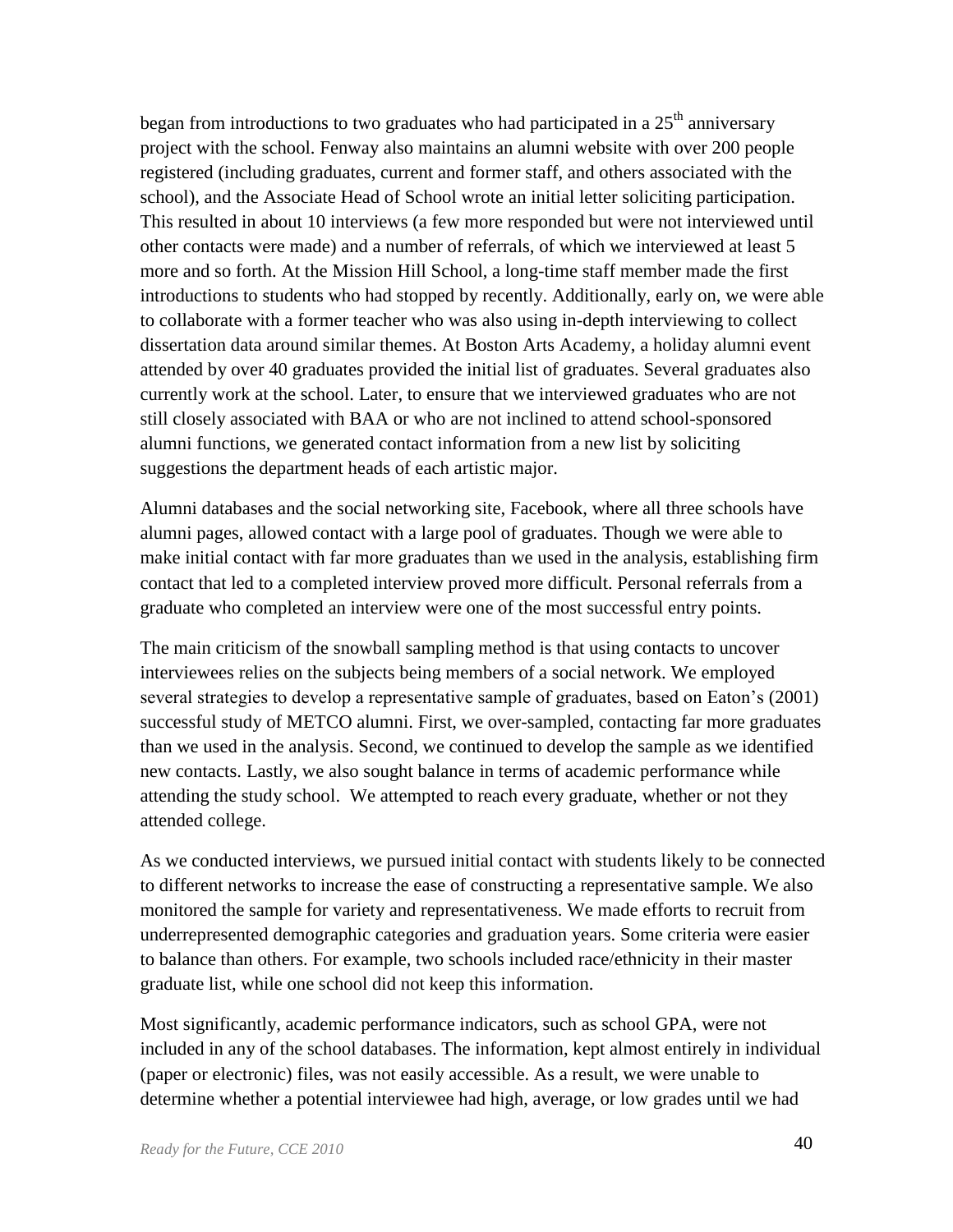already conducted the interview. In an attempt to offset a skew toward the most academically successful students, we asked school founders, leaders, and staff to suggest interviewees that had struggled academically or in other ways while at the school.

We also retrospectively assessed the extent of skew toward top students academically by modifying a method used by Bensman (2000). We asked one or two long time staff member who knew the graduates well when they were students to categorize a list of graduates. The lists included those we interviewed, those we tried to contact but did not interview, and a random selection of other graduates from the master list into top, middle  $(25-75%)$ , and lower quartiles.<sup>23</sup> When data were available, we compared school performance and engagement data between the sample and all graduates of the school.

#### **Data Collection**

We developed a semi-structured, open-ended interview protocol based on several sources. First, an earlier pilot study interview protocol used by CCE to interview Pilot school graduates about their high school experiences, their preparation for college, their transition challenges and successes provided a starting point. Since this earlier protocol was designed to study the Pilot school experience in general, we added greater emphasis and more specific questions related to the performance assessments students experienced, the impact of performance assessments on future educational and work experiences, and how students evaluate their experiences. In the small, preliminary study mentioned above, CCE researchers found that more than half of the students cited portfolio reviews as instrumental in their transition to college, a finding that validated the focus on performance assessment.

Literature on performance assessment informed the development of the questions related to assessment. In addition, meetings with school staff and examination of related school documents allowed for questions to be tailored to the performance assessment systems of each of the three schools. We also examined interview protocols from two other studies that examined graduate outcomes years after graduation (Chamberlin et al., 1942; Eaton, 2001).

The interview protocol, available in Appendix B, includes both open and closed-ended questions about educational background, family background and education, employment, community involvement, future aspirations, philosophy of life and learning, and reflection on their overall school experience. There is a concerted focus on how each school assessed learning and the ways in which each school prepared or did not prepare the graduate for success in his or her future educational and professional endeavors.

 $2<sup>23</sup>$  At the smallest school which does not rank students and focuses on individual learning, all students were categorized into one of three categories: successful at the school and likely would have been successful (though not necessarily in the same ways) elsewhere, likely would be considered "at risk" and would likely have struggled in a "traditional" setting, and students who struggled at the school and likely did not get out of it what the school hoped (this third category had very few students in it).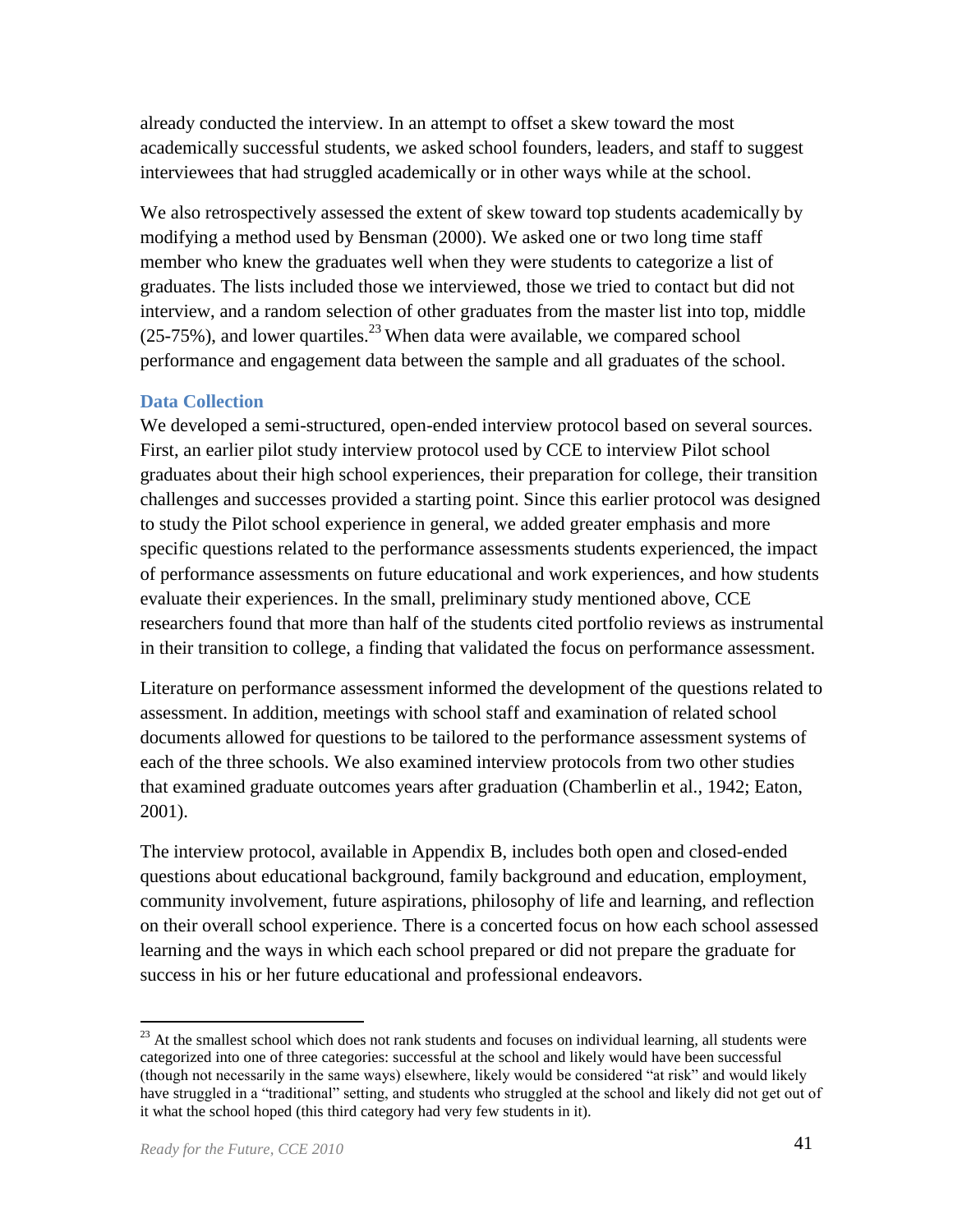We conducted interviews in person. In all but two cases the interviews were recorded and professionally transcribed. Once, the researcher forgot the recording equipment. During another interview, the recorder malfunctioned.

Interviewees sometimes introduced the topic of performance assessments and other times the interviewer introduced the topic through questions about learning and assessment of learning. Interviewers asked follow-up questions to clarify meaning or probe deeper into key themes. As interviewing progressed we increased our focus on exploring complex areas such as connecting the specific benefits of performance assessment learning and experiences post-graduation, especially in college. We used the criteria of sufficiency and saturation of information in determining when to end data collection (Seidman, 1998).

#### **Analysis**

Initial analysis began shortly after the first interviews and increased throughout the collection phase. Beginning analysis while conducting additional interviews allowed us to validate and explore concepts in greater depth with later interviewees (Corbin & Strauss, 2008). It also allowed us to determine that we had uncovered the main concepts related to performance assessment and the overall school experience. We created a matrix of the interviews with space for general impressions of the interview, highlights related to the graduate's experience with performance assessments, and a grid of themes to identify patterns to use in code development. Additionally, we recorded demographic data and information about what participants did after attending the schools.

We began coding transcripts in the second half of the data collection. Consistent with a grounded theory approach, we developed codes based on our initial analysis of the data and grounded in the literature about the characteristics of school cultures in which students learn and in the types of learning outcomes expected from high-quality, authentic performance assessments. Codes were organized by broad categories such as school culture, school design, curriculum, instruction, performance assessment, and post-school preparation and challenges. Using the HyperResearch program, the lead researcher and graduate intern coded the same transcripts at first and then compared codes to check for consistency. As coding continued, we held regular sessions to talk through questions and refine the code list. We also wrote a code book where we defined the codes, articulated rules for code use, and tracked code development, which aided in determining a saturation point (Guest et al., 2006).

In-depth interpretation and writing mainly occurred once we finished interviewing and coding (Bogdan & Biklen, 2003; Seidman, 1998). A number of reviewers, with a range of familiarity to the data collected and the study schools, read drafts to give feedback. This process contributed to the validity of the findings and conclusions by helping to clearly articulate the parameters of the study and refine the argument.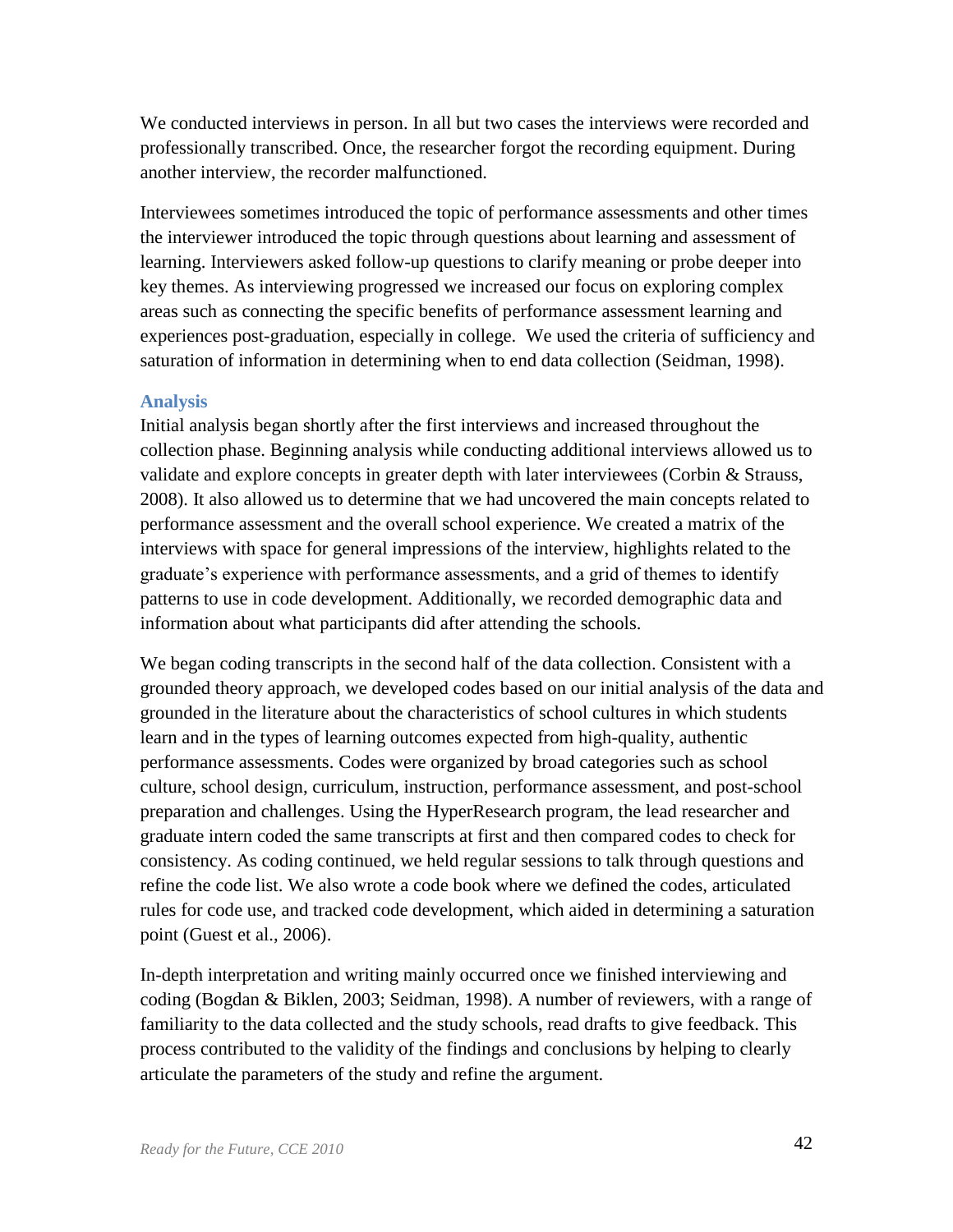# <span id="page-45-0"></span>**Appendix B: Interview Protocol**

Note: This generic protocol was tailored to the specifics of each school when used by the researchers. It is presented as a single protocol here, rather than as three individualized ones. Bolded questions were anchor questions that served as open-ended starting points in nearly all interviews.

#### Experience at [School]

- **Tell me about why you choose to attend [School]?**   $\bullet$ 
	- o How many years did you attend? What other schools did you consider attending?
	- o [If transferred] What was school like for you before you attended [School]?
- **What was school like as a student at [School]?**
	- o What was your favorite aspect of your education at [School]? Least favorite?
	- o What kind of student were you? How were your grades?
	- o What were your future plans when you started? Did you expect to go to college?
	- o Did you have close adult mentors during your years at [School]? If so, who were they and how did they provide guidance or support? Do you still keep in touch?
- Were the decisions you made or the choices you had (hs/college,  $\bullet$ community/extracurricular activities/sports/student govt etc) influenced by attending [School]? If so, in what ways?

#### Performance Assessments

- Tell me about how you were assessed at [School]? What performance assessments, such as portfolios or exhibitions were you asked to conduct in your time at [School]?
- **Tell me about your experience with portfolios and exhibitions. What did you learn? What did you think about these assessments?** [follow-up about specific elements of different PAs, presenting (which PAs had performance/exhibition elements), revising, content, lasting learning, balance between in depth learning  $\&$  connections to the big picture (i.e. the historical landscape; the field of science]
	- o BAA:
		- the RICO Review
		- $\bullet$  HUM 3
		- Senior Grant Benchmarks  $\bullet$
	- o Fenway
		- Portfolios & Exhibitions (in each subject ie. Science Fair)
		- Junior Year Review
		- Senior Institute (Sr. Portfolios, Sr. Internship, Position Paper)
		- Ventures Program
	- o Mission Hill
		- Graduation Portfolios
- **What role did portfolios and exhibitions play in your academic and work experiences after [School]? How did these kinds of assessments prepare you for future educational experiences? Job-preparedness? [look for specifics]**
- Did the performance assessment [interviewers usually referred to the specific PAs above; the topics below were sometimes introduced by the participant]. help you learn:
	- o how to ask probing questions?
	- o important information/knowledge?
	- o to reflect on your work? If yes, **how and where has the skill been useful to you**?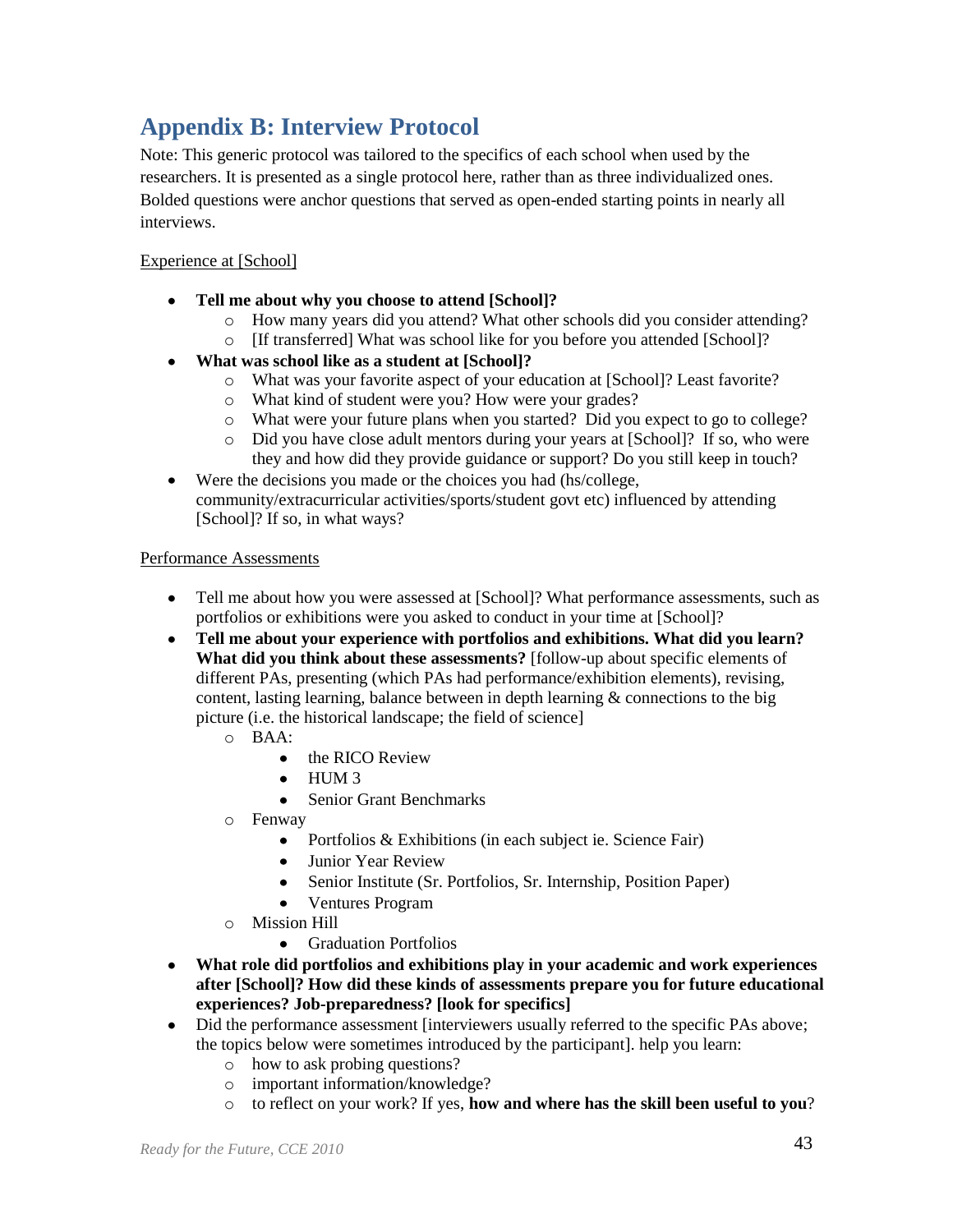- o to present to your peers? If yes, **how**?
- o to critique yourself and others? If yes, **how**?
- (if applicable) Were you prepared for taking traditional exams in hs/college?
- Do you still use the Habits of the Mind? [Also: The Fenway Safety Guidelines? BAA's Habits of the Graduate/RICO] If so, when and how?

#### Impact of Attending the School

- [Mission Hill] Which high school did/do you attend? What were you looking for in a high school? Were you prepared/not prepared for high school? How?/Why not? (i.e., socially, academically, emotionally, self-reflection, opportunities for leadership)
- [Mission Hill] [If still in HS] What are your plans for after high school?
- [Mission Hill] If graduate also attended BAA or Fenway, ask about performance assessments at BAA/FHS
- [Post-HS] How did you decide what to do after high school?
- Did your experience at [School] help prepare you for life after high school? How?/Why not?

#### If Higher Education:

- What were you looking for in a college? (academic programs, smallness, diversity, location, etc)
- **Were you prepared for college? Academically? Socially? Emotionally? In what ways were you not prepared?**
- What is your major?
- How did [School] prepare you for getting into college? How did your family/friends help you get into college? Where else did you turn for help in getting into college?
- If you receive financial aid, how did you obtain it? What percentage does it cover?
- Were you prepared for living away from your family?
- Were you **prepared** for navigating your college environment (predominantly white/black/middle class?) In what ways were you **not prepared**?
- Have you transferred or taken time off?
- Are you involved in extracurricular activities in college? If so, what types? Why?
- Have you graduated?/Are you on track to graduate on time?

#### If Working:

- How did you decide what kind of job to look for/accept?
- Were you prepared for work? Job skills? Socially? Emotionally?
- How did [School] prepare you for the working world? How did your family/friends help you find a job? Where else did you turn for help in finding your job?
- In what ways were you not prepared?

Besides education/working, are there any other significant aspects of your life that were influenced by your experiences at [School]?

Other aspects of [School] (Note: We asked schools if there were other topics they would like to know about)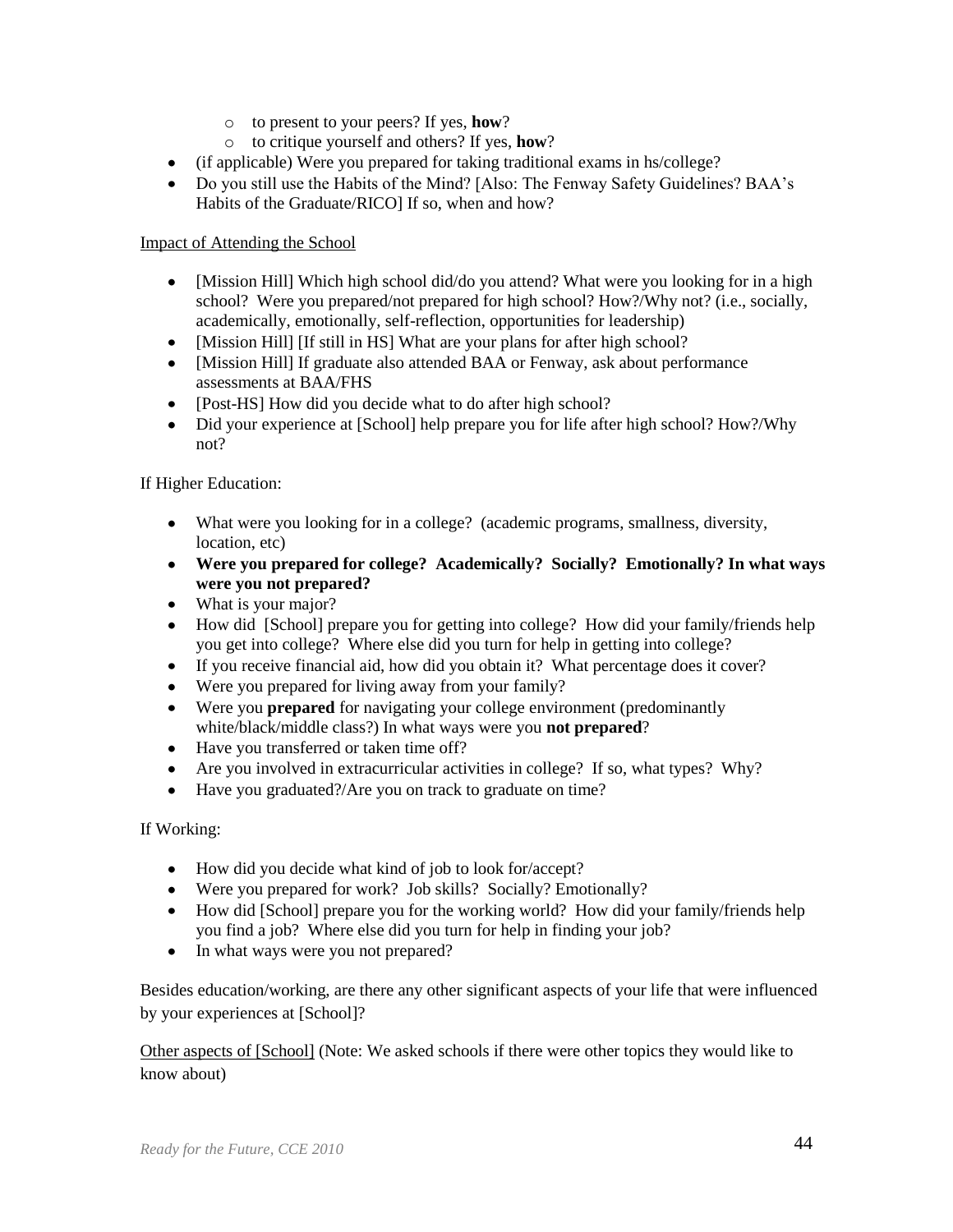- BAA  $\bullet$ 
	- o Are you still involved in the arts? If so, in what ways?
- Mission Hill
	- o What do you remember about the Farm School? Did Farm School have an influence on your development? If so, in what ways?
	- o How did you feel about the role of music and art in the Mission Hill School curriculum? Did activities in the arts (whole school singing, playing instrument, visual arts projects) have an influence on your development? If so, in what ways?
	- o Mission Hill had a curriculum that was, in part, dedicated to looking at "social" justice." What does social justice mean to you?
	- o Mission Hill School was and is highly racially and economically integrated. How do you think that contributed to your education and experience at Mission Hill? Do you find similar integration where you attended high school?
	- o Mission Hill School is considered to be a part of the "progressive tradition" in education. What does that mean to you?

#### Future Plans

- What are some of your core values in life? What is important to you in your life?
- What are your plans for the future?
- What advice would you give to students starting [School] now?
- What advice would you give [School] students about to graduate?
- Is there anything that you would change about [School] or wish [School] had done better? What advice would you give [School] teachers and staff? (to improve the school for current and future students and to better prepare them for life after [School])
- If you could go back in time, would you repeat your choice to attend [School]?
- Have you had contact with other alum or staff of [School] since graduation? How? (email, phone, visits) [ask for contacts/introductions]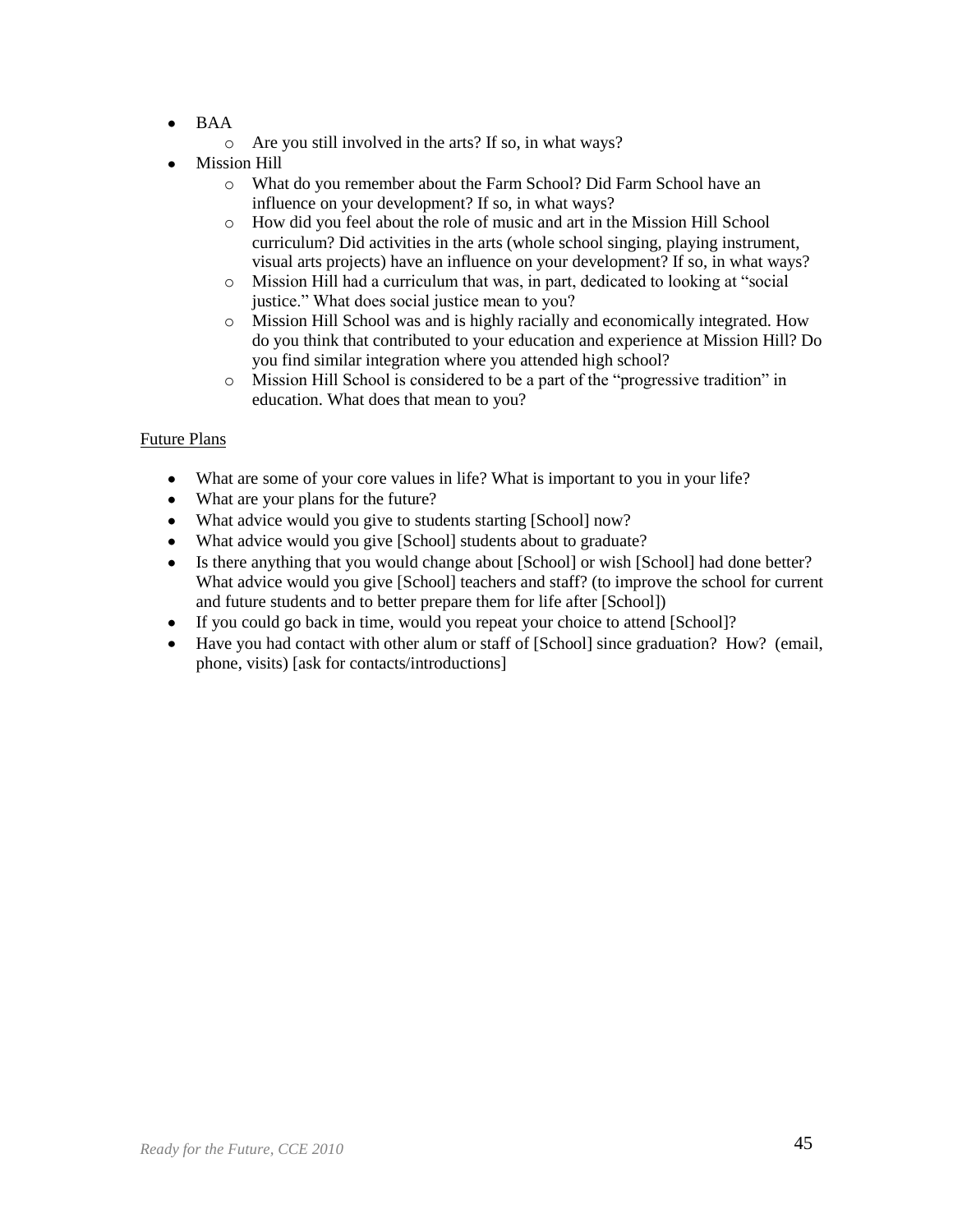# <span id="page-48-0"></span>**Appendix C: School Characteristics and Sample Demographics**

We believe we obtained a sample with representation on dimensions of race and ethnicity, academic performance, time since leaving the study school, and post-High School plans. The sample also includes variation in terms of parents' education levels and free/reduced priced lunch qualification<sup>24</sup> while in school. Though the proportions of graduates in different categories are not balanced with the school populations on all dimensions, we are confident that the findings capture the overall experience of graduates at the schools.

| <b>Table 1. Sample by School</b> |                                             |                                            |                                                  |                                        |  |  |  |
|----------------------------------|---------------------------------------------|--------------------------------------------|--------------------------------------------------|----------------------------------------|--|--|--|
| School                           | <b>Year of First</b><br>Graduating<br>Class | Average<br>Graduating<br><b>Class Size</b> | Number of<br>Graduates in<br>Sample <sup>b</sup> | Percent of<br>Graduates<br>Interviewed |  |  |  |
| Boston Arts Academy (9-12)       | 2001                                        | 73                                         | 41                                               | 7%                                     |  |  |  |
| Fenway High School (9-12)        | $1996^{\rm a}$                              | 54                                         | 36                                               | 6%                                     |  |  |  |
| Mission Hill School (K-8)        | 2001                                        | 14                                         | 22.                                              | 20%                                    |  |  |  |

*<sup>a</sup>Prior to the first graduating class as an independent Pilot school, Fenway was a program within another school.*

*<sup>b</sup>Seven people who attended and were interviewed about more than one school (Mission Hill and either BAA or Fenway) are included in all of the relevant counts disaggregated by school.*

| Table 2. Sample by Gender and Race/Ethnicity<br>(with school and district comparison) |               |                                   |        |            |                  |
|---------------------------------------------------------------------------------------|---------------|-----------------------------------|--------|------------|------------------|
| Gender                                                                                | Percentage in | Percentage at School <sup>a</sup> |        |            | Percentage in    |
|                                                                                       | Sample        | <b>BAA</b>                        | Fenway | <b>MHS</b> | BPS <sup>a</sup> |
| Female                                                                                | 42%           | 62%                               | 56%    | 51%        | 49%              |
| Male                                                                                  | 58%           | 38%                               | 44%    | 49%        | 51%              |
| Race/Ethnicity                                                                        |               |                                   |        |            |                  |
| <b>Black</b>                                                                          | 41%           | 43%                               | 46%    | 54%        | 43%              |
| Latino                                                                                | 28%           | 29%                               | 32%    | 16%        | 33%              |
| White                                                                                 | 22%           | 21%                               | 17%    | 22%        | 14%              |
| Multiracial                                                                           | 8%            | 4%                                | 3%     | 3%         | 1%               |
| Asian                                                                                 | 1%            | 4%                                | 1%     | 5%         | 9%               |
| "School and BPS Data from 2005-2006 (MA DESE, 2010).                                  |               |                                   |        |            |                  |

<sup>&</sup>lt;sup>24</sup> Statistics for Free and Reduced Priced Lunch qualification are not included because many participants were not exactly sure of their status when they attended their school.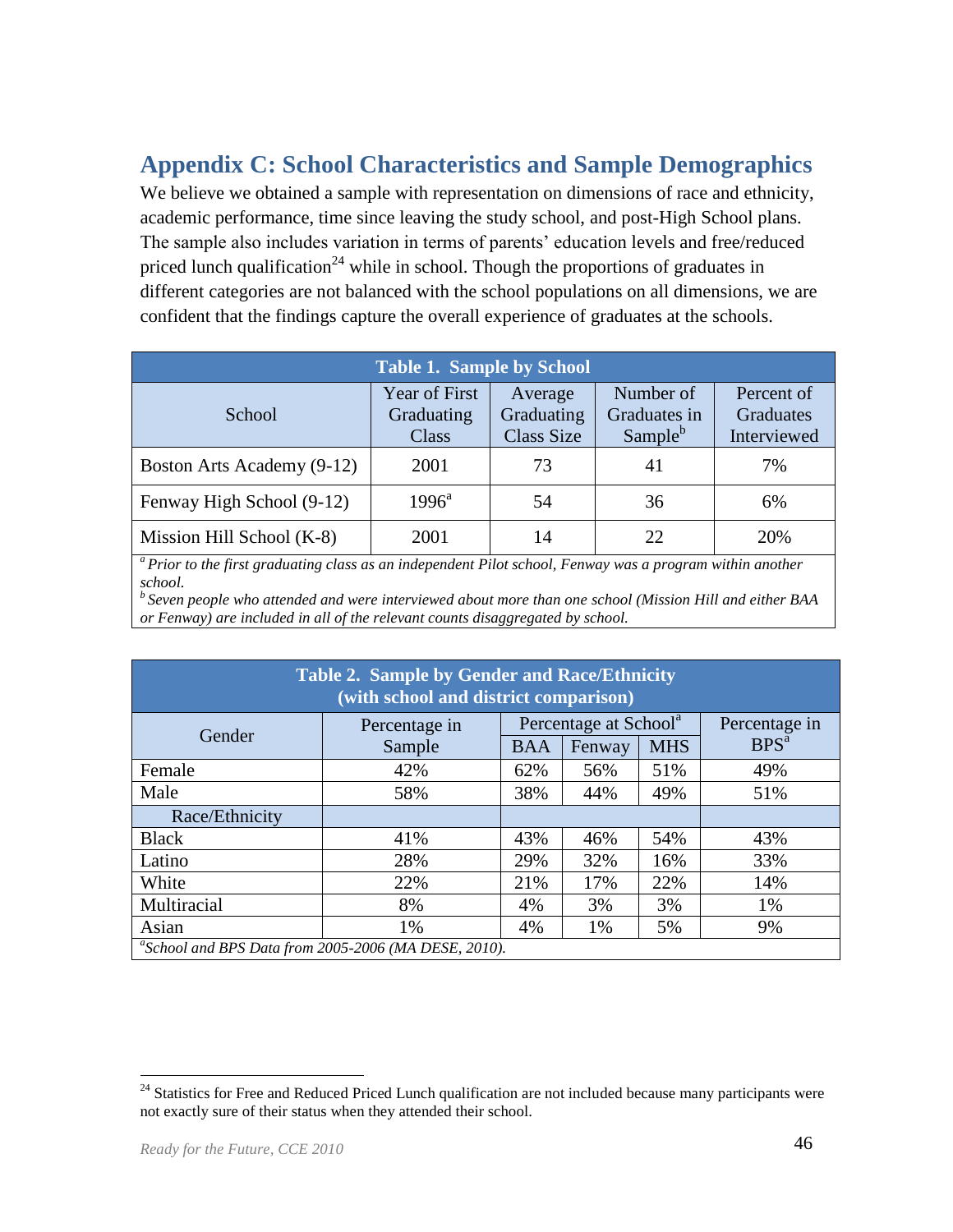| Table 3. School Characteristics (with District Comparison <sup>a</sup> ) |            |        |                   |         |                  |  |
|--------------------------------------------------------------------------|------------|--------|-------------------|---------|------------------|--|
| Study Schools <sup>b</sup>                                               |            |        |                   | $BPS^b$ |                  |  |
|                                                                          | <b>BAA</b> | Fenway | <b>MHS</b>        |         |                  |  |
| 4-yr Graduation Rate                                                     | 84%        | 83%    | n.a.              | 59%     |                  |  |
| Attendance                                                               | 94%        | 94%    | 96%               | 92%     |                  |  |
| MCAS CPI <sup>c</sup>                                                    | 10th       | 10th   | 8th               | 8th     | 10 <sup>th</sup> |  |
| <b>ELA</b>                                                               | 89         | 84     | n.a. <sup>d</sup> | 75      | 77               |  |
| Math                                                                     | 78         | 79     | 60                | 52      | 78               |  |

*a Though this is not a comparative study, this information is included to give a sense of how the study schools compare to the Boston Public Schools (including Regular, Exam, and Pilot schools) overall on these standard indicators of engagement and assessment.*

*b School and BPS Data from 2005-2006 (MA DESE, 2010).*

*<sup>c</sup>CPI is the Composite Performance Index is a 100-point index that measures the extent to which students are progressing toward proficiency in English language arts (ELA) and mathematics, respectively.*

**Chart 1: Age Group Distribution of Sample by School** 30 Number of Graduates Number of Graduates 25 20 BAA 15 10  $\blacksquare$  FHS 5 0  $\blacksquare$  MHS High School Age Up to Five Years Five Years or Since HS More Since HS

0 5 10 15 20 25 30 35 40 Work (No College) College Dropout In College Earned 2-yr Degree Earned 4-yr Degree Earned/Pursuing Adv. Degree Number of Graduates in Sample **Chart 2. Post-High School Pathways by Graduation Year** 

2001 and Earlier 2002-2004 2005-2009

*<sup>d</sup>Fewer than 10 8th graders took the ELA exam. In 2006-07 the CPI was 75.*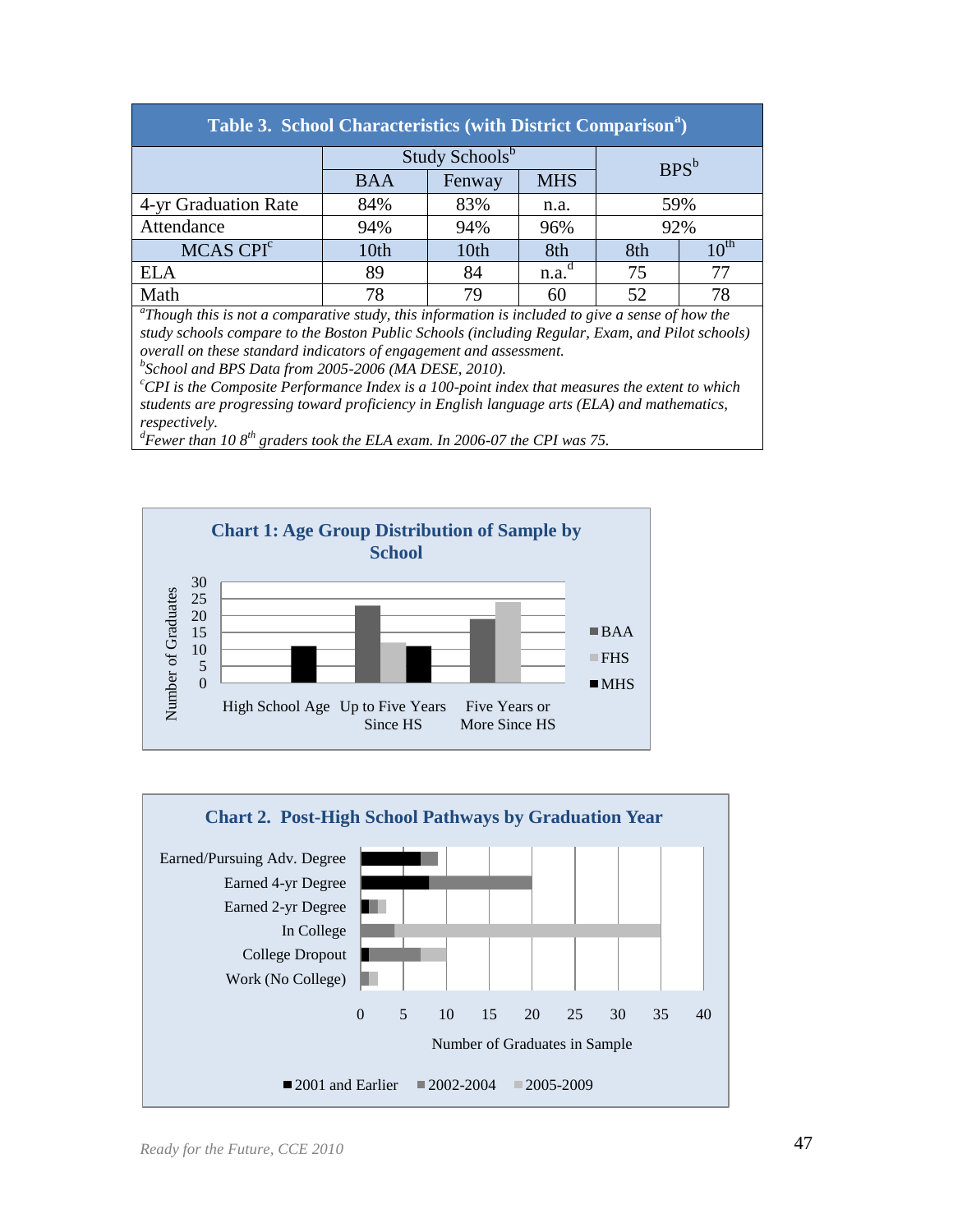



Notes:

Charts 2-4 include the 81 graduates who have graduated from high school.

Information for Charts 3 and 4 comes from Peterson's College Guides (Peterson's, 2009). Charts 3 and 4 include all post-secondary schools attended by graduates in the sample.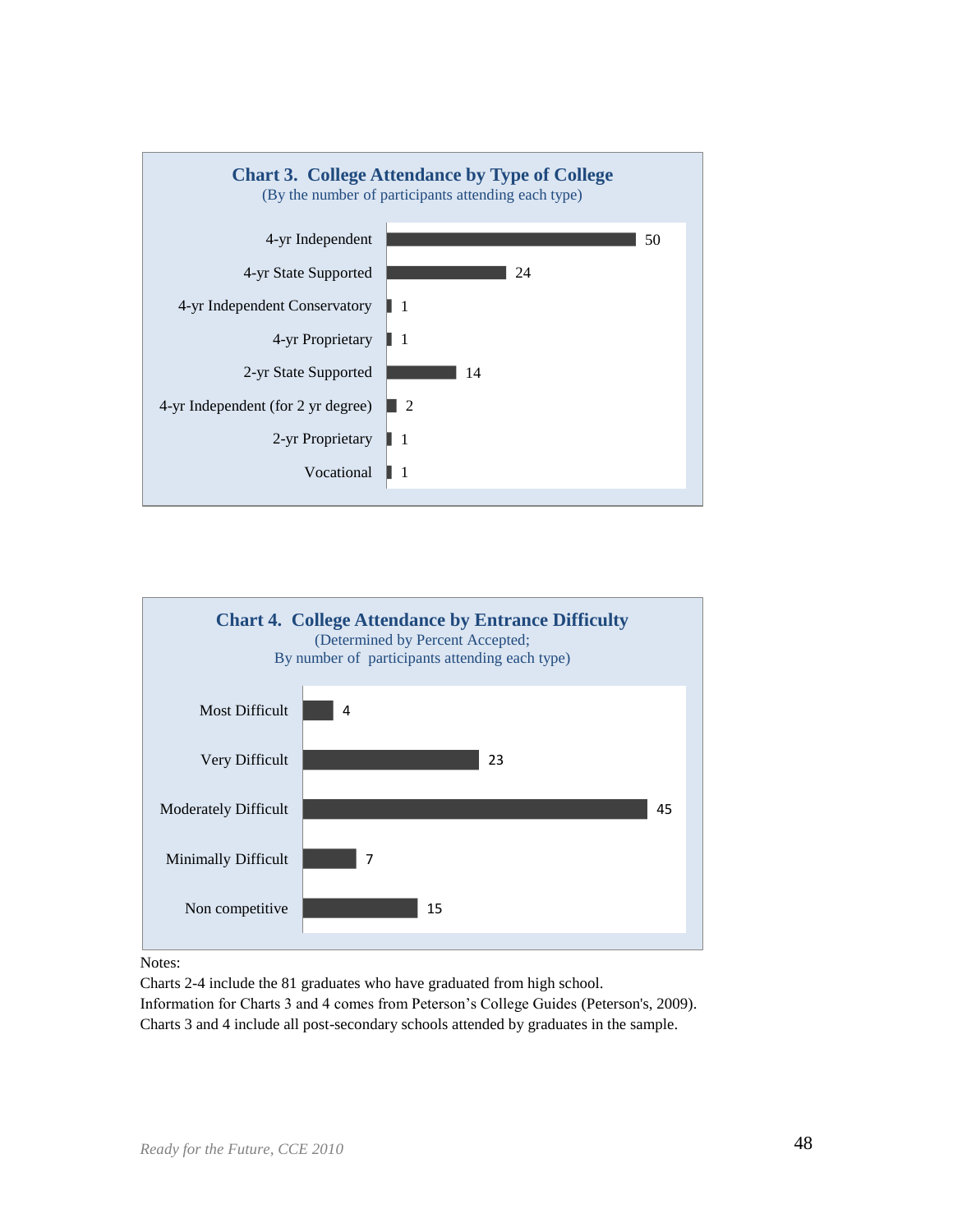

Note: Interviewees were asked, "Who was in your household while you were at [school name] and what was the farthest your parents went in school?"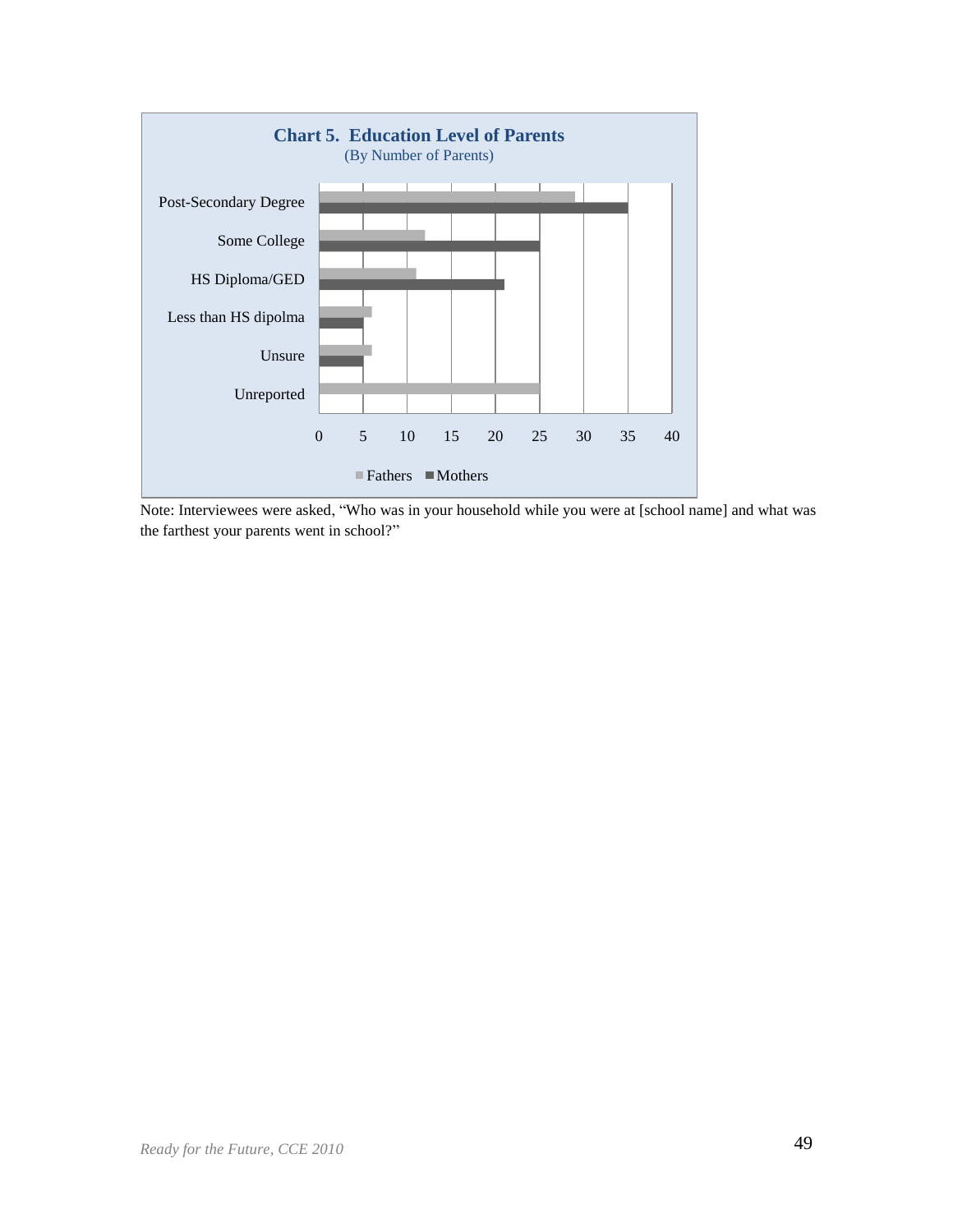# <span id="page-52-0"></span>**Appendix D: About the Study Schools and the Center for Collaborative Education**

The three schools in this study are all Boston Pilot schools. Parties from the Boston school district, school committee and teachers' union created the Boston Pilot Schools in 1994 when they agreed to give up historical control in exchange for heightened accountability. The model generates greater choice options within the Boston Public Schools (BPS) by granting Pilot schools autonomy over crucial aspects of their school design and operation. Like charter schools, but within the district, Pilot schools have autonomy over budget, staffing, governance, curriculum and instruction, and schedule. Internal and external research has shown that many Pilot schools, especially at the high school level, perform better than non-exam BPS district schools on standard measures of engagement and performance such as MCAS scores, attendance, and 4-yr graduation rates (Abdulkadiroglu et al., 2009; Tung & Ouimette, 2007). Most of the 23 Boston Pilot schools operating as of the 2009-2010 school year are small, personalized, and mission-driven; many also use their curriculum autonomy to create school assessment systems that value authentic and performance-based assessments.

All three schools are also members of the Coalition of Essential Schools (CES). Like many Coalition schools, the three sites in this study, focus on re-imagining school structures to create personalized and equitable schools with authentic assessment systems that engage all young people in intellectually challenging tasks in order that they might learn to use their minds well.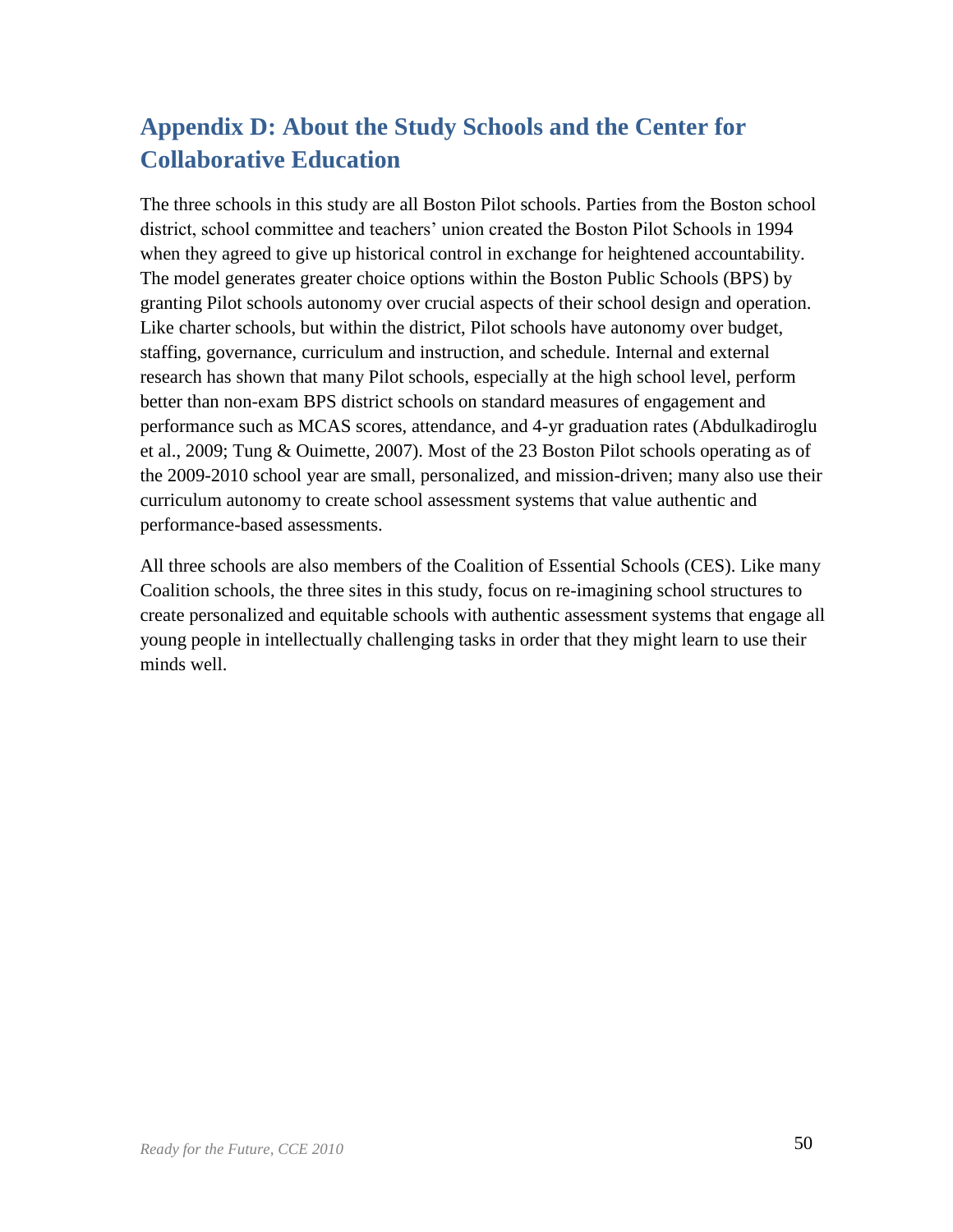# <span id="page-53-0"></span>**Works Cited**

- Abdulkadiroglu, A., Angrist, J., Cohodes, S., Dynarski, S., Fullerton, J., Kane, T., et al. (2009). *Informing the Debate: Comparing Boston's Charter, Pilot and Traditional Schools*. Boston: The Boston Foundation.
- American Educational Research Association, American Psychological Association, & National Council on Measurement in Education. (1999). *Standards for Educational and Psychological Testing* (5th ed.). Washington, DC: Author.
- Atkinson, R., & Flint, J. (2001). Accessing hidden and hard-to-reach populations: Snowball research strategies. *Social Research Update, 33*.
- Baron, J. N., & Wolf, D. P. (Eds.). (1996). *Performance-Based Student Assessment: Challenges and Possibilities- Ninety-fifth Yearbook of the National Society for the Study of Education*. Chicago, IL: University of Chicago Press.
- Benjamin, R., & Chun, M. (2003). A New Field of Dreams: The Collegiate Learning Assessment Project. *Peer Review, Volume 5*(Number 4).
- Bensman, D. (2000). *Central Park East and its graduates : learning by heart*. New York: Teachers College Press.
- Bogdan, R., & Biklen, S. K. (2003). *Qualitative research in education : an introduction to theory and methods*. Boston, MA: Allyn and Bacon.
- Boston Arts Academy. (2008). Year End Report 2007-2008.
- Center for Collaborative Education. (2004). *How Pilot Schools Authentically Assess Student Mastery*. Boston, MA: Center for Collaborative Education.
- Chamberlin, C. D., Chamberlin, E. S., Drought, N. E., & Scott, W. E. (1942). *Did they succeed in college? The follow-up study of the graduates of the thirty schools*. New York, London: Harper & Brothers.
- Chappuis, S., Chappuis, J., & Stiggins, R. (2009). The Quest for Quality. *Educational Leadership, 67*(3).
- Chen, X., & Carroll, C. D. (2005). *First-Generation Students in Postsecondary Education: A Look at Their College Transcripts (NCES 2005-171)*. Washington, DC: U.S. Department of Education, National Center for Education Statistics.
- Conley, D., Lombardi, A., Seburn, M., & McGaughy, C. (2009). Formative Assessment for College Readiness: Measuring Skill and Growth in Five Key Cognitive Strategies Associated with Postsecondary Success, *AERA*. San Diego: Educational Policy Improvement Center.
- Corbin, J. M., & Strauss, A. L. (2008). *Basics of qualitative research : techniques and procedures for developing grounded theory*. Los Angeles, Calif.: Sage Publications, Inc.
- Darling-Hammond, L., Ancess, J., Falk, B., & Columbia University. Teachers College. National Center for Restructuring Education Schools and Teaching. (1995). *Authentic assessment in action : studies of schools and students at work*. New York: Teachers College Press.
- Darling-Hammond, L., & Pecheone, R. L. (2009). Reframing Accountability: Using Performance Assessments to Focus Learning on Higher-Order Skills. In *Meaningful Measurement: The Role of Assessments in Improving High School Education in the Twenty-First Century* Washington, D.C.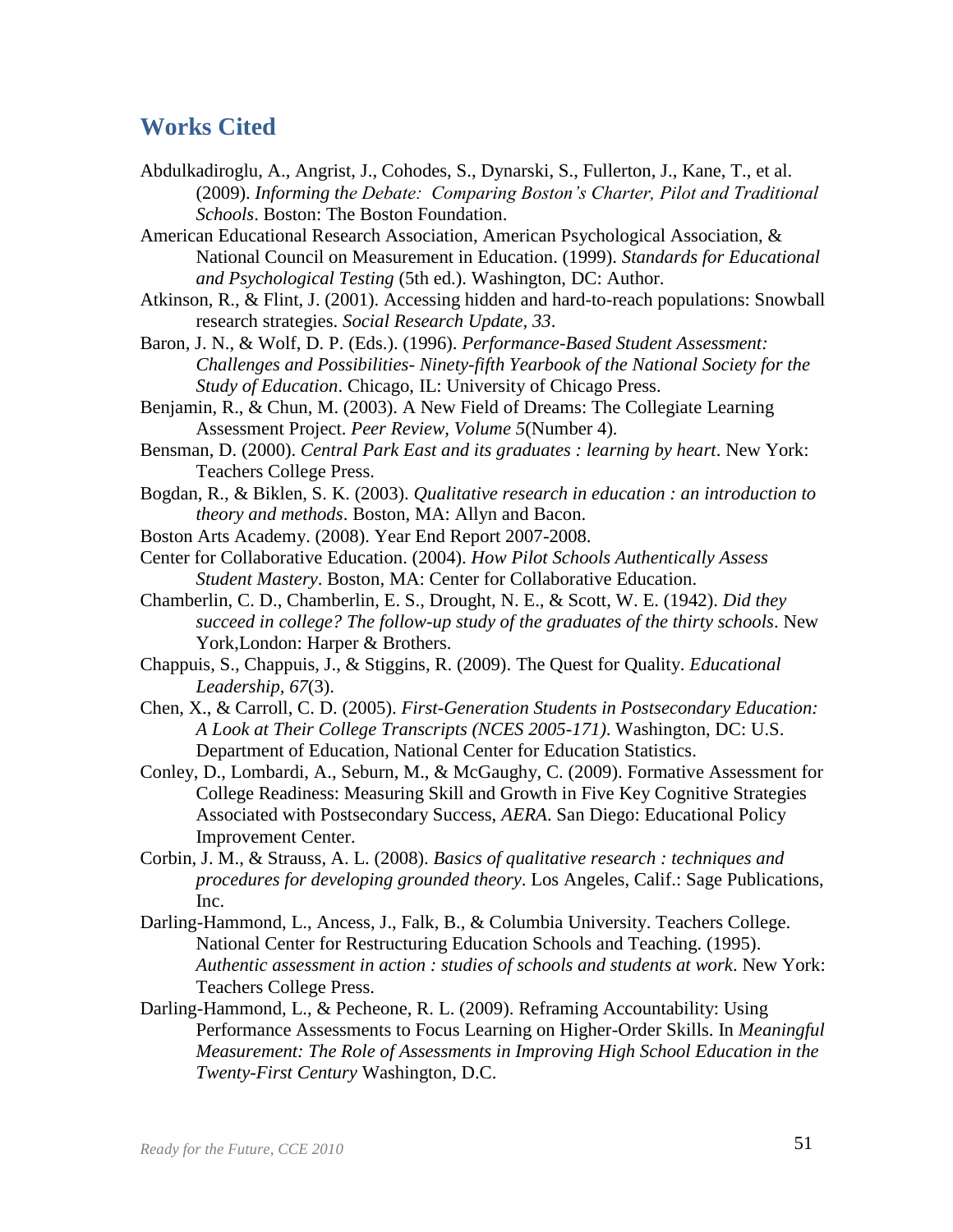- Darling-Hammond, L., & Wood, G. H. (2008). Refocusing Accountability: Using Performance Assessments to Enhance Teaching and Learning for Higher Order Skills.
- Davidson, J. (2006). Longitudinal Research Indicates CES Graduate Collegiate Success. *Horace, 22*(1).
- DePascale, C. (2009). Formative Reform: Purposeful Planning for the Next Generation of Assessment and Accountability Systems, *Reidy Interactive Lecture Series*: Center for Assessment (NCIEA).
- Doyle, M. C., & Feldman, J. (2006). Student Voice and School Choice in the Boston Pilot High Schools. *EDUCATIONAL POLICY, 20*(2), 367-398.
- Eaton, S. E. (2001). *The other Boston busing story : what's won and lost across the boundary line*. New Haven [Conn.]: Yale University Press.
- Feldman, J. (2008). *The Coalition of Essential Schools College Performance Study*.
- Fenway High School. (2008). *School Profile 2008-2009*.
- First in the Family. (2006). *Hard Facts*. Retrieved 11 Dec 2009, from <http://www.firstinthefamily.org/hardfacts/index.html>
- Foote, M. M. (2007). Keeping Accountability Systems Accountable. *Phi Delta Kappan, 88*(5), 359-363.
- Forum on Educational Accountability. (2007). Assessment and accountability for improving schools and learning: Principles and recommendations for federal law and state and local systems (pp. 55).
- Gong, B., & Reidy, E. F. (1996). Assessment and Accountability in Kentucky's School Reform. In J. B. Baron & D. P. Wolf (Eds.), *Performance-Based Student Assessment: Challenges and Possibilities* (Vol. I, pp. 215-233). Chicago, IL: The National Society for the Study of Education.
- Graham, P. A. (2005). *Schooling America : how the public schools meet the nation's changing needs*. Oxford ; New York: Oxford University Press.
- Guest, G., Bunce, A., & Johnson, L. (2006). How Many Interviews Are Enough?: An Experiment with Data Saturation and Variability. *Field Methods, 18*(1), 59-82.
- Haertl, E., & Mullis, I. (1996). The Evolution of the National Assessment of Educational Practice: Coherence with Best Practice. In J. N. Baron & D. P. Wolf (Eds.), *Performance-Based Student Assessment: Challenges and Possibilities- Ninety-fifth Yearbook of the National Society for the Study of Education* (pp. 287-304). Chicago, IL: University of Chicago Press.
- Kirst, M. W., & Venezia, A. (2005). Inequitable Opportunities: How Current Education Systems and Policies Undermine the Chances for Student Persistence and Success in College. *Educational Policy, 19*(2).
- Koretz, D. (1998). Large-scale portfolio assessments in the US: Evidence pertaining to the quality of measurement. *Assessment in Education: Principles, Policy & Practice, 5*(3), 309.
- Koretz, D., Stecher, B., Klein, S., & McCaffrey, D. (1994). The Vermont Portfolio Assessment Program: Findings and Implications. *Educational Measurement: Issues and Practice, 13*(3), 5-16.
- Kushman, J., & Shanessey, J. (Eds.). (1997). *Look Who's Talking Now: Student Views of Restructuring Schools*. Portland, OR: Northwest Regional Educational Lab.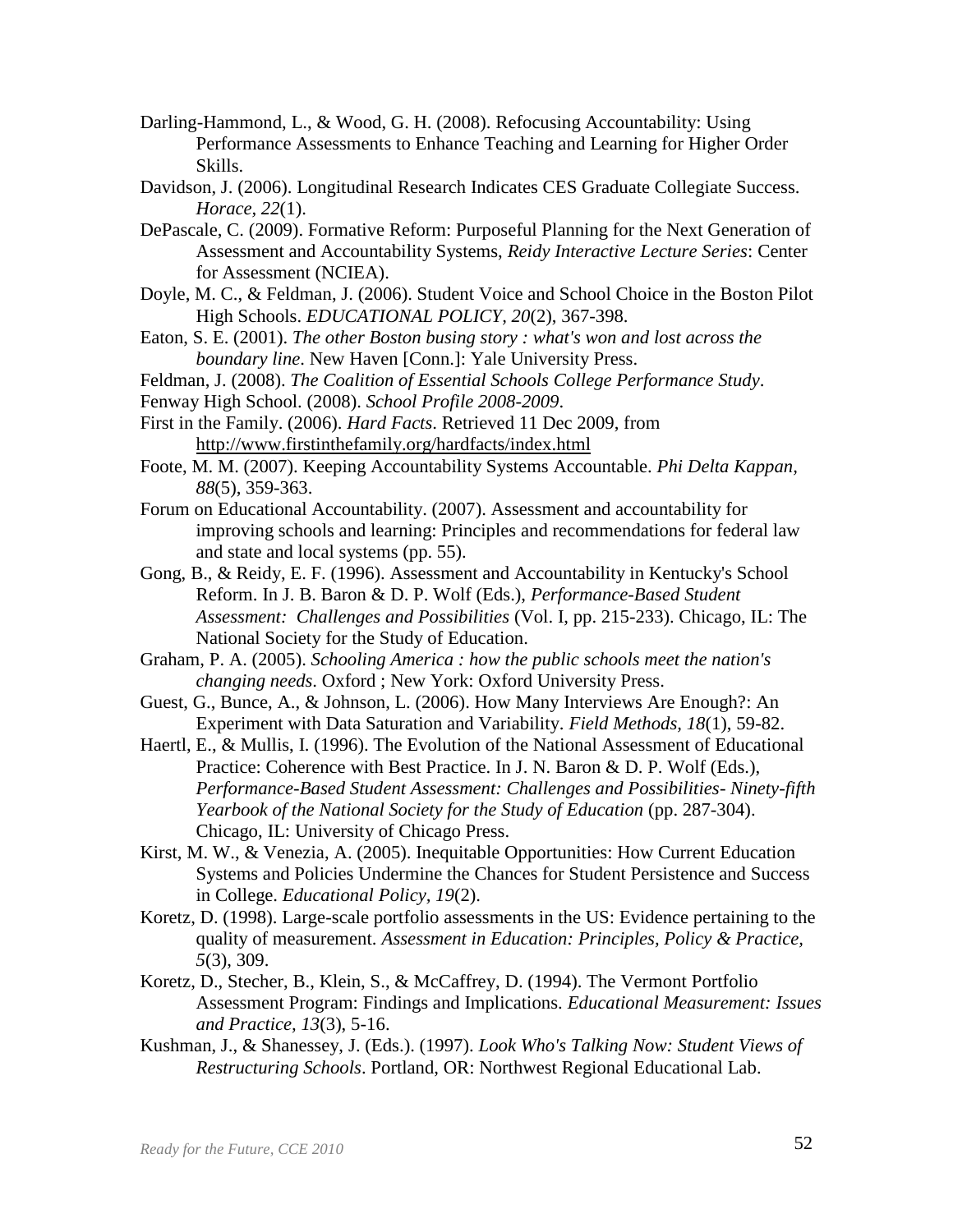- MA DESE. (2010). School and District Profiles: MA Department of Elementary and Secondary Education.
- Meier, D., Cohen, J., & Rogers, J. (2000). *Will standards save public education?* Boston: Beacon Press.
- National Center on Education and the Economy. (2007). *Tough Choices Tough Times: The Report on the New Commission on The Skills of the American Workforce, Executive Summary*.
- Newmann, F., & Wehlage, G. (1995). *Successful School Restructuring: A Report to the Public and Educators by the Center on Organization and Restructuring of Schools*. Madison, WI: Wisconsin Center for Education Research.
- Niemi, D., Baker, E. L., & Sylvester, R. M. (Writer) (2007). Scaling Up, Scaling Down: Seven Years of Performance Assessment Development in the Nation's Second Largest School District [Article], *Educational Assessment*: Lawrence Erlbaum Associates.
- Peterson's. (2009). Retrieved 15 Nov 2009, from<http://www.petersons.com/>
- Rabinowitz, S. (2010). Next-Generation Assessment Systems. *Education Week, 29*(22).
- Rothman, R. (2010). *Policy Brief: Principles for a Comprehensive Assessment System*  Alliance for Excellent Education.
- Seidman, I. (1998). *Interviewing as qualitative research : a guide for researchers in education and the social sciences*. New York: Teachers College Press.
- Stemler, S. E., Sternberg, R. J., Grigorenko, E. L., Jarvin, L., & Sharpes, K. (2009). Using the theory of successful intelligence as a framework for developing assessments in AP physics. *Contemporary Educational Psychology*.
- Stiggins, R. (2008). Assessment Manifesto: A Call for the Development of Balanced Assessment Systems. In E. A. T. Institute (Ed.) (pp. 1-12). Portland, OR: Educational Testing Service.
- Sum, A., Fogg, N., Khatiwada, I., McLaughlin, J., Palma, S., Sullivan, N., et al. (2008). *Getting to the Finish Line: College Enrollment and Graduation, A Seven Year Longitudinal Study of the Boston Public Schools Class of 2000*: Northeastern University and Boston Private Industry Council.
- Tung, R., & Ouimette, M. (2007). *Strong Results, High Demand: A Four-Year Study of Boston's Pilot High Schools*. Roxbury: Center for Collaborative Education.
- Tung, R., Ouimette, M., & Rugen, L. (2006). *Progress and Promise: Results from the Boston Pilot Schools*. Roxbury: Center for Collaborative Education.
- Tung, R., & Stazesky, P. (2009). *Including Performance Assessments in Accountability Systems: A Review of Scale Up Efforts*: Nellie Mae Education Foundation.
- Watters, J. K., & Biernacki, P. (1989). Targeted sampling: Options for the study of hidden populations. *Social Problems, 36*(4), 416-430.
- Wiggins, G. (1989). A true test: toward more authentic and equitable assessment. *Phi Delta Kappan, v70*(n9), p703(711).
- Wiggins, G. (1993). Assessment: authenticity, context, and validity. (educational testing in public education) (Cover Story). *Phi Delta Kappan, v75*(n3), p200(214).